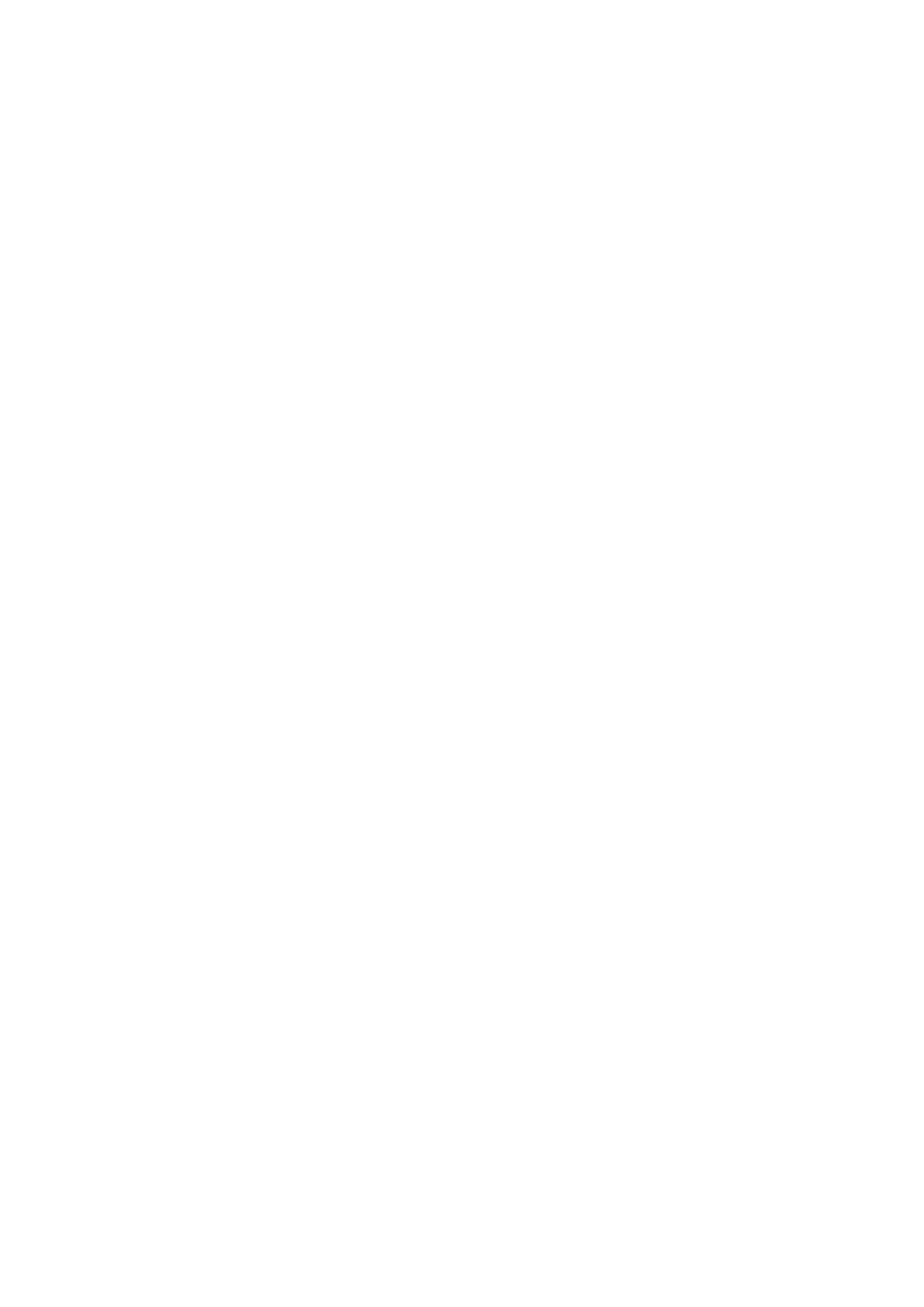## **Contents**

| 1                       |                                                                                       |  |
|-------------------------|---------------------------------------------------------------------------------------|--|
| 1.1                     |                                                                                       |  |
| 1.2                     |                                                                                       |  |
| $\boldsymbol{2}$        |                                                                                       |  |
| 3                       |                                                                                       |  |
| 3.1                     |                                                                                       |  |
| 3.2                     |                                                                                       |  |
| 3.3                     |                                                                                       |  |
| 3.4                     |                                                                                       |  |
| $\overline{\mathbf{4}}$ |                                                                                       |  |
| 4.1                     |                                                                                       |  |
| 4.2                     | Electrical fast transients/burst immunity on the mains supply lines and on the        |  |
|                         |                                                                                       |  |
| 4.3                     | Electrical surges on mains supply lines and on I/O circuits and communication lines31 |  |
|                         |                                                                                       |  |
| 4.4                     |                                                                                       |  |
| 4.5                     |                                                                                       |  |
| 4.6                     | Electrical transient conduction for instruments powered from a road vehicle battery39 |  |
| 5                       |                                                                                       |  |
| 6                       |                                                                                       |  |
| 6.1                     |                                                                                       |  |
| 6.2                     |                                                                                       |  |
| 6.3                     |                                                                                       |  |
| 7                       |                                                                                       |  |
| 8                       |                                                                                       |  |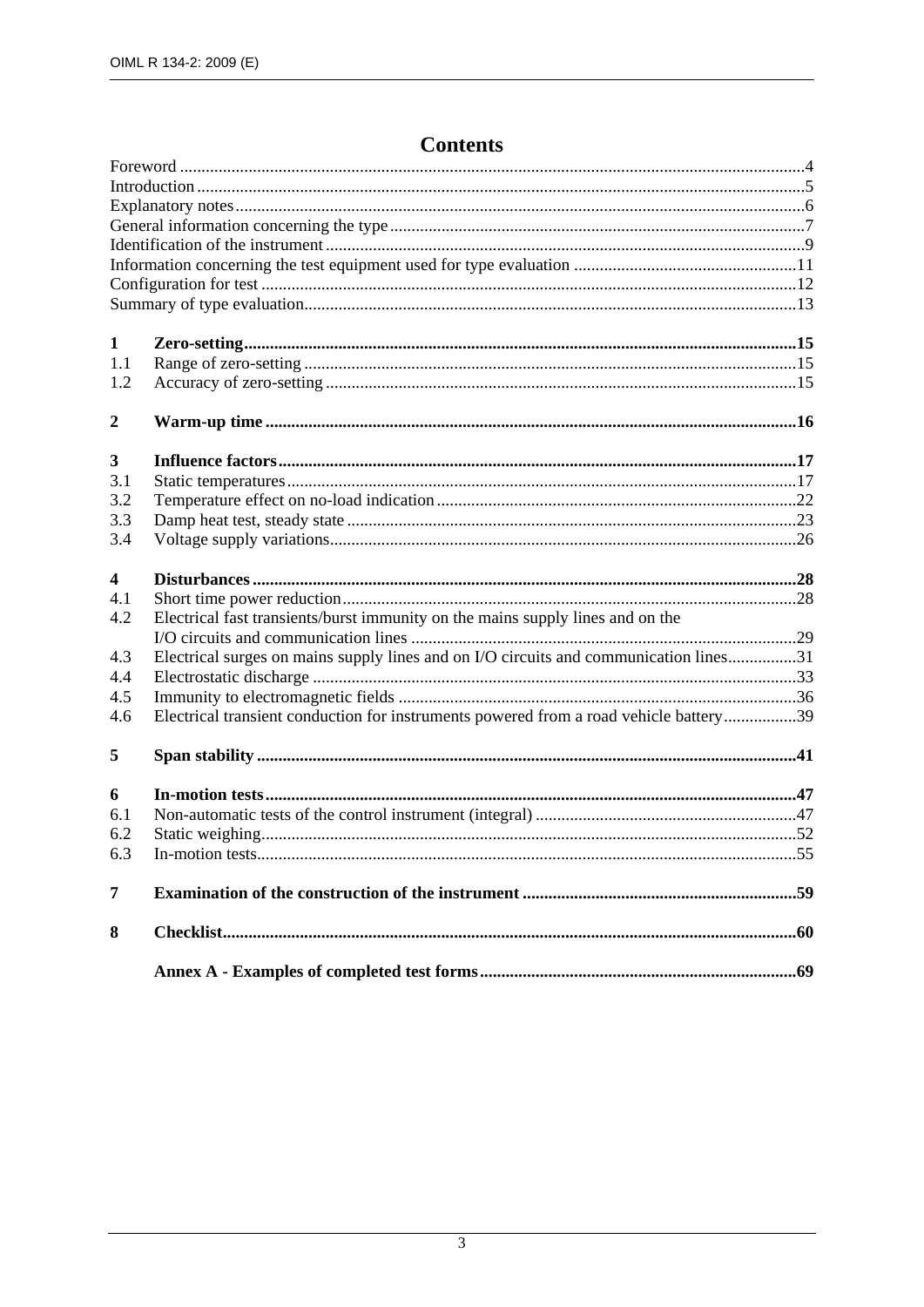### **Foreword**

The International Organization of Legal Metrology (OIML) is a worldwide, intergovernmental organization whose primary aim is to harmonize the regulations and metrological controls applied by the national metrological services, or related organizations, of its Member States. The main categories of OIML publications are:

- **International Recommendations (OIML R),** which are model regulations that establish the metrological characteristics required of certain measuring instruments and which specify methods and equipment for checking their conformity. OIML Member States shall implement these Recommendations to the greatest possible extent;
- **International Documents (OIML D),** which are informative in nature and which are intended to harmonize and improve work in the field of legal metrology;
- **International Guides (OIML G),** which are also informative in nature and which are intended to give guidelines for the application of certain requirements to legal metrology; and
- **International Basic Publications (OIML B),** which define the operating rules of the various OIML structures and systems.

OIML Draft Recommendations, Documents and Guides are developed by Technical Committees or Subcommittees which comprise representatives from the Member States. Certain international and regional institutions also participate on a consultation basis. Cooperative agreements have been established between the OIML and certain institutions, such as ISO and the IEC, with the objective of avoiding contradictory requirements. Consequently, manufacturers and users of measuring instruments, test laboratories, etc. may simultaneously apply OIML publications and those of other institutions.

International Recommendations, Documents, Guides and Basic Publications are published in English (E) and translated into French (F) and are subject to periodic revision.

Additionally, the OIML publishes or participates in the publication of **Vocabularies (OIML V)** and periodically commissions legal metrology experts to write **Expert Reports (OIML E)**. Expert Reports are intended to provide information and advice, and are written solely from the viewpoint of their author, without the involvement of a Technical Committee or Subcommittee, nor that of the CIML. Thus, they do not necessarily represent the views of the OIML.

This publication - reference OIML R 134-2, edition 2009 (E) - was developed by the OIML Technical Subcommittee TC 9/SC 2 *Automatic weighing instruments*. It was approved for final publication by the International Committee of Legal Metrology in 2009.

OIML Publications may be downloaded from the OIML web site in the form of PDF files. Additional information on OIML Publications may be obtained from the Organization's headquarters:

Bureau International de Métrologie Légale 11, rue Turgot - 75009 Paris - France Telephone: 33 (0)1 48 78 12 82 Fax: 33 (0) 142 82 17 27 E-mail: biml@oiml.org Internet: www.oiml.org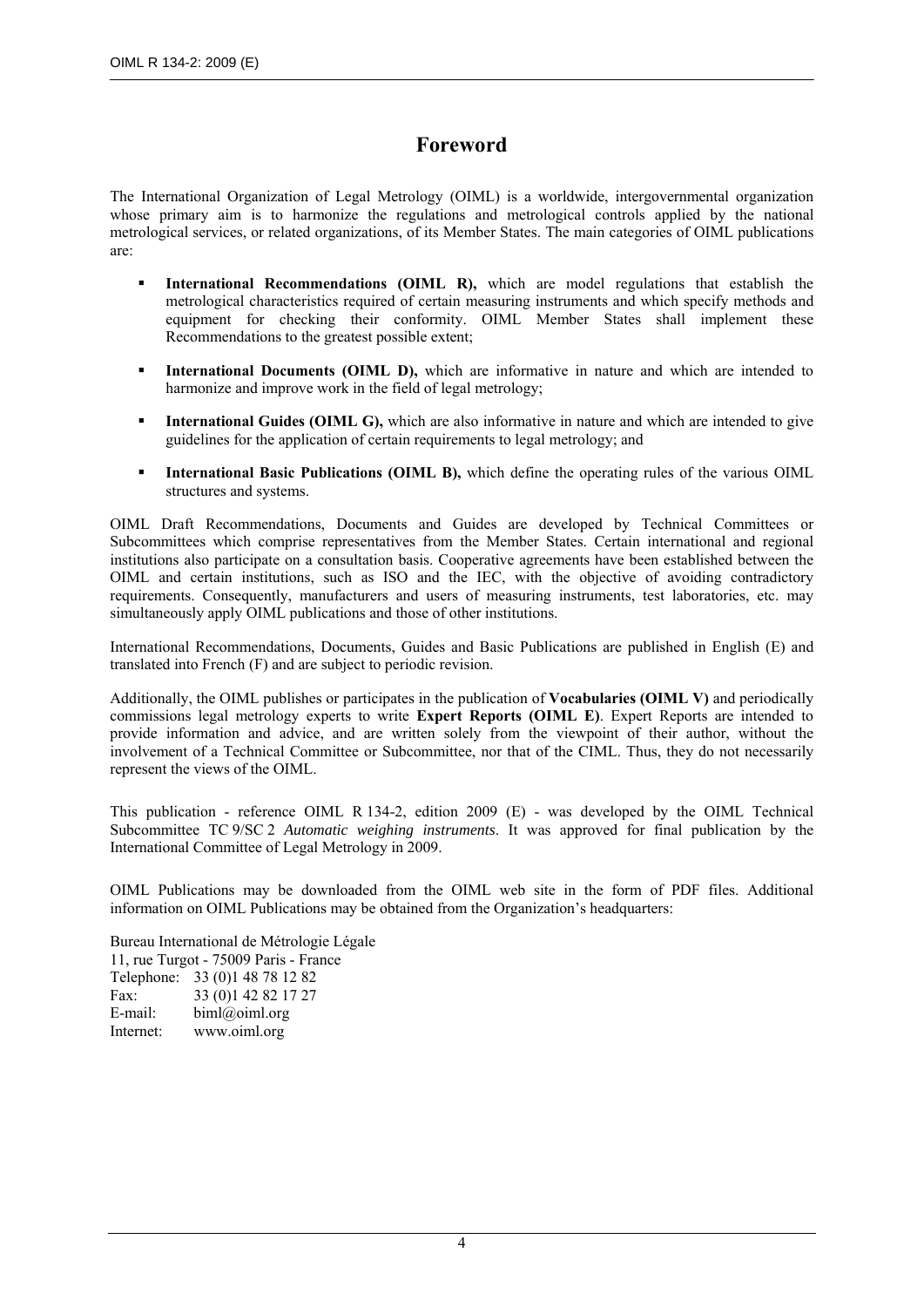### **Introduction**

This "Test report format" aims at presenting, in a standardized format, the results of the various tests and examinations to which a type of an automatic instrument for measuring axle load and the mass of road vehicles in motion shall be submitted with a view to its approval.

The Test report format consists of two parts, a "Checklist" and the "Test report" itself.

The Checklist is a summary of the examinations carried out on the instrument. It includes the conclusions of the results of the test performed, and experimental or visual checks based on the requirements of Part 1. The words or condensed sentences aim at reminding the examiner of the requirements in R 134-1 without reproducing them.

The Test report is a record of the results of the tests carried out on the instrument. The "Test report" forms have been produced based on the tests detailed in R 134-1.

All metrology services or laboratories evaluating types of automatic instruments for measuring axle load and the mass of road vehicles in motion according to R 134-1 or to national or regional regulations based on this OIML Recommendation are strongly advised to use this Test report format, either directly or after translation into a language other than English or French. Its direct use in English or in French, or in both languages, is even more strongly recommended whenever test results may be transmitted by the country performing these tests to the approving authorities of another country, under bi- or multilateral cooperation agreements. In the framework of the *OIML Basic Certificate System for measuring instruments*, use of this Test report format is mandatory.

The "information concerning the test equipment used for type evaluation" shall cover all the test equipment which has been used in measuring the test results given in a report. The information may be a short list containing only essential data (name, type, reference number for purpose of traceability). For example:

- Verification standards (accuracy, or accuracy class, and no.)
- Simulator for testing of modules (name, type, traceability and no.)
- Climatic test and static temperature chamber (name, type and no.)
- Electrical tests, bursts (name of the instrument, type and no.)
- Description of the procedure of field calibration for the test of immunity to radiated electromagnetic fields

Note concerning the numbering of the following pages

In addition to the sequential numbering at the bottom of the pages of this Publication, a special place is left at the top of each page (starting with the following page) for numbering the pages of reports established following this model; in particular, some tests (e.g. metrological performance tests) shall be repeated several times, each test being reported individually on a separate page following the relevant format; in the same way, a multiple range instrument shall be tested separately for each range and a separate form (including the general information form) shall be filled out for each range. For a given report, it is advisable to complete the sequential numbering of each page by the indication of the total number of pages of the report.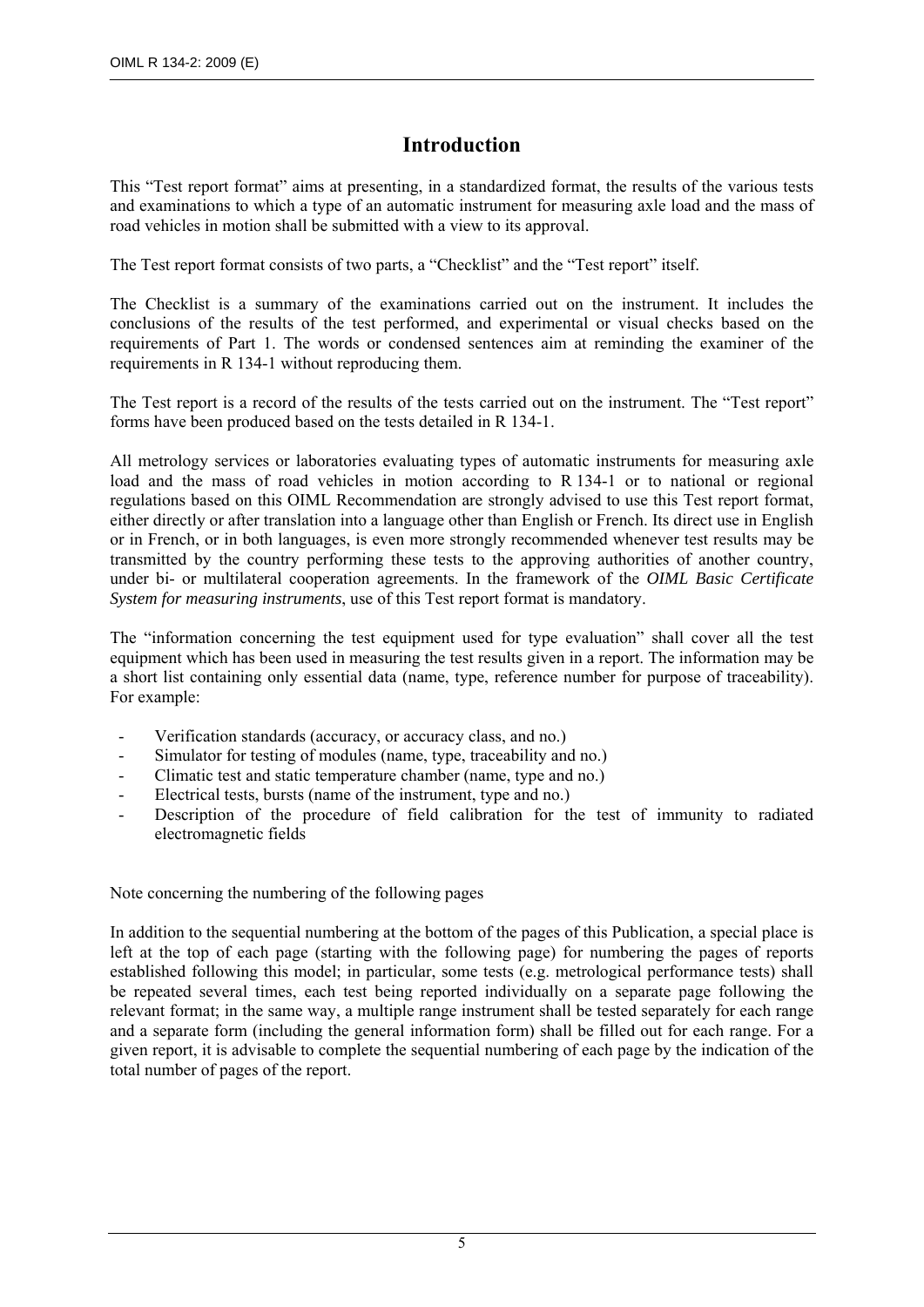#### **Automatic instruments for weighing road vehicles in motion and measuring axle loads**

#### **TYPE EVALUATION REPORT**

#### **EXPLANATORY NOTES**

| Symbol           | Meaning                                                                                   |
|------------------|-------------------------------------------------------------------------------------------|
| $\overline{I}$   | Indication                                                                                |
| $I_n$            | <i>n</i> th indication                                                                    |
| L                | Load                                                                                      |
| ΔL               | Additional load to next changeover point                                                  |
| P                | $I + 1/2 d - \Delta L$ = Indication prior to rounding (digital indication)                |
| E                | $I - L$ or $P - L =$ Error                                                                |
| $E\%$            | $(P - L)/L\%$                                                                             |
| $E_0$            | Error at zero load                                                                        |
| $\overline{d}$   | Actual scale interval                                                                     |
| $d_{\rm s}$      | Stationary scale interval                                                                 |
| $p_i$            | Fraction of the MPE applicable to a module of the instrument which is examined separately |
| MPE              | Maximum permissible error                                                                 |
| EUT              | Equipment under test                                                                      |
| sf               | Significant fault                                                                         |
| Max              | Maximum capacity of the weighing instrument                                               |
| Min              | Minimum capacity of the weighing instrument                                               |
| $U_{\text{nom}}$ | Nominal voltage value marked on the instrument                                            |
| $U_{\rm max}$    | Highest value of a voltage range marked on the instrument                                 |
| $U_{\rm min}$    | Lowest value of a voltage range marked on the instrument                                  |
| $v_{\rm min}$    | Minimum operating speed                                                                   |
| $v_{\text{max}}$ | Maximum operating speed                                                                   |
| e.m.f            | Electromotive force                                                                       |
| $\rm I/O$        | Input / output ports                                                                      |
| RF               | Radio frequency                                                                           |
| V/m              | Volts per metre                                                                           |
| kV               | kilovolt                                                                                  |
| DC               | Direct current                                                                            |
| AC               | Alternating current                                                                       |
| MHz              | Megahertz                                                                                 |

The name(s) or symbol(s) of the unit(s) used to express test results shall be specified in each form.

| For each test, the "SUMMARY OF TYPE EVALUATION" and the<br>"CHECKLIST" shall be completed according to this example: |          | $P =$ Passed<br>F = Failed |
|----------------------------------------------------------------------------------------------------------------------|----------|----------------------------|
| when the instrument has passed the test:                                                                             | $\times$ |                            |
| when the instrument has failed the test:                                                                             |          |                            |
| when the test is not applicable:                                                                                     |          |                            |

The white spaces in boxes in the headings of the Report should always be filled according to the following example:

|             | At start   | At end     |               |
|-------------|------------|------------|---------------|
| Temp.:      | 20.5       | 21.1       | $\circ$ C     |
| Rel. h.:    |            |            | $\frac{0}{0}$ |
| Date:       | 2009-01-29 | 2009-01-30 | yyyy-mm-dd    |
| Time:       | 16:00:05   | 16:30:25   | hh:mm:ss      |
| Bar. pres.: |            |            | hPa           |

Where "Date" in the test reports refers to the date on which the test was performed.

In the disturbance tests, faults greater than *d* are acceptable provided that they are detected and acted upon, or that they result from circumstances such that these faults shall not be considered as significant; an appropriate explanation shall be given in the column "Yes (remarks)".

Section numbers in brackets refer to the corresponding subclauses of R 134-1.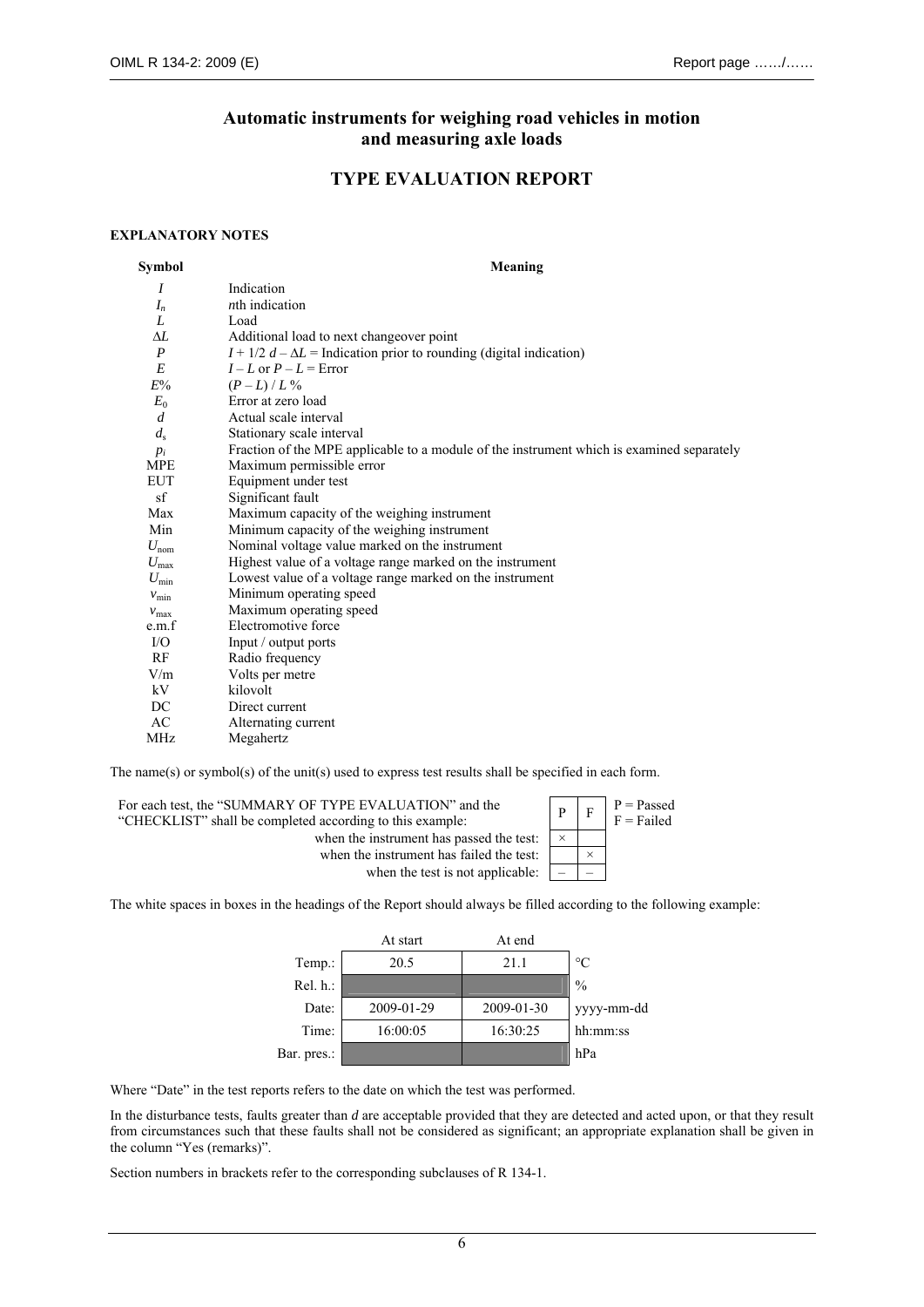#### **GENERAL INFORMATION CONCERNING THE TYPE**

| Application no.:<br>Type designation:<br>Instrument category:                                                                                                                                                                                                                                            |                                                                                                                                                                                                                                                                | Manufacturer:<br>Applicant:                                                                                                                             |                                                                                                      |
|----------------------------------------------------------------------------------------------------------------------------------------------------------------------------------------------------------------------------------------------------------------------------------------------------------|----------------------------------------------------------------------------------------------------------------------------------------------------------------------------------------------------------------------------------------------------------------|---------------------------------------------------------------------------------------------------------------------------------------------------------|------------------------------------------------------------------------------------------------------|
| Testing on:                                                                                                                                                                                                                                                                                              | Full draught weighbridge<br>Complete instrument<br>Static weighing mode                                                                                                                                                                                        | Multi-draught weighbridge<br>Module <sup>1</sup>                                                                                                        |                                                                                                      |
| Accuracy class:<br>Single-axle load and<br>axle-group load:<br>Vehicle mass:<br>Maximum capacity =<br>Minimum capacity $=$<br>$T = +$<br>$\mathbf V$<br>$U_{\text{nom}} =$<br>Zero-setting device:<br>Non-automatic<br>Semi-automatic<br>Automatic zero-setting<br>Initial zero-setting<br>Zero-tracking | $\, {\bf B}$<br>A<br>0.2<br>0.5<br>Max wagon weight =<br>Min wagon weight $=$<br>$\ensuremath{\mathbf{V}}$<br>$U_{\min} =$<br>$U_{\text{max}} =$<br>Tare device:<br>Tare balancing<br>Tare weighing<br>Preset tare device<br>Subtractive tare<br>Additive tare | $\mathsf C$<br>$\mathbf E$<br>D<br>2<br>5<br>$\mathbf{1}$<br>$n_{\text{max}} =$<br>$n_{\min} =$<br>$T = -$<br>$d =$<br>$\mathbf V$<br>$\rm Hz$<br>$f =$ | F<br>10<br>$v_{\text{max}} =$<br>$v_{\rm min} =$<br>Battery, $U =$<br>V<br>Combined zero/tare device |
| Initial zero-setting range                                                                                                                                                                                                                                                                               | % of Max                                                                                                                                                                                                                                                       | Temperature range                                                                                                                                       | $\rm ^{\circ}C$                                                                                      |
| Printer:<br>Built-in                                                                                                                                                                                                                                                                                     | Connected                                                                                                                                                                                                                                                      | Not present but connectable                                                                                                                             | No connection                                                                                        |
| Instrument submitted:<br>Identification no.:<br>Software version:<br>Connected equipment:<br>Interfaces (number, nature):                                                                                                                                                                                |                                                                                                                                                                                                                                                                | Load sensor:<br>Manufacturer:<br>Type:<br>Capacity:<br>Number:<br>Classification symbol:<br>Remarks:                                                    |                                                                                                      |
| Evaluation period:                                                                                                                                                                                                                                                                                       |                                                                                                                                                                                                                                                                |                                                                                                                                                         |                                                                                                      |
| Date of report:<br>Observer:                                                                                                                                                                                                                                                                             |                                                                                                                                                                                                                                                                |                                                                                                                                                         |                                                                                                      |

1 The test equipment (simulator or part of a complete instrument) connected to the module shall be defined in the test form(s) used.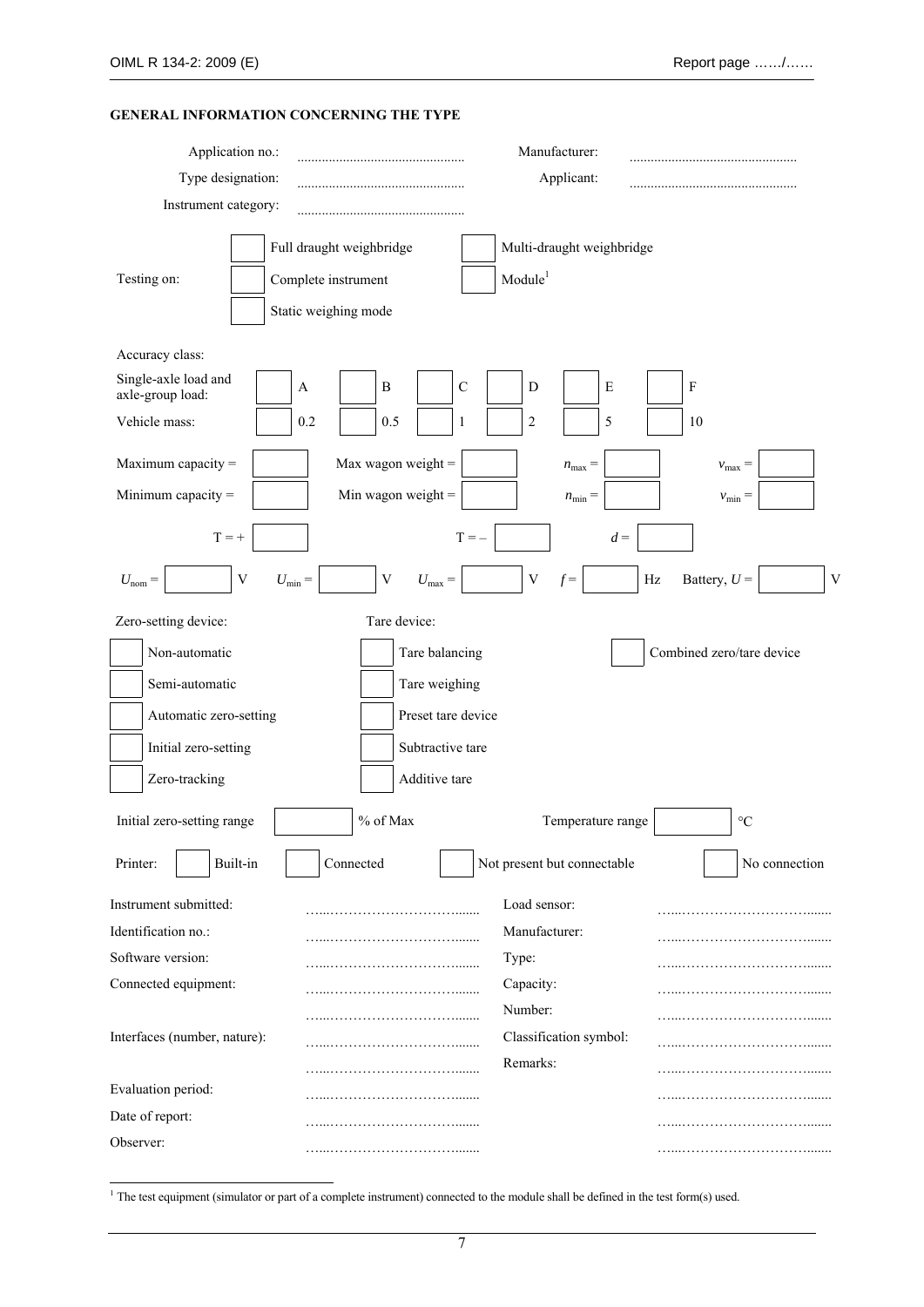#### **GENERAL INFORMATION CONCERNING THE TYPE (continued)**

Use this space to indicate additional remarks and/or information: other connected equipment, interfaces and load cells, choice of the manufacturer regarding protection against disturbances, etc.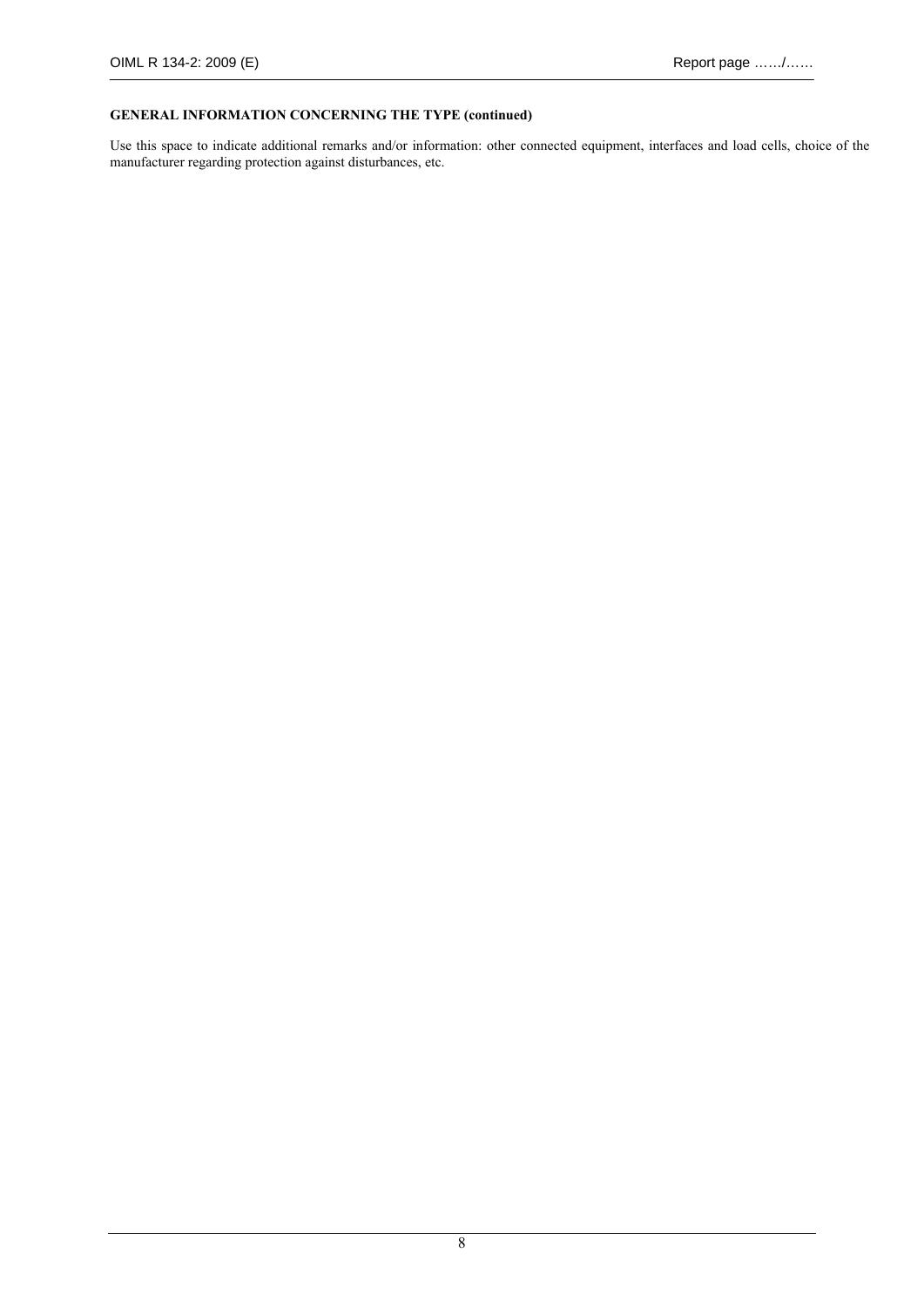#### **IDENTIFICATION OF THE INSTRUMENT**

| Application no.:    | Type designation: |  |
|---------------------|-------------------|--|
| Identification no.: | Manufacturer:     |  |
| Software version:   |                   |  |
| Report date:        |                   |  |

(Record as necessary to identify the equipment under test)

| System or module name          | Drawing number or software reference | Issue level | Serial no. |
|--------------------------------|--------------------------------------|-------------|------------|
|                                |                                      |             |            |
|                                |                                      |             |            |
|                                |                                      |             |            |
|                                |                                      |             |            |
|                                |                                      |             |            |
|                                |                                      |             |            |
|                                |                                      |             |            |
|                                |                                      |             |            |
|                                |                                      |             |            |
|                                |                                      |             |            |
| <b>Simulator documentation</b> |                                      |             |            |
| System or module name          | Drawing number or software reference | Issue level | Serial no. |
|                                |                                      | .           |            |
|                                |                                      |             |            |
|                                |                                      | .           |            |
|                                |                                      |             |            |
|                                |                                      |             |            |

#### **Simulator function (summary)**

Simulator description and drawings, block diagram, etc should be attached to the report if available.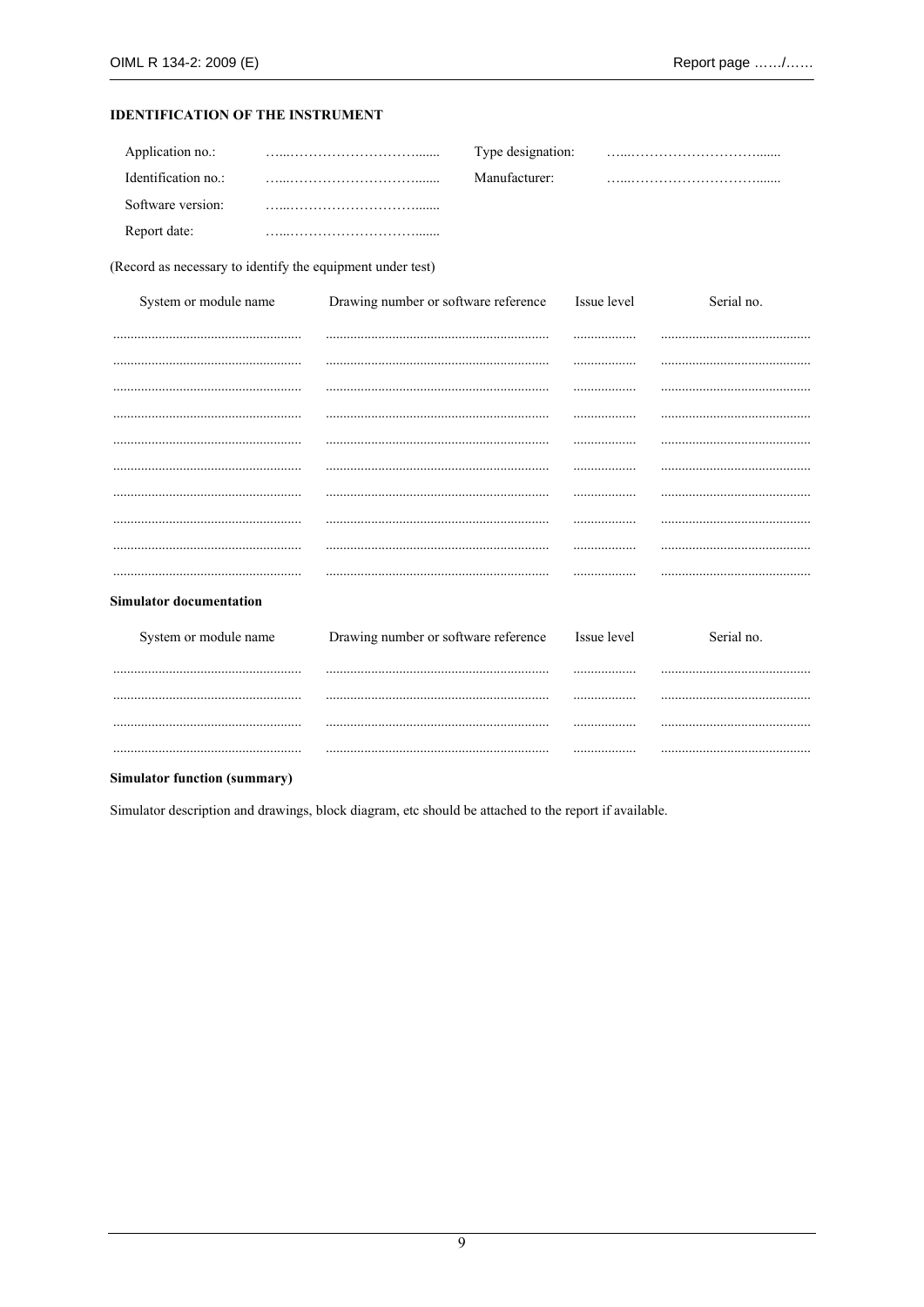#### **IDENTIFICATION OF THE INSTRUMENT (continued)**

Description or other information pertaining to identification of the instrument: (*attach photograph here if available*)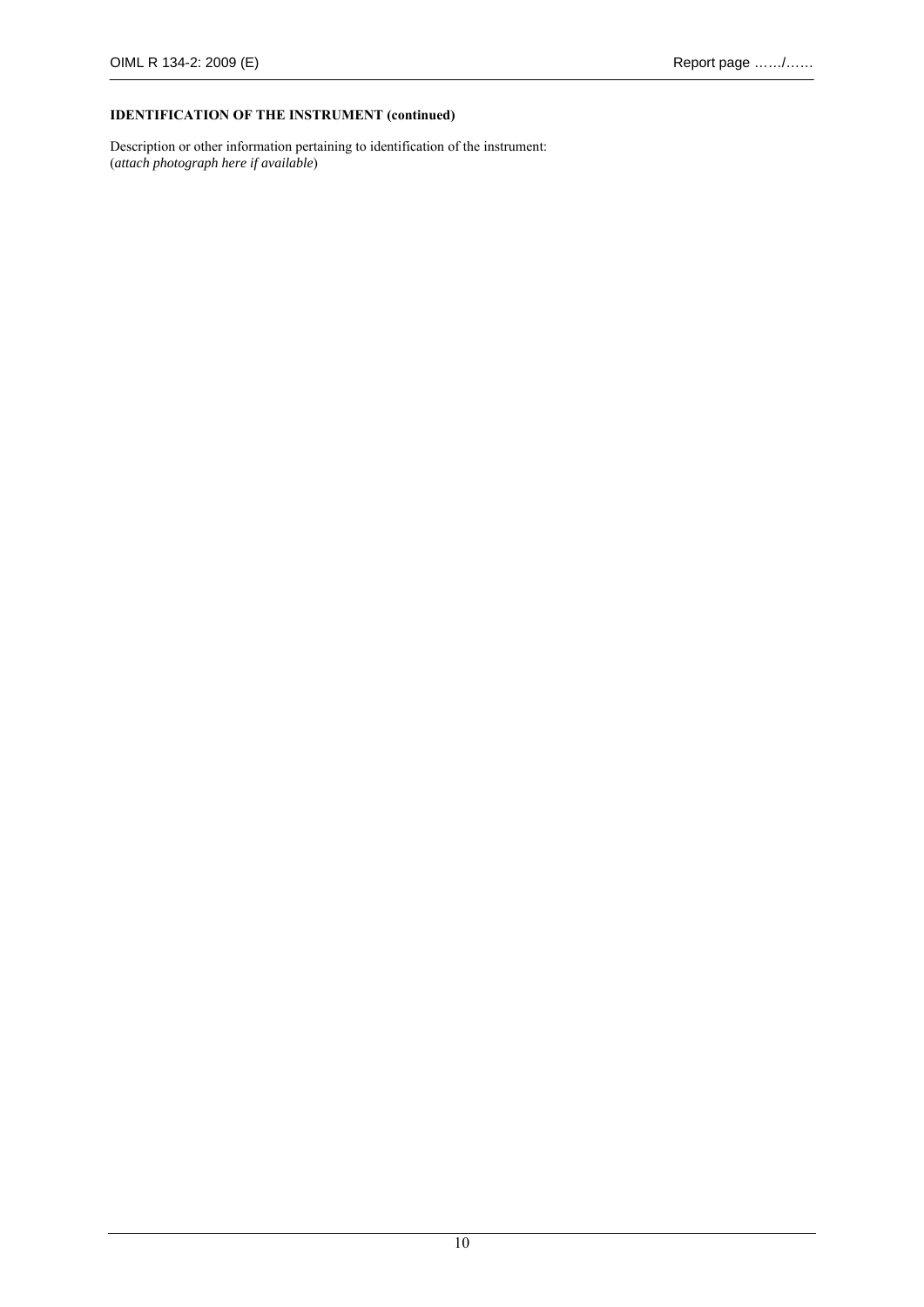#### INFORMATION CONCERNING THE TEST EQUIPMENT USED FOR TYPE EVALUATION

#### **TEST EQUIPMENT**

| Application no.: | Type designation: |  |
|------------------|-------------------|--|
| Report date:     | Manufacturer:     |  |

List all test equipment used in this report (including descriptions of the reference vehicles used for testing)

| Equipment name | Manufacturer | Type no. | Serial no. | Used for<br>(test references) |
|----------------|--------------|----------|------------|-------------------------------|
|                |              |          |            |                               |
|                |              |          |            |                               |
|                |              |          |            |                               |
|                |              |          |            |                               |
|                |              |          |            |                               |
|                |              |          |            |                               |
|                |              |          |            |                               |
|                |              |          |            |                               |
|                |              |          |            |                               |
|                |              |          |            |                               |
|                |              |          |            |                               |
|                |              | .        |            |                               |
|                |              |          |            |                               |
|                |              |          |            |                               |
|                |              |          |            |                               |
|                |              |          |            |                               |
|                |              | .        |            |                               |
|                |              |          |            |                               |
|                |              |          |            |                               |
|                |              |          |            |                               |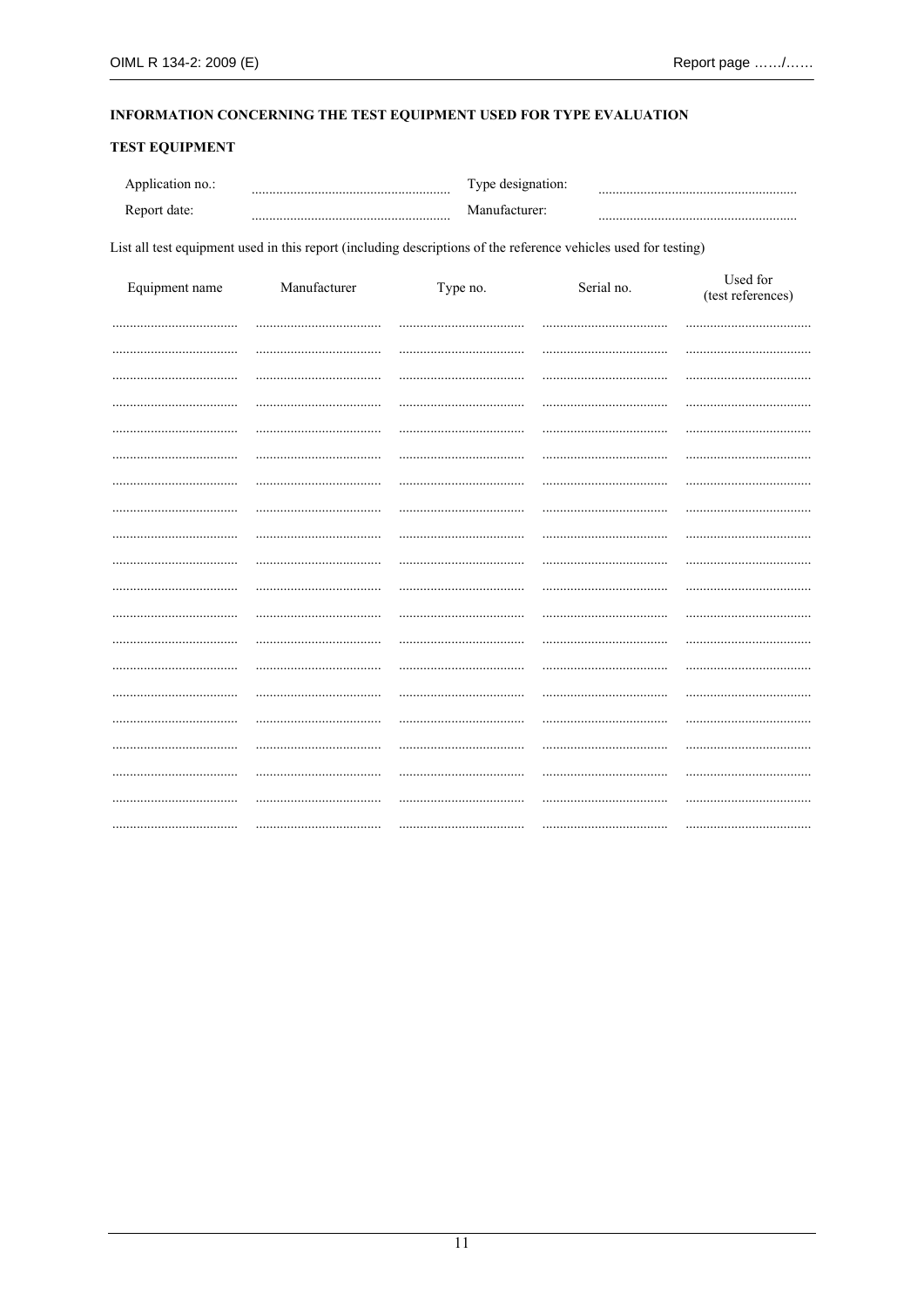#### **CONFIGURATION FOR TEST**

| Application no.: | l'ype designation: |  |
|------------------|--------------------|--|
| Report date:     | Manufacturer:      |  |

Use this space for additional information relating to equipment configuration, interfaces, data rates, load cells EMC protection options, etc, for the instrument and/or simulator.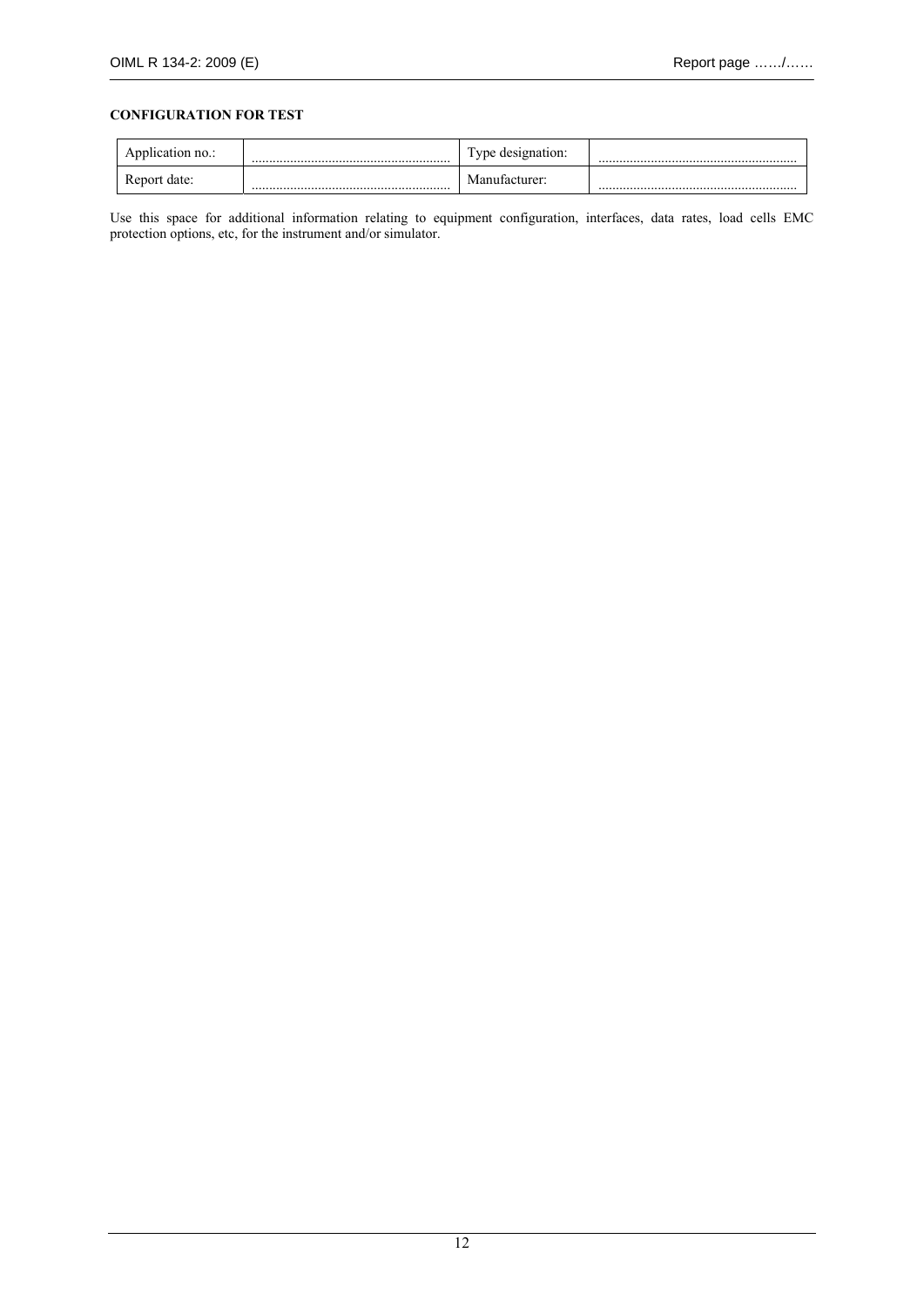#### **SUMMARY OF TYPE EVALUATION**

| Application no.: | Type designation: |  |
|------------------|-------------------|--|
| Report date:     | Manufacturer:     |  |

|                  | <b>TESTS</b>                                                                                                      | Report<br>page | Passed | Failed | Remarks |
|------------------|-------------------------------------------------------------------------------------------------------------------|----------------|--------|--------|---------|
| $\mathbf{1}$     | Zero-setting                                                                                                      |                |        |        |         |
| $\overline{c}$   | Warm-up time                                                                                                      |                |        |        |         |
| 3                | Influence factors                                                                                                 |                |        |        |         |
| 3.1              | Static temperatures                                                                                               |                |        |        |         |
| 3.2              | Temperature effect on no-load indication                                                                          |                |        |        |         |
| 3.3              | Damp heat, steady-state                                                                                           |                |        |        |         |
| 3.4              | AC mains voltage variation                                                                                        |                |        |        |         |
| 3.5              | DC mains voltage variation                                                                                        |                |        |        |         |
| 3.6              | Battery voltage (DC) variation                                                                                    |                |        |        |         |
| 3.7              | Voltage variations in 12 V or 24 V<br>road vehicle batteries                                                      |                |        |        |         |
| 4                | <b>Disturbances</b>                                                                                               |                |        |        |         |
| 4.1              | AC mains voltage short time power reduction                                                                       |                |        |        |         |
| 4.2              | Electrical fast transients/burst immunity on mains<br>supply lines and on I/O circuits and<br>communication lines |                |        |        |         |
| 4.3              | Electrical surges on mains supply lines and on<br>I/O circuits and communication lines                            |                |        |        |         |
| 4.4              | Electrostatic discharges                                                                                          |                |        |        |         |
| 4.5              | Immunity to electromagnetic fields                                                                                |                |        |        |         |
| 4.6              | Electrical transient conduction for instruments<br>powered by 12 V or 24 V road vehicle batteries                 |                |        |        |         |
| 5                | Span stability                                                                                                    |                |        |        |         |
| 6                | In-motion tests                                                                                                   |                |        |        |         |
| 6.1              | Non-automatic tests of the control instrument:                                                                    |                |        |        |         |
| 6.1.1            | Accuracy of zero-setting                                                                                          |                |        |        |         |
| 6.1.2            | Determination of weighing performance                                                                             |                |        |        |         |
| 6.1.3            | Eccentricity                                                                                                      |                |        |        |         |
| 6.1.4            | Discrimination                                                                                                    |                |        |        |         |
| 6.2              | Static weighing test                                                                                              |                |        |        |         |
| 6.3              | In-motion tests                                                                                                   |                |        |        |         |
| $\boldsymbol{7}$ | Examination of the construction                                                                                   |                |        |        |         |
| $8\,$            | Checklist                                                                                                         |                |        |        |         |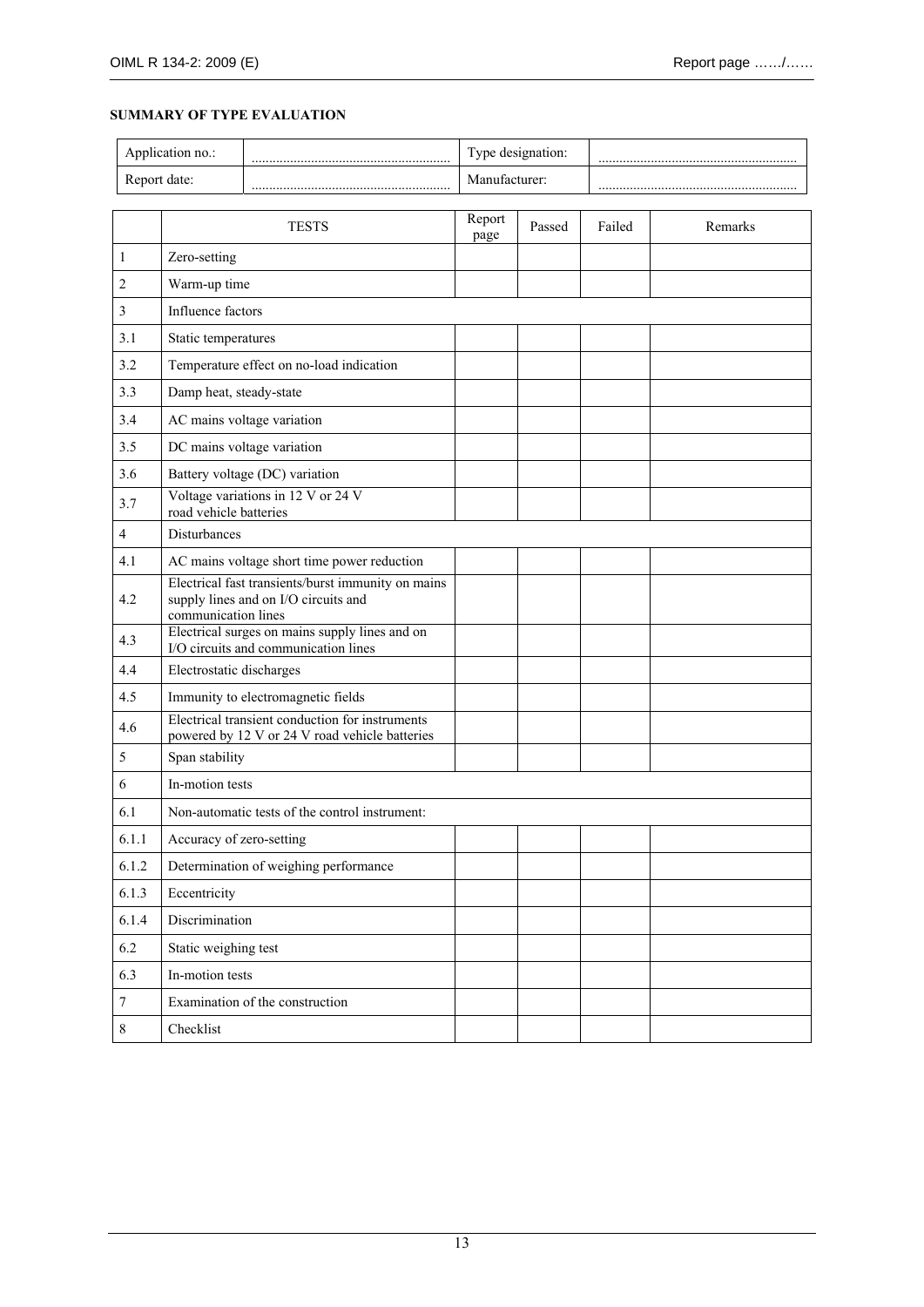#### **SUMMARY OF TYPE EVALUATION (continued)**

Use this page to detail remarks from the summary of the type evaluation.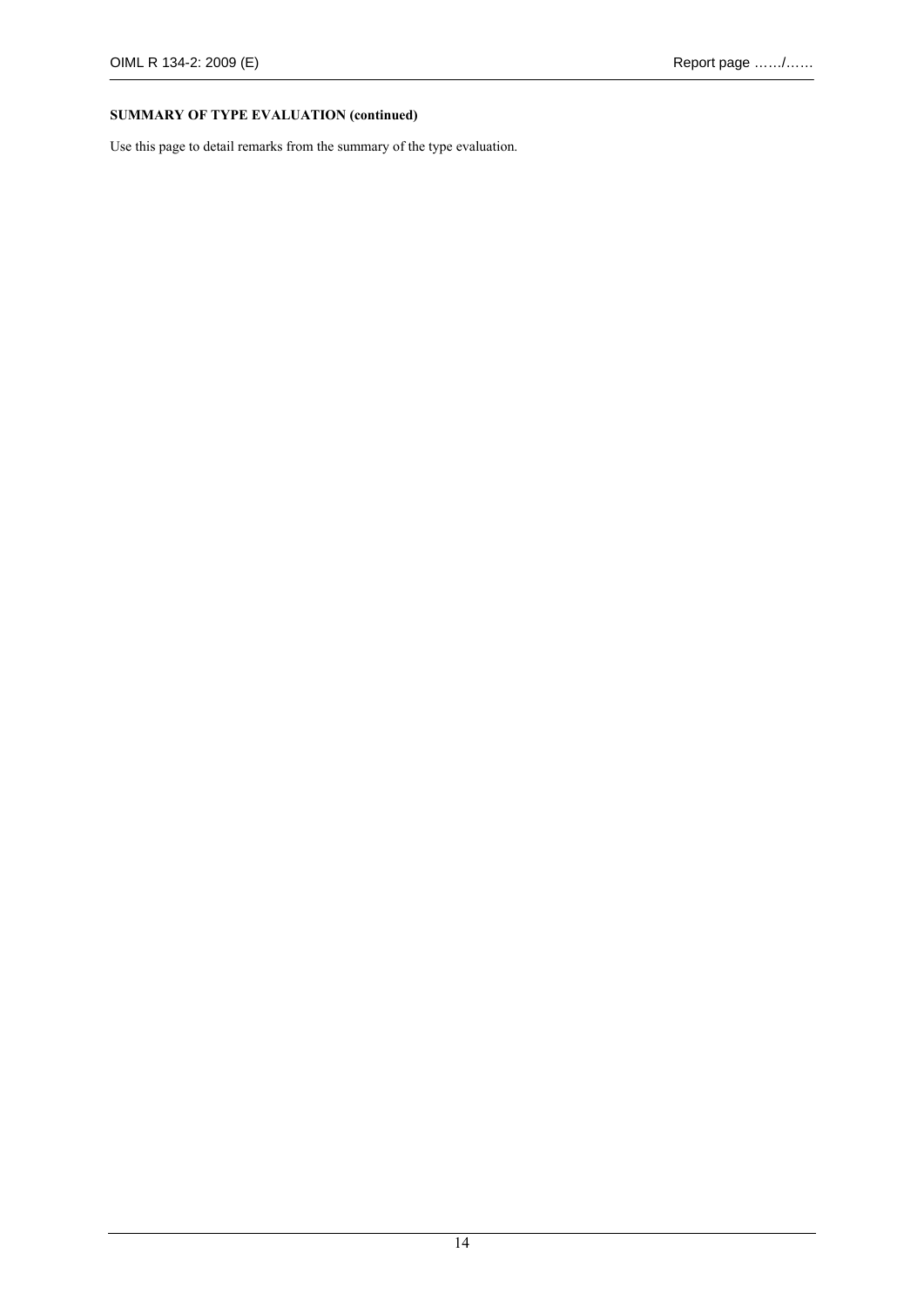#### **1 ZERO-SETTING (3.3.1, A.5.1)**

|                                                |             | At start | At end |                 |
|------------------------------------------------|-------------|----------|--------|-----------------|
| Application no.:                               | Temp.:      |          |        | $\rm ^{\circ}C$ |
| Type designation:                              | $Rel. h.$ : |          |        | $\frac{0}{0}$   |
| Observer:                                      | Date:       |          |        | yyyy-mm-dd      |
| Scale interval, d:                             | Time:       |          |        | hh:mm:ss        |
| Resolution during test:<br>(smaller than $d$ ) |             |          |        |                 |
| $E = I + \frac{1}{2}d - \Delta L$              |             |          |        |                 |

 $E = I - L$  or  $P - L =$  Error

#### **1.1 Range of zero-setting (3.3.1, A.5.1.1)**

| Zero-setting mode | Positive zero limit load, $L_1$ Negative zero limit load, $L_2$ Range $L_1 + L_2$ % of maximum load |  |
|-------------------|-----------------------------------------------------------------------------------------------------|--|
|                   |                                                                                                     |  |
|                   |                                                                                                     |  |

|--|--|

ed **Failed** 

Remarks:

#### **1.2 Accuracy of zero-setting (3.3.1, A.5.1.2)**

| Zero-setting mode | $E = \frac{1}{2} d - \Delta L$ | MPE |
|-------------------|--------------------------------|-----|
|                   |                                |     |
|                   |                                |     |



Passed Failed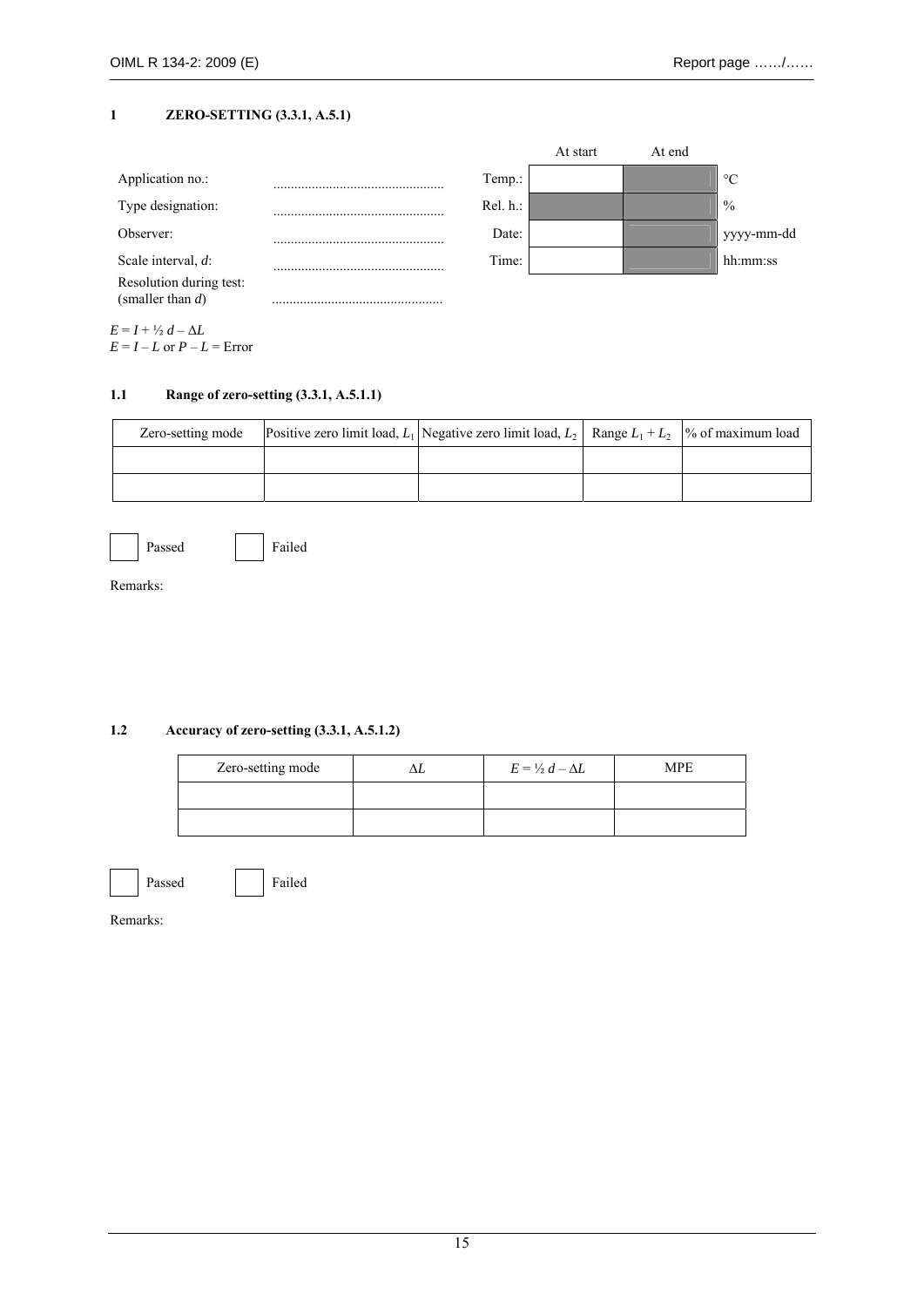#### **2 WARM-UP TIME (4.3.4, A.6.1)**

|                                                |                  |                      | At start | At end       |                 |
|------------------------------------------------|------------------|----------------------|----------|--------------|-----------------|
| Application no.:                               |                  | Temp.:               |          |              | $\rm ^{\circ}C$ |
| Type designation:                              |                  | Rel. h.:             |          |              | $\frac{0}{0}$   |
| Observer:                                      |                  | Date:                |          |              | yyyy-mm-dd      |
| Scale interval, $d$ :                          |                  | Time:                |          |              | hh:mm:ss        |
| Resolution during test:<br>(smaller than $d$ ) |                  |                      |          |              |                 |
| Duration of disconnection before test:         |                  |                      | hours    |              |                 |
| Automatic zero-setting device is:              |                  |                      |          |              |                 |
| Non-existent                                   | Not in operation | Out of working range |          | In operation |                 |

 $E = I + \frac{1}{2}d - \Delta L - L$ 

 $E_0$  = error calculated prior to each measurement at zero or near zero (unloaded)

 $E_{\rm L}$  = error calculated at load (loaded)

|          | Time*            | Load, L | Indication, $I$ | Add. load, $\Delta L$ | Error         | $E_{L}-E_{0}$ |
|----------|------------------|---------|-----------------|-----------------------|---------------|---------------|
| Unloaded | $0 \text{ min}$  |         |                 |                       | $E_{0I} =$    |               |
| Loaded   |                  |         |                 |                       | $E_{\rm L}$ = |               |
| Unloaded | 5 min            |         |                 |                       | $E_0 =$       |               |
| Loaded   |                  |         |                 |                       | $E_{L}$ =     |               |
| Unloaded | $15 \text{ min}$ |         |                 |                       | $E_0 =$       |               |
| Loaded   |                  |         |                 |                       | $E_{L}$ =     |               |
| Unloaded | 30 min           |         |                 |                       | $E_0 =$       |               |
| Loaded   |                  |         |                 |                       | $E_{L}$ =     |               |

\* Counted from the moment an indication has first appeared.

|    | Error                                           | <b>MPE</b>                 | R 134-1 clause |
|----|-------------------------------------------------|----------------------------|----------------|
| a) | Initial zero-setting error, $E_{0I}$            | $\leq$ 0.25 d              |                |
| b) | Maximum value of error unloaded, $E_0$          | $\leq$ 0.25 d              | 3.2.7, A.5.1   |
| C) | Maximum value of zero variation, $E_0 - E_{0I}$ | $\leq$ 0.25 $d \times p_i$ |                |
| d) | Maximum value of error loaded, $E_L - E_0$      | $\leq$ 0.25 $d \times p_i$ |                |
|    |                                                 |                            |                |

Passed Failed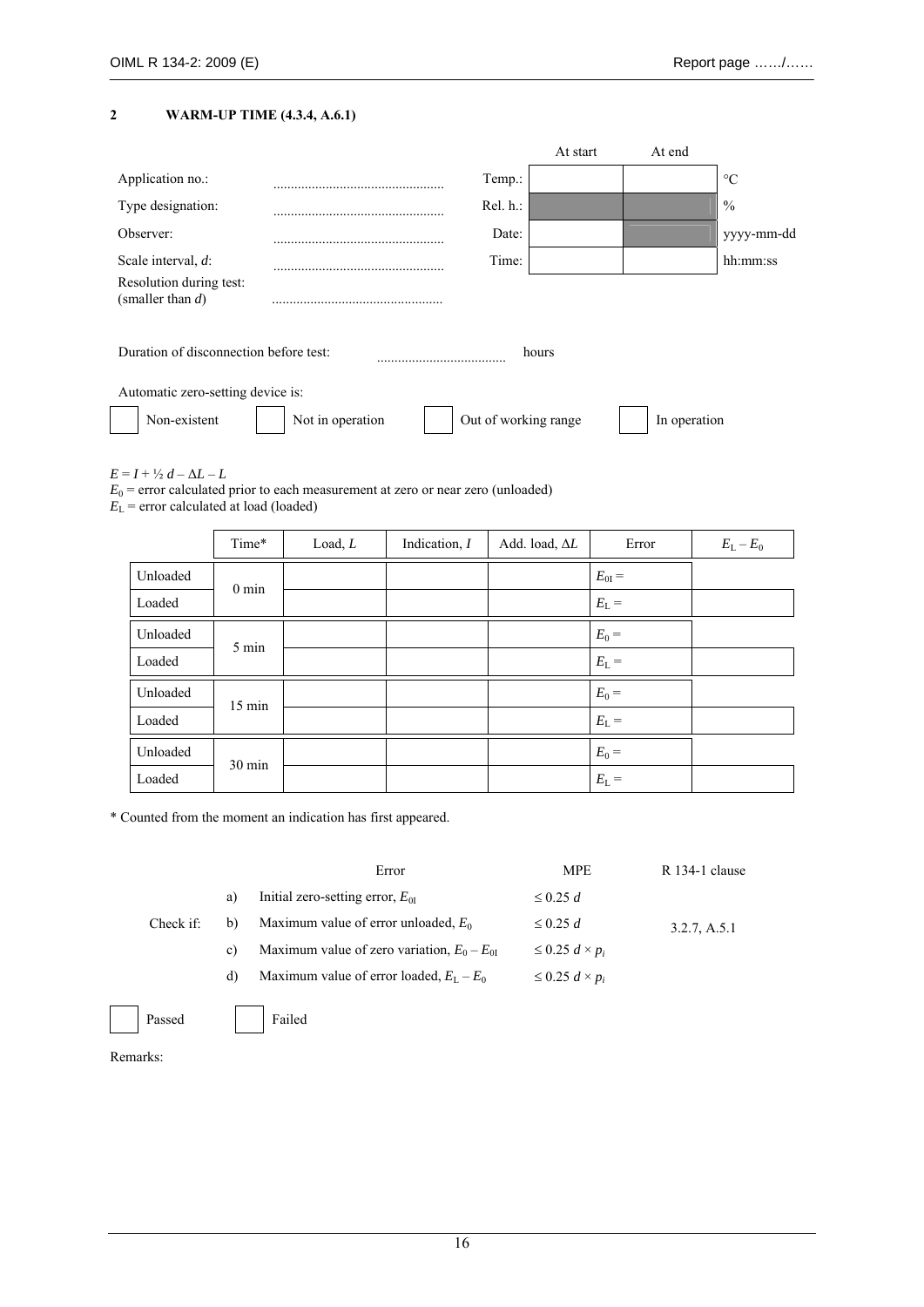#### **3 INFLUENCE FACTORS**

#### **3.1 Static temperatures (2.7.1.1, A.7.2.1)**

#### **3.1.1 Reference temperature of 20 ºC**

|                                                |          | At start | At end |                 |
|------------------------------------------------|----------|----------|--------|-----------------|
| Application no.:                               | Temp.:   |          |        | $\rm ^{\circ}C$ |
| Type designation:                              | Rel. h.: |          |        | $\frac{0}{0}$   |
| Observer:                                      | Date:    |          |        | yyyy-mm-dd      |
| Scale interval, $d$ :                          | Time:    |          |        | hh:mm:ss        |
| Resolution during test:<br>(smaller than $d$ ) |          |          |        |                 |
| Automatic zero-setting device is:              |          |          |        |                 |

| Non-existent | Not in operation | Out of working range | In operation |
|--------------|------------------|----------------------|--------------|
|              |                  |                      |              |

 $E = I + \frac{1}{2}d - \Delta L - L$ 

 $E_c = E - E_0$  with  $E_0$  = error calculated at or near zero\*

|                           |              | Indication, $I$ | Add. load, $\Delta L$ |            | Error, $\cal E$ |            | Corrected error, $E_c$ |            | ${\sf MPE}$ |
|---------------------------|--------------|-----------------|-----------------------|------------|-----------------|------------|------------------------|------------|-------------|
| $\mathop{\text{Load}}, L$ | $\downarrow$ | $\uparrow$      | $\downarrow$          | $\uparrow$ | $\downarrow$    | $\uparrow$ | $\downarrow$           | $\uparrow$ |             |
| $\ast$                    |              |                 |                       |            | $\ast$          |            |                        |            |             |
|                           |              |                 |                       |            |                 |            |                        |            |             |
|                           |              |                 |                       |            |                 |            |                        |            |             |
|                           |              |                 |                       |            |                 |            |                        |            |             |
|                           |              |                 |                       |            |                 |            |                        |            |             |
|                           |              |                 |                       |            |                 |            |                        |            |             |
|                           |              |                 |                       |            |                 |            |                        |            |             |
|                           |              |                 |                       |            |                 |            |                        |            |             |
|                           |              |                 |                       |            |                 |            |                        |            |             |
|                           |              |                 |                       |            |                 |            |                        |            |             |
|                           |              |                 |                       |            |                 |            |                        |            |             |
|                           |              |                 |                       |            |                 |            |                        |            |             |
|                           |              |                 |                       |            |                 |            |                        |            |             |
|                           |              |                 |                       |            |                 |            |                        |            |             |
|                           |              |                 |                       |            |                 |            |                        |            |             |

Check if  $E_c \leq \text{MPE}$ 

Passed Failed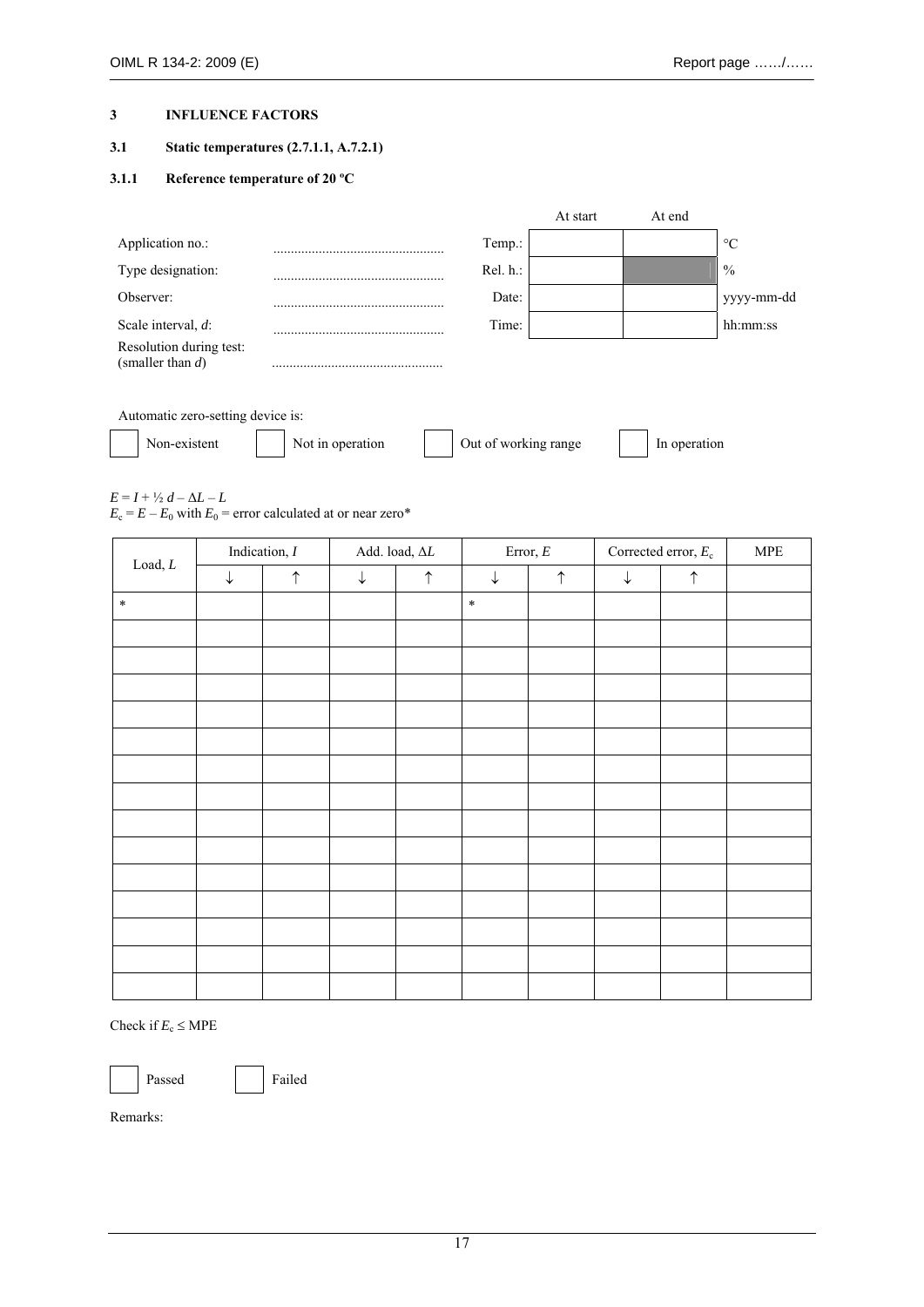#### **3.1.2 Static temperatures (specified high = .................... °C)**

|                                                |                  |                      | At start | At end       |                 |
|------------------------------------------------|------------------|----------------------|----------|--------------|-----------------|
| Application no.:                               |                  | Temp.:               |          |              | $\rm ^{\circ}C$ |
| Type designation:                              |                  | Rel. h.:             |          |              | $\frac{0}{0}$   |
| Observer:                                      |                  | Date:                |          |              | yyyy-mm-dd      |
| Scale interval, d:                             |                  | Time:                |          |              | hh:mm:ss        |
| Resolution during test:<br>(smaller than $d$ ) |                  |                      |          |              |                 |
| Automatic zero-setting device is:              |                  |                      |          |              |                 |
| Non-existent                                   | Not in operation | Out of working range |          | In operation |                 |

 $E = I + \frac{1}{2} d - \Delta L - L$ 

 $E_c = E - E_0$  with  $E_0$  = error calculated at or near zero\*

| $\mathop{\text{Load}}, L$ | Indication, $I$ |            | Add. load, $\Delta L$ |            | Error, $\cal E$ |            | Corrected error, $E_c$ |            | ${\sf MPE}$ |
|---------------------------|-----------------|------------|-----------------------|------------|-----------------|------------|------------------------|------------|-------------|
|                           | $\downarrow$    | $\uparrow$ | $\downarrow$          | $\uparrow$ | $\downarrow$    | $\uparrow$ | $\downarrow$           | $\uparrow$ |             |
| $\ast$                    |                 |            |                       |            | $\ast$          |            |                        |            |             |
|                           |                 |            |                       |            |                 |            |                        |            |             |
|                           |                 |            |                       |            |                 |            |                        |            |             |
|                           |                 |            |                       |            |                 |            |                        |            |             |
|                           |                 |            |                       |            |                 |            |                        |            |             |
|                           |                 |            |                       |            |                 |            |                        |            |             |
|                           |                 |            |                       |            |                 |            |                        |            |             |
|                           |                 |            |                       |            |                 |            |                        |            |             |
|                           |                 |            |                       |            |                 |            |                        |            |             |
|                           |                 |            |                       |            |                 |            |                        |            |             |
|                           |                 |            |                       |            |                 |            |                        |            |             |
|                           |                 |            |                       |            |                 |            |                        |            |             |
|                           |                 |            |                       |            |                 |            |                        |            |             |
|                           |                 |            |                       |            |                 |            |                        |            |             |
|                           |                 |            |                       |            |                 |            |                        |            |             |

Check if  $E_c \leq MPE$ 

Passed Failed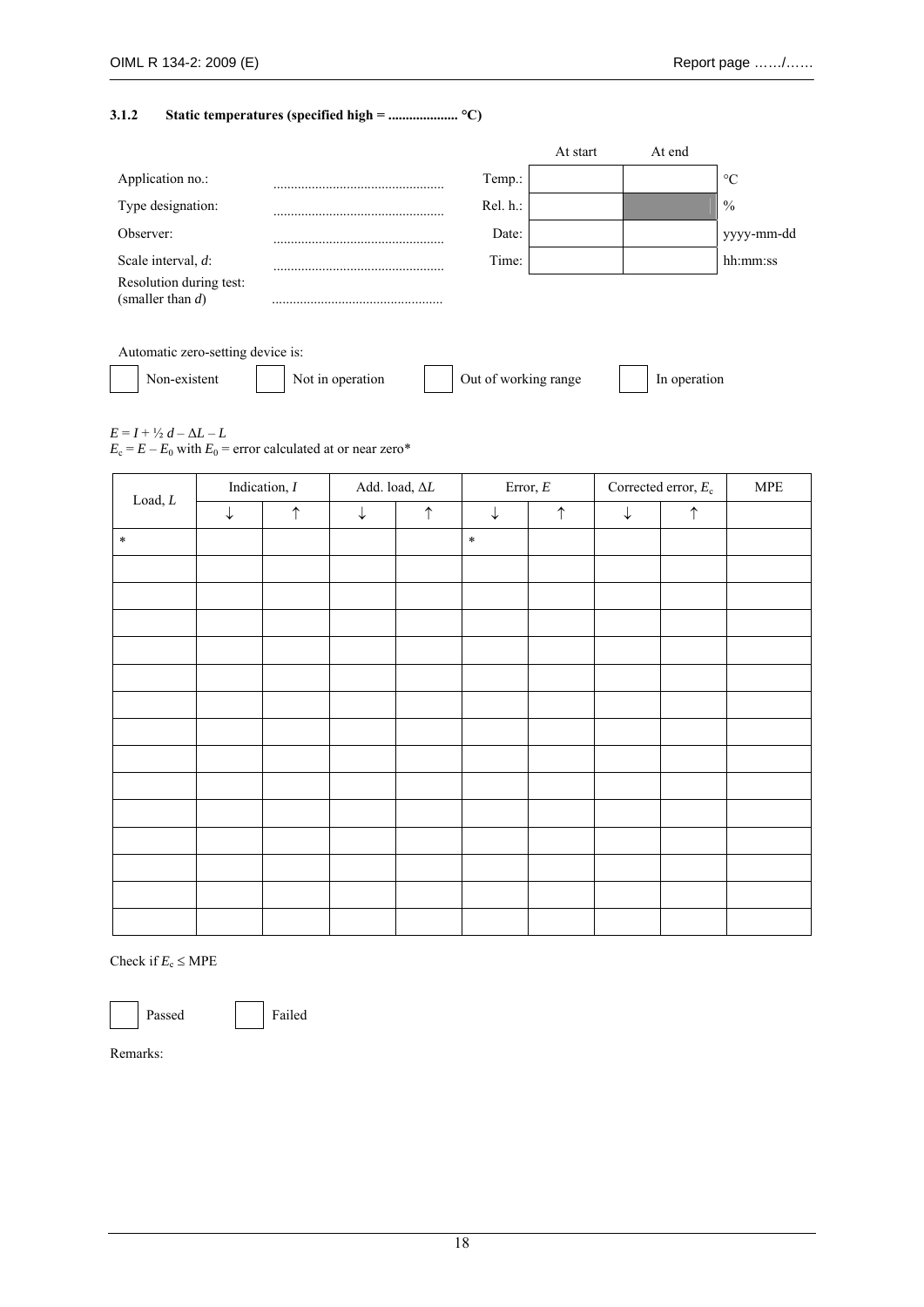#### **3.1.3 Static temperatures (specified low = .................... °C)**

|                                                |                  |                      | At start | At end       |                 |
|------------------------------------------------|------------------|----------------------|----------|--------------|-----------------|
| Application no.:                               |                  | Temp.:               |          |              | $\rm ^{\circ}C$ |
| Type designation:                              |                  | Rel. h.:             |          |              | $\frac{0}{0}$   |
| Observer:                                      |                  | Date:                |          |              | yyyy-mm-dd      |
| Scale interval, d:                             |                  | Time:                |          |              | hh:mm:ss        |
| Resolution during test:<br>(smaller than $d$ ) |                  |                      |          |              |                 |
| Automatic zero-setting device is:              |                  |                      |          |              |                 |
| Non-existent                                   | Not in operation | Out of working range |          | In operation |                 |

 $E = I + \frac{1}{2} d - \Delta L - L$ 

 $E_c = E - E_0$  with  $E_0$  = error calculated at or near zero\*

| $\mathop{\text{Load}}, L$ | Indication, $I$<br>Add. load, $\Delta L$ |            |              | Error, $\cal E$ |              | Corrected error, $E_c$ | ${\sf MPE}$  |            |  |
|---------------------------|------------------------------------------|------------|--------------|-----------------|--------------|------------------------|--------------|------------|--|
|                           | $\downarrow$                             | $\uparrow$ | $\downarrow$ | $\uparrow$      | $\downarrow$ | $\uparrow$             | $\downarrow$ | $\uparrow$ |  |
| $\ast$                    |                                          |            |              |                 | $\ast$       |                        |              |            |  |
|                           |                                          |            |              |                 |              |                        |              |            |  |
|                           |                                          |            |              |                 |              |                        |              |            |  |
|                           |                                          |            |              |                 |              |                        |              |            |  |
|                           |                                          |            |              |                 |              |                        |              |            |  |
|                           |                                          |            |              |                 |              |                        |              |            |  |
|                           |                                          |            |              |                 |              |                        |              |            |  |
|                           |                                          |            |              |                 |              |                        |              |            |  |
|                           |                                          |            |              |                 |              |                        |              |            |  |
|                           |                                          |            |              |                 |              |                        |              |            |  |
|                           |                                          |            |              |                 |              |                        |              |            |  |
|                           |                                          |            |              |                 |              |                        |              |            |  |
|                           |                                          |            |              |                 |              |                        |              |            |  |
|                           |                                          |            |              |                 |              |                        |              |            |  |
|                           |                                          |            |              |                 |              |                        |              |            |  |

Check if  $E_c \leq MPE$ 

Passed Failed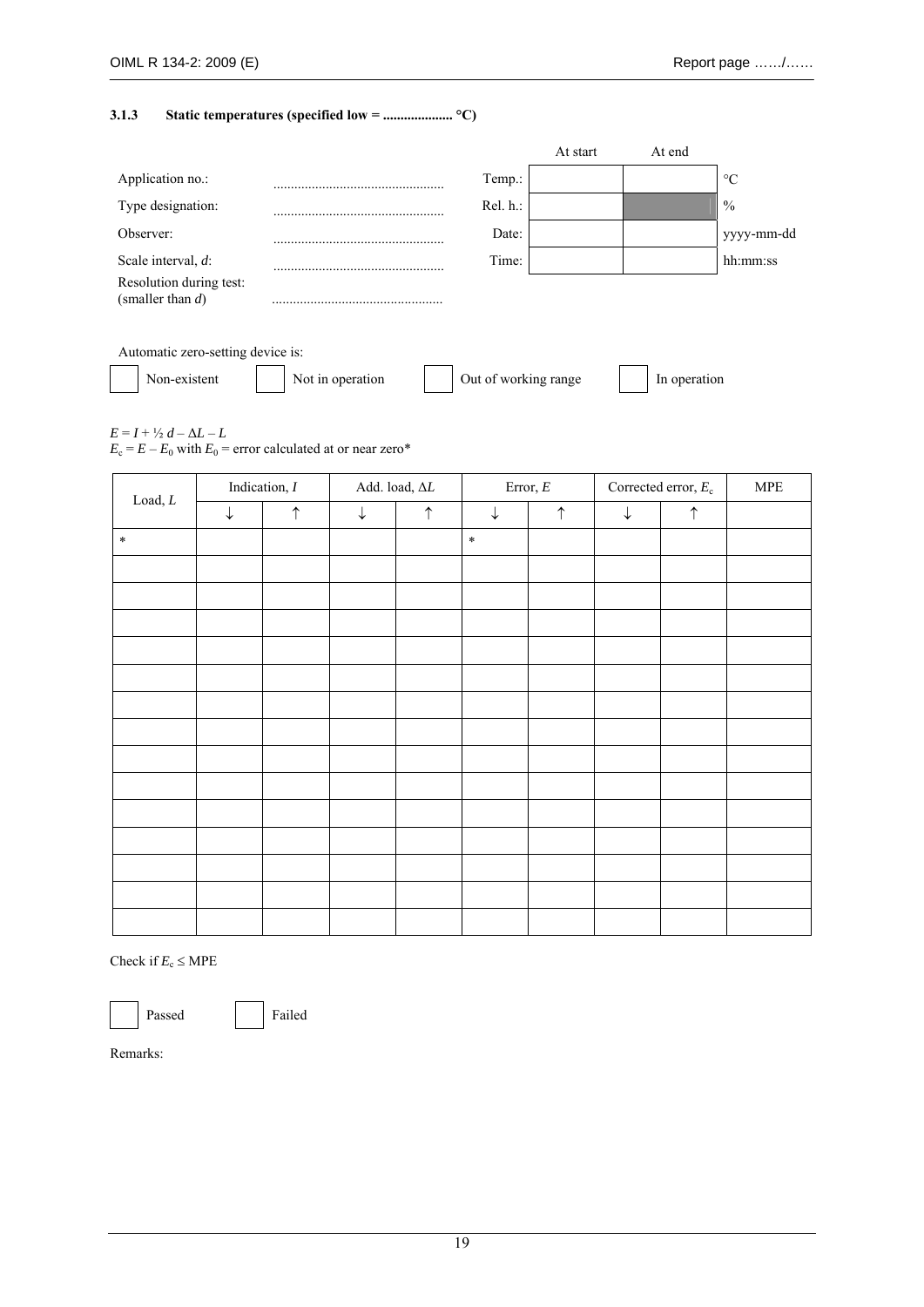#### **3.1.4** Static temperatures (5 °C if within the specified low temperature is  $\leq 0$  °C)

|                                                |                  |                      | At start | At end       |                 |
|------------------------------------------------|------------------|----------------------|----------|--------------|-----------------|
| Application no.:                               |                  | Temp.:               |          |              | $\rm ^{\circ}C$ |
| Type designation:                              |                  | $Rel. h.$ :          |          |              | $\frac{0}{0}$   |
| Observer:                                      |                  | Date:                |          |              | yyyy-mm-dd      |
| Scale interval, $d$ :                          |                  | Time:                |          |              | hh:mm:ss        |
| Resolution during test:<br>(smaller than $d$ ) |                  |                      |          |              |                 |
| Automatic zero-setting device is:              |                  |                      |          |              |                 |
| Non-existent                                   | Not in operation | Out of working range |          | In operation |                 |
|                                                |                  |                      |          |              |                 |

 $E = I + \frac{1}{2} d - \Delta L - L$ 

 $E_c = E - E_0$  with  $E_0$  = error calculated at or near zero\*

| $\mathop{\text{Load}}, L$ | Indication, $I$<br>Add. load, $\Delta L$ |            |              | Error, $\cal E$ | Corrected error, $E_c$ |            | <b>MPE</b>   |            |  |
|---------------------------|------------------------------------------|------------|--------------|-----------------|------------------------|------------|--------------|------------|--|
|                           | $\downarrow$                             | $\uparrow$ | $\downarrow$ | $\uparrow$      | $\downarrow$           | $\uparrow$ | $\downarrow$ | $\uparrow$ |  |
| $\ast$                    |                                          |            |              |                 | $\ast$                 |            |              |            |  |
|                           |                                          |            |              |                 |                        |            |              |            |  |
|                           |                                          |            |              |                 |                        |            |              |            |  |
|                           |                                          |            |              |                 |                        |            |              |            |  |
|                           |                                          |            |              |                 |                        |            |              |            |  |
|                           |                                          |            |              |                 |                        |            |              |            |  |
|                           |                                          |            |              |                 |                        |            |              |            |  |
|                           |                                          |            |              |                 |                        |            |              |            |  |
|                           |                                          |            |              |                 |                        |            |              |            |  |
|                           |                                          |            |              |                 |                        |            |              |            |  |
|                           |                                          |            |              |                 |                        |            |              |            |  |
|                           |                                          |            |              |                 |                        |            |              |            |  |
|                           |                                          |            |              |                 |                        |            |              |            |  |
|                           |                                          |            |              |                 |                        |            |              |            |  |
|                           |                                          |            |              |                 |                        |            |              |            |  |

Check if  $E_c \leq MPE$ 

Passed Failed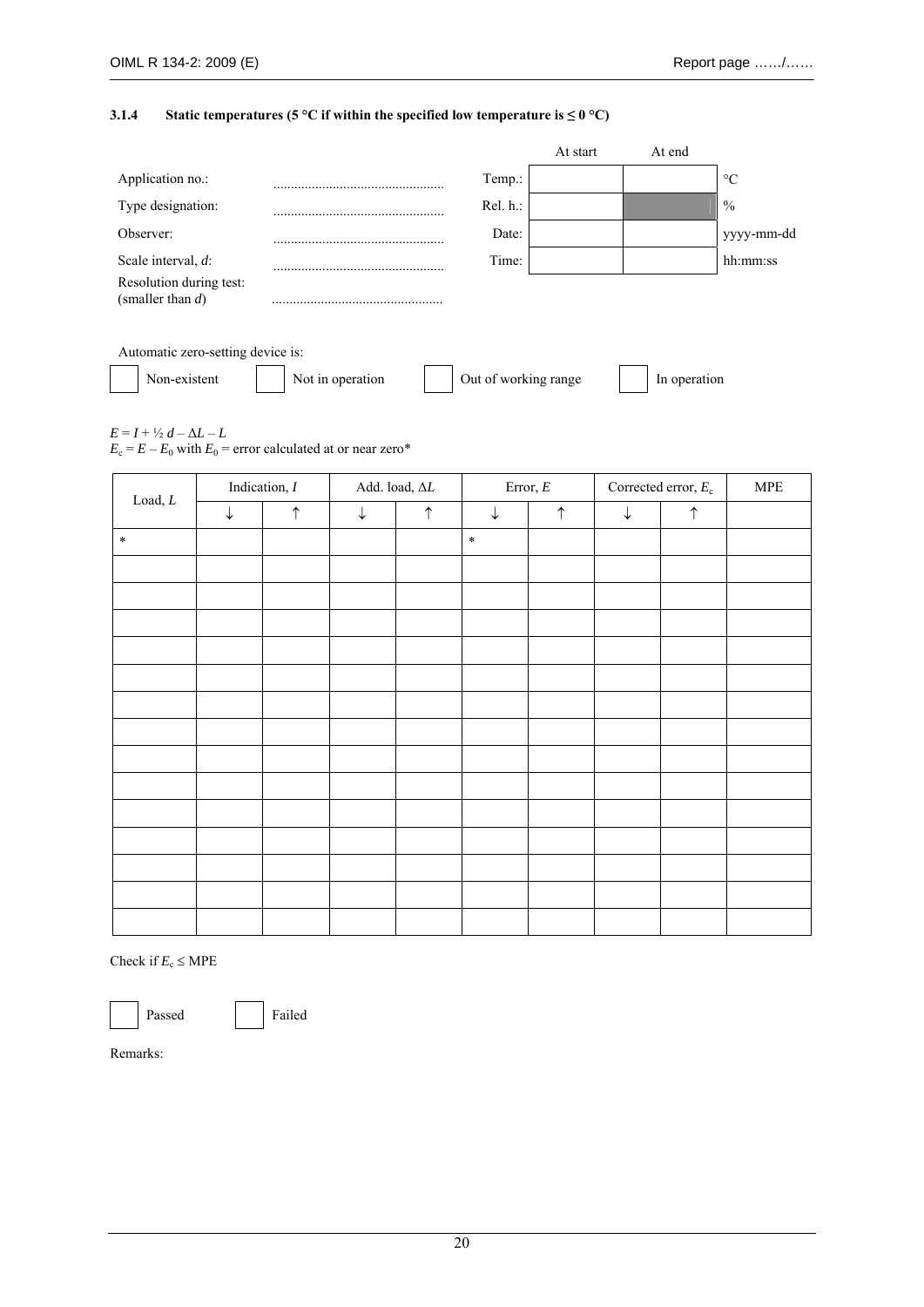#### **3.1.5 Static temperatures (Reference temperature of 20 °C)**

|                                                |                  |                      | At start | At end       |                 |
|------------------------------------------------|------------------|----------------------|----------|--------------|-----------------|
| Application no.:                               |                  | Temp.:               |          |              | $\rm ^{\circ}C$ |
| Type designation:                              |                  | $Rel. h.$ :          |          |              | $\frac{0}{0}$   |
| Observer:                                      |                  | Date:                |          |              | yyyy-mm-dd      |
| Scale interval, d:                             |                  | Time:                |          |              | hh:mm:ss        |
| Resolution during test:<br>(smaller than $d$ ) |                  |                      |          |              |                 |
| Automatic zero-setting device is:              |                  |                      |          |              |                 |
| Non-existent                                   | Not in operation | Out of working range |          | In operation |                 |
|                                                |                  |                      |          |              |                 |

 $E = I + \frac{1}{2} d - \Delta L - L$ 

 $E_c = E - E_0$  with  $E_0$  = error calculated at or near zero\*

| $\mathop{\text{Load}}, L$ | Indication, $I$<br>Add. load, $\Delta L$ |            |              | Error, $\cal E$ |              | Corrected error, $E_c$ | ${\sf MPE}$  |            |  |
|---------------------------|------------------------------------------|------------|--------------|-----------------|--------------|------------------------|--------------|------------|--|
|                           | $\downarrow$                             | $\uparrow$ | $\downarrow$ | $\uparrow$      | $\downarrow$ | $\uparrow$             | $\downarrow$ | $\uparrow$ |  |
| $\ast$                    |                                          |            |              |                 | $\ast$       |                        |              |            |  |
|                           |                                          |            |              |                 |              |                        |              |            |  |
|                           |                                          |            |              |                 |              |                        |              |            |  |
|                           |                                          |            |              |                 |              |                        |              |            |  |
|                           |                                          |            |              |                 |              |                        |              |            |  |
|                           |                                          |            |              |                 |              |                        |              |            |  |
|                           |                                          |            |              |                 |              |                        |              |            |  |
|                           |                                          |            |              |                 |              |                        |              |            |  |
|                           |                                          |            |              |                 |              |                        |              |            |  |
|                           |                                          |            |              |                 |              |                        |              |            |  |
|                           |                                          |            |              |                 |              |                        |              |            |  |
|                           |                                          |            |              |                 |              |                        |              |            |  |
|                           |                                          |            |              |                 |              |                        |              |            |  |
|                           |                                          |            |              |                 |              |                        |              |            |  |
|                           |                                          |            |              |                 |              |                        |              |            |  |

Check if  $E_c \leq MPE$ 

Passed Failed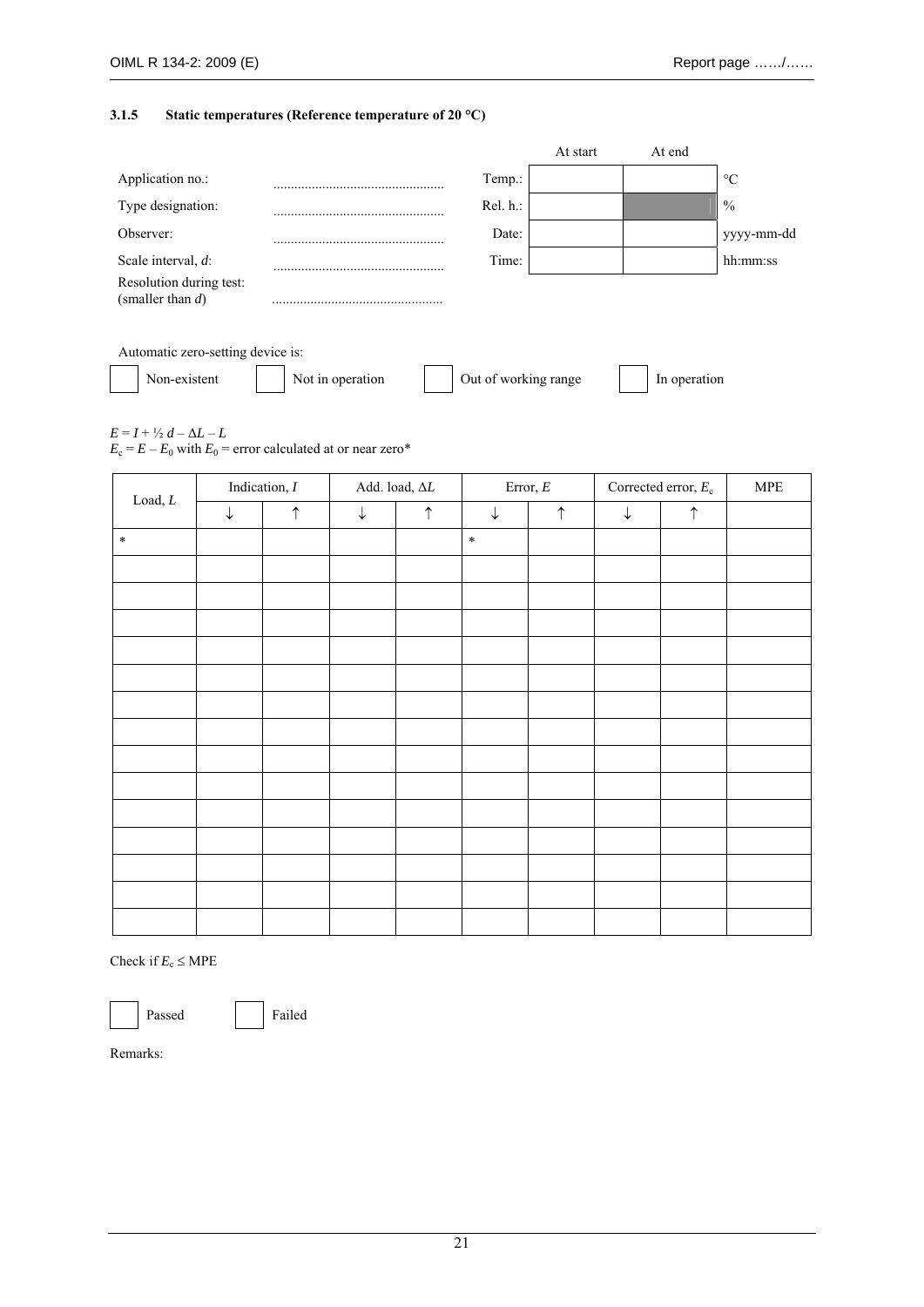#### **3.2 Temperature effect on no-load indication (2.7.1.2, A.7.2.2)**

| Application no.:                              |  |
|-----------------------------------------------|--|
| Type designation:                             |  |
| Observer:                                     |  |
| Scale interval, d:<br>Resolution during test: |  |
| (smaller than $d$ )                           |  |

Automatic zero-setting device is:

| Non-existent<br>Out of working range<br>Not in operation<br>In operation |
|--------------------------------------------------------------------------|
|--------------------------------------------------------------------------|

|  |  | $P = I + \frac{1}{2} d - \Delta L$ |  |  |  |
|--|--|------------------------------------|--|--|--|
|--|--|------------------------------------|--|--|--|

| Report<br>page <sup>2</sup> | Date | Time | Temp.<br>$(^{\circ}C)$ | Zero<br>indication, $I$ | Add. load, $\Delta L$ | $\boldsymbol{P}$ | $\Delta P$ | $\Delta$ Temp | Zero-change<br>per 5 °C |
|-----------------------------|------|------|------------------------|-------------------------|-----------------------|------------------|------------|---------------|-------------------------|
|                             |      |      |                        |                         |                       |                  |            |               |                         |
|                             |      |      |                        |                         |                       |                  |            |               |                         |
|                             |      |      |                        |                         |                       |                  |            |               |                         |
|                             |      |      |                        |                         |                       |                  |            |               |                         |
|                             |      |      |                        |                         |                       |                  |            |               |                         |
|                             |      |      |                        |                         |                       |                  |            |               |                         |
|                             |      |      |                        |                         |                       |                  |            |               |                         |
|                             |      |      |                        |                         |                       |                  |            |               |                         |

 $\Delta P$  = difference of *P* for two consecutive tests at different temperatures

ΔTemp = difference of temperature for two consecutive tests at different temperatures

Check if the zero-change per 5 °C is smaller than *d*



 2 Give the report page of the relevant weighing test where measurement tests and temperature effect on no-load indication test are conducted together.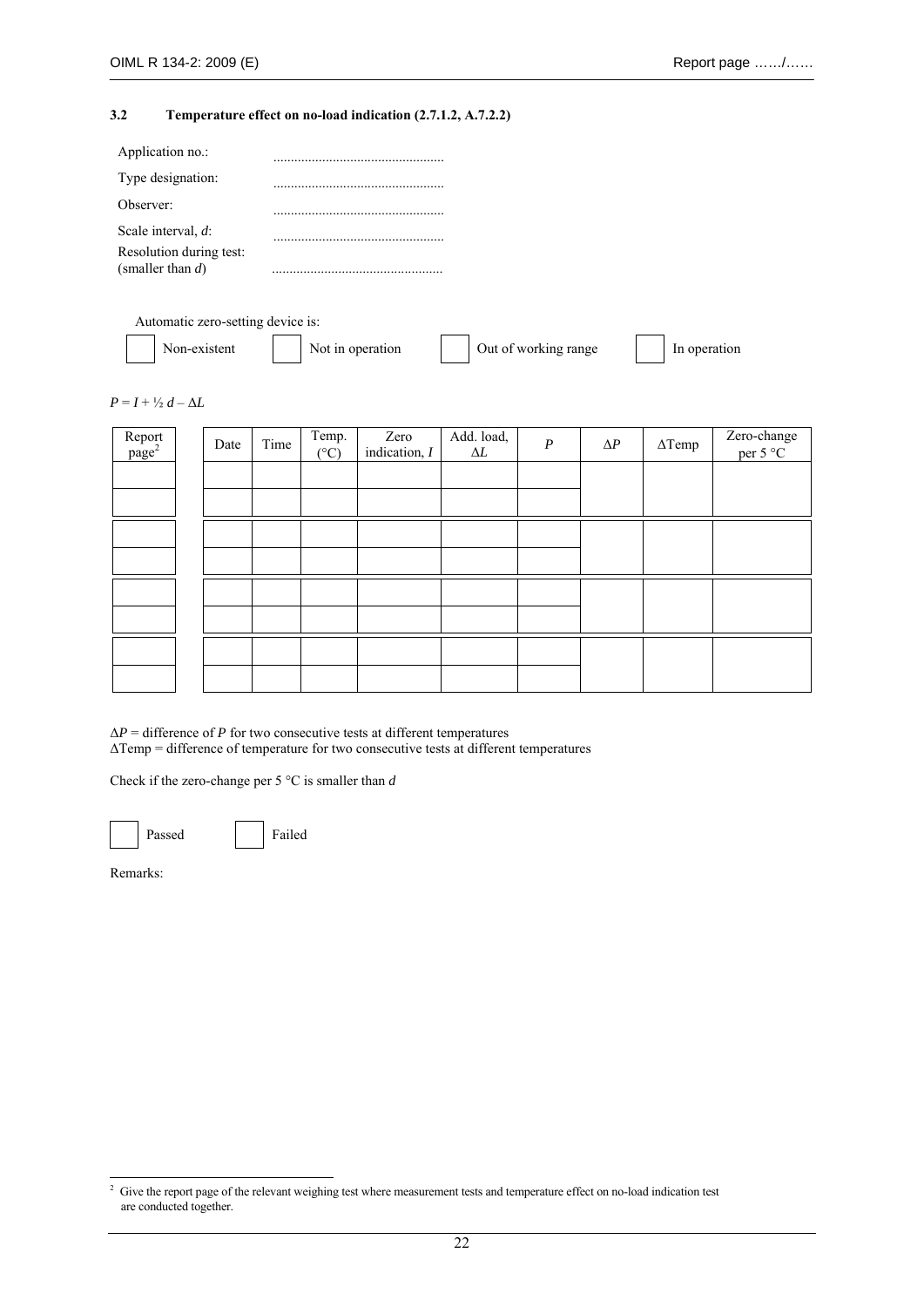#### **3.3 Damp heat, steady state (4.3.3, A.7.2.3)**

#### **3.3.1 Initial test (Reference temperature of 20 °C and 50 % humidity)**

|                                                |                 | At start | After 3 h | At end |                 |
|------------------------------------------------|-----------------|----------|-----------|--------|-----------------|
| Application no.:                               | Temp.:          |          |           |        | $\rm ^{\circ}C$ |
| Type designation:                              | $Rel. h.$ :     |          |           |        | $\%$            |
| Observer:                                      | Date:           |          |           |        | yyyy-mm-dd      |
| Scale interval, $d$ :                          | Time:           |          |           |        | hh:mm:ss        |
| Resolution during test:<br>(smaller than $d$ ) | <br>Bar. pres.: |          |           |        | hPa             |
|                                                |                 |          |           |        |                 |
| Automatic zero-setting device is:              |                 |          |           |        |                 |

| $\ldots$     |                  |                      |              |
|--------------|------------------|----------------------|--------------|
| Non-existent | Not in operation | Out of working range | In operation |
|              |                  |                      |              |

 $E = I + \frac{1}{2}d - \Delta L - L$ 

 $E_c = E - E_0$  with  $E_0$  = error calculated at or near zero\*

| $\mathop{\text{Load}}, L$ |              | Indication, $I$ |              | Add. load, $\Delta L$ |              | Error, $\cal E$ |   | Corrected error, $E_c$ | <b>MPE</b> |
|---------------------------|--------------|-----------------|--------------|-----------------------|--------------|-----------------|---|------------------------|------------|
|                           | $\downarrow$ | $\uparrow$      | $\downarrow$ | $\uparrow$            | $\downarrow$ | $\uparrow$      | ↓ | $\uparrow$             |            |
| $\ast$                    |              |                 |              |                       | $\ast$       |                 |   |                        |            |
|                           |              |                 |              |                       |              |                 |   |                        |            |
|                           |              |                 |              |                       |              |                 |   |                        |            |
|                           |              |                 |              |                       |              |                 |   |                        |            |
|                           |              |                 |              |                       |              |                 |   |                        |            |
|                           |              |                 |              |                       |              |                 |   |                        |            |
|                           |              |                 |              |                       |              |                 |   |                        |            |
|                           |              |                 |              |                       |              |                 |   |                        |            |
|                           |              |                 |              |                       |              |                 |   |                        |            |
|                           |              |                 |              |                       |              |                 |   |                        |            |
|                           |              |                 |              |                       |              |                 |   |                        |            |
|                           |              |                 |              |                       |              |                 |   |                        |            |
|                           |              |                 |              |                       |              |                 |   |                        |            |
|                           |              |                 |              |                       |              |                 |   |                        |            |
|                           |              |                 |              |                       |              |                 |   |                        |            |

Check if  $E_c \leq MPE$ 

Passed Failed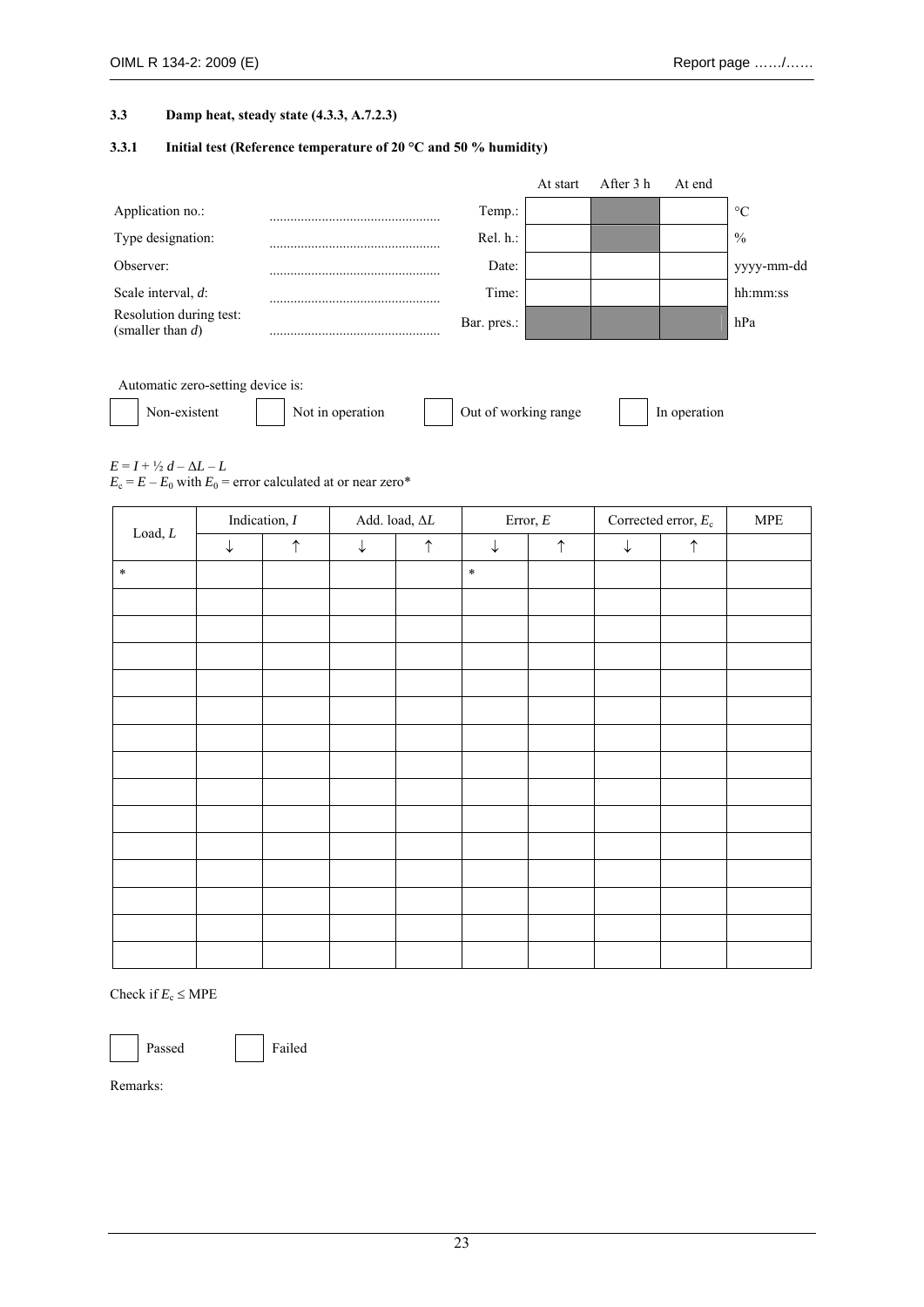#### **3.3.2 Upper limit temperature (.................... °C) and 85 % humidity**

|                                                |                  |                      | At start | After 3 h | At end       |                 |
|------------------------------------------------|------------------|----------------------|----------|-----------|--------------|-----------------|
| Application no.:                               |                  | Temp.:               |          |           |              | $\rm ^{\circ}C$ |
| Type designation:                              |                  | Rel. h.:             |          |           |              | $\frac{0}{0}$   |
| Observer:                                      |                  | Date:                |          |           |              | yyyy-mm-dd      |
| Scale interval, d:                             |                  | Time:                |          |           |              | hh:mm:ss        |
| Resolution during test:<br>(smaller than $d$ ) |                  | Bar. pres.:          |          |           |              | hPa             |
|                                                |                  |                      |          |           |              |                 |
| Automatic zero-setting device is:              |                  |                      |          |           |              |                 |
| Non-existent                                   | Not in operation | Out of working range |          |           | In operation |                 |

 $E = I + \frac{1}{2} d - \Delta L - L$ 

 $E_c = E - E_0$  with  $E_0$  = error calculated at or near zero\*

| $\mathop{\text{Load}}, L$ |              | Indication, $I$ |              | Add. load, $\Delta L$ |              | Error, $\cal E$ |   | Corrected error, $E_c$ | $\ensuremath{\mathsf{MPE}}$ |
|---------------------------|--------------|-----------------|--------------|-----------------------|--------------|-----------------|---|------------------------|-----------------------------|
|                           | $\downarrow$ | $\uparrow$      | $\downarrow$ | $\uparrow$            | $\downarrow$ | $\uparrow$      | ↓ | $\uparrow$             |                             |
| $\ast$                    |              |                 |              |                       | $\ast$       |                 |   |                        |                             |
|                           |              |                 |              |                       |              |                 |   |                        |                             |
|                           |              |                 |              |                       |              |                 |   |                        |                             |
|                           |              |                 |              |                       |              |                 |   |                        |                             |
|                           |              |                 |              |                       |              |                 |   |                        |                             |
|                           |              |                 |              |                       |              |                 |   |                        |                             |
|                           |              |                 |              |                       |              |                 |   |                        |                             |
|                           |              |                 |              |                       |              |                 |   |                        |                             |
|                           |              |                 |              |                       |              |                 |   |                        |                             |
|                           |              |                 |              |                       |              |                 |   |                        |                             |
|                           |              |                 |              |                       |              |                 |   |                        |                             |
|                           |              |                 |              |                       |              |                 |   |                        |                             |
|                           |              |                 |              |                       |              |                 |   |                        |                             |
|                           |              |                 |              |                       |              |                 |   |                        |                             |
|                           |              |                 |              |                       |              |                 |   |                        |                             |

Check if  $E_c \leq \text{MPE}$ 

Passed Failed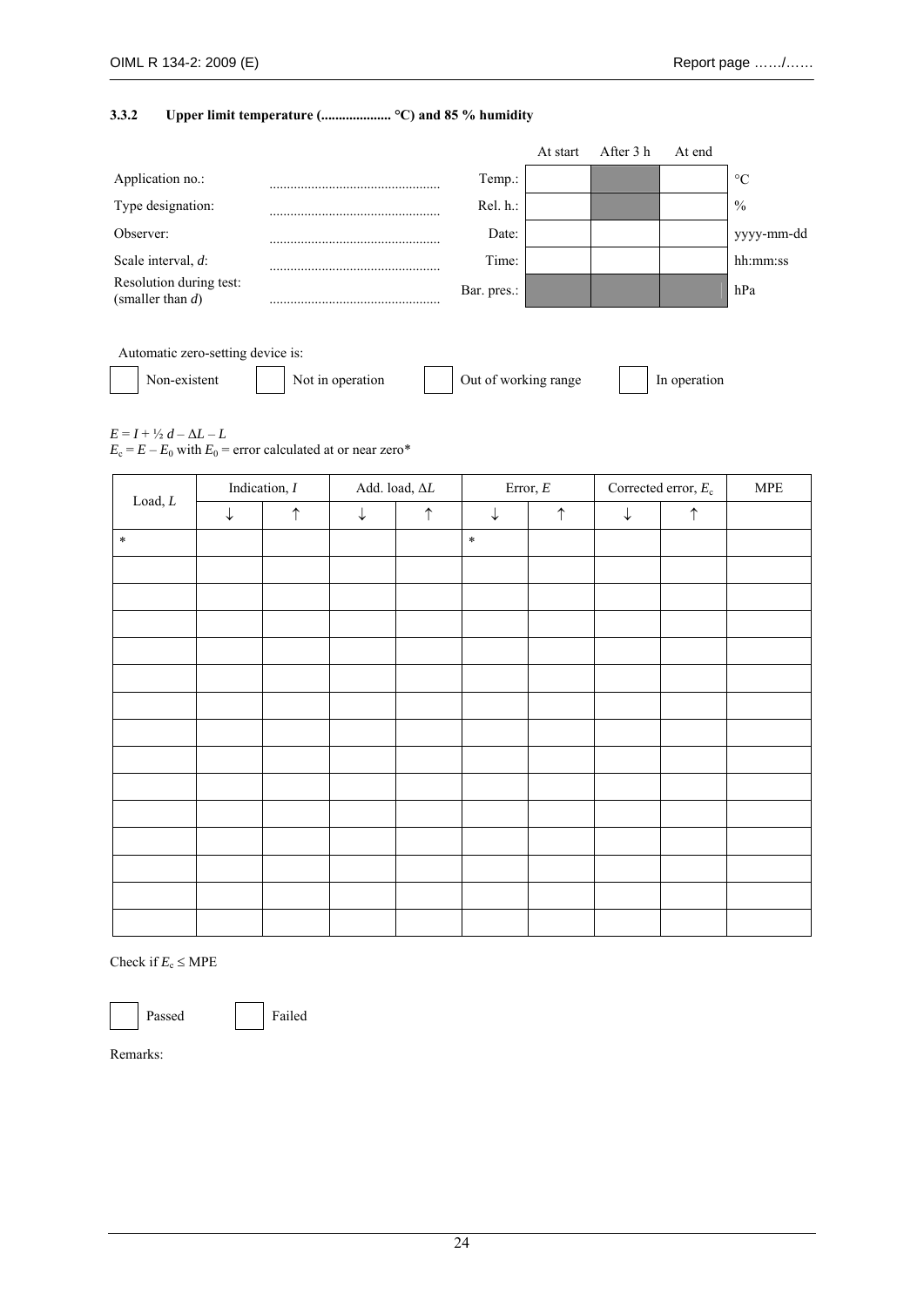#### **3.3.3 Final test (Reference temperature of 20 °C and 50 % humidity)**

|                                                |                  |                      | At start | After 3 h | At end       |                 |
|------------------------------------------------|------------------|----------------------|----------|-----------|--------------|-----------------|
| Application no.:                               |                  | Temp.:               |          |           |              | $\rm ^{\circ}C$ |
| Type designation:                              |                  | Rel. h.:             |          |           |              | $\frac{0}{0}$   |
| Observer:                                      |                  | Date:                |          |           |              | yyyy-mm-dd      |
| Scale interval, d:                             |                  | Time:                |          |           |              | hh:mm:ss        |
| Resolution during test:<br>(smaller than $d$ ) |                  | Bar. pres.:          |          |           |              | hPa             |
|                                                |                  |                      |          |           |              |                 |
| Automatic zero-setting device is:              |                  |                      |          |           |              |                 |
| Non-existent                                   | Not in operation | Out of working range |          |           | In operation |                 |

 $E = I + \frac{1}{2}d - \Delta L - L$ 

 $E_c = E - E_0$  with  $E_0$  = error calculated at or near zero\*

| $\mathop{\text{Load}}, L$ |              | Indication, $I$ |              | Add. load, $\Delta L$ |              | Error, $\cal E$ |   | Corrected error, $E_c$ | $\ensuremath{\mathsf{MPE}}$ |
|---------------------------|--------------|-----------------|--------------|-----------------------|--------------|-----------------|---|------------------------|-----------------------------|
|                           | $\downarrow$ | $\uparrow$      | $\downarrow$ | $\uparrow$            | $\downarrow$ | $\uparrow$      | ↓ | $\uparrow$             |                             |
| $\ast$                    |              |                 |              |                       | $\ast$       |                 |   |                        |                             |
|                           |              |                 |              |                       |              |                 |   |                        |                             |
|                           |              |                 |              |                       |              |                 |   |                        |                             |
|                           |              |                 |              |                       |              |                 |   |                        |                             |
|                           |              |                 |              |                       |              |                 |   |                        |                             |
|                           |              |                 |              |                       |              |                 |   |                        |                             |
|                           |              |                 |              |                       |              |                 |   |                        |                             |
|                           |              |                 |              |                       |              |                 |   |                        |                             |
|                           |              |                 |              |                       |              |                 |   |                        |                             |
|                           |              |                 |              |                       |              |                 |   |                        |                             |
|                           |              |                 |              |                       |              |                 |   |                        |                             |
|                           |              |                 |              |                       |              |                 |   |                        |                             |
|                           |              |                 |              |                       |              |                 |   |                        |                             |
|                           |              |                 |              |                       |              |                 |   |                        |                             |
|                           |              |                 |              |                       |              |                 |   |                        |                             |

Check if  $E_c \leq \text{MPE}$ 

Passed Failed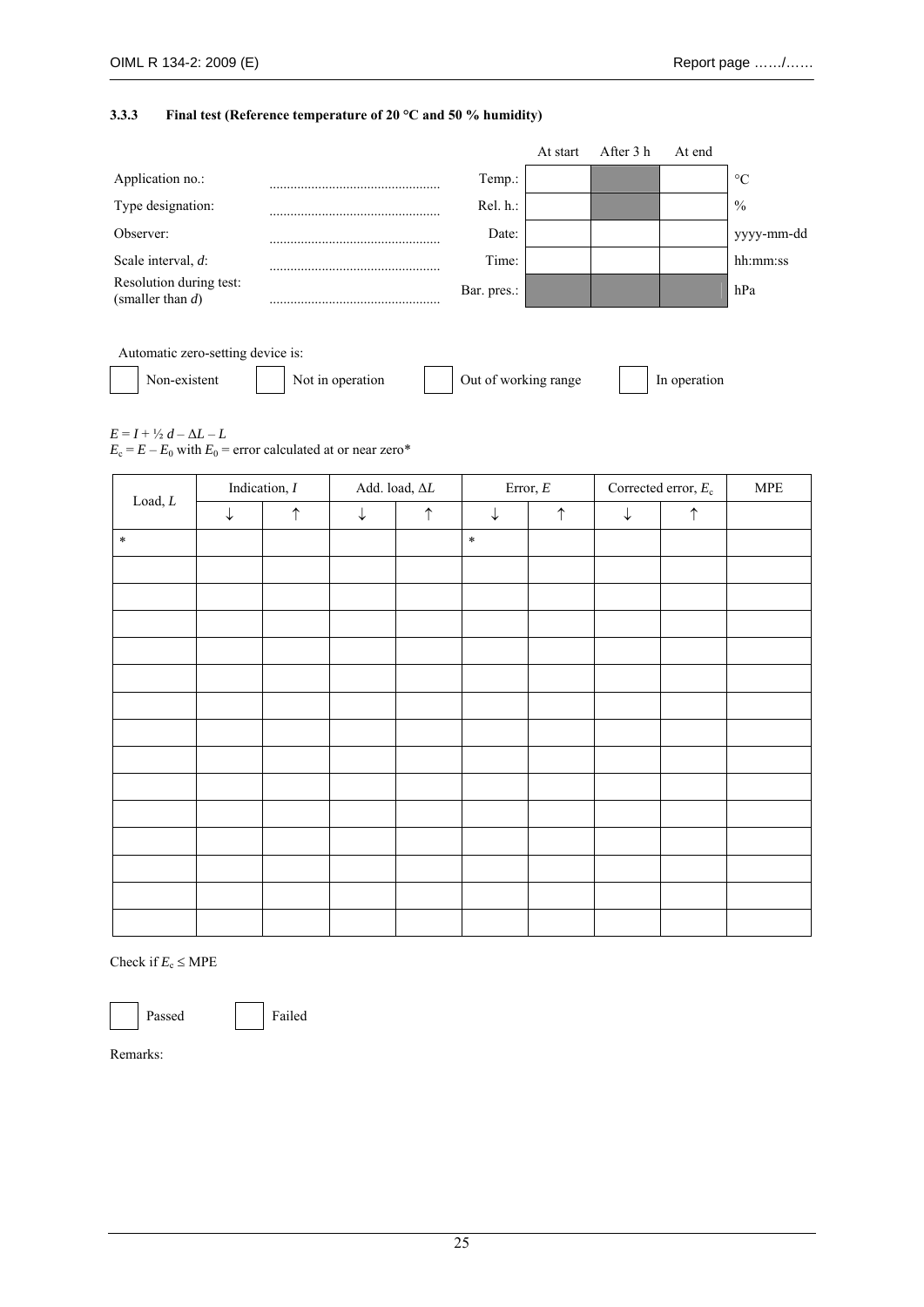#### **3.4 Voltage supply variations (2.7.2, A.7.2.4-7.2.7)**

|                                                           |                    |                 |                                                               | At start    | At end                 |                 |
|-----------------------------------------------------------|--------------------|-----------------|---------------------------------------------------------------|-------------|------------------------|-----------------|
| Application no.:                                          |                    |                 | Temp.:                                                        |             |                        | $\rm ^{\circ}C$ |
| Type designation:                                         |                    |                 | Rel. h.:                                                      |             |                        | $\frac{0}{0}$   |
| Observer:                                                 |                    |                 | Date:                                                         |             |                        | yyyy-mm-dd      |
| Scale interval, d:                                        |                    |                 | Time:                                                         |             |                        | hh:mm:ss        |
| Resolution during test:<br>(smaller than $d$ )            |                    |                 | Bar. pres.:                                                   |             |                        | hPa             |
| AC mains voltage supply, A.7.2.4                          |                    |                 |                                                               |             |                        |                 |
| DC mains voltage supply, A.7.2.5                          |                    |                 |                                                               |             |                        |                 |
| Battery voltage supply (DC), A.7.2.6                      |                    |                 |                                                               |             |                        |                 |
| 12 V or 24 V road vehicle battery voltage supply, A.7.2.7 |                    |                 |                                                               |             |                        |                 |
| Voltage supply <sup>3</sup> :                             | $U_{\text{nom}} =$ | $\mathbf V$     | $U_{\min} =$                                                  | $\mathbf V$ | $U_{\text{max}} =$     | V               |
| Automatic zero-setting and zero-tracking device is:       |                    |                 |                                                               |             |                        |                 |
| Non-existent                                              | Not in operation   |                 | Out of working range                                          |             | In operation           |                 |
|                                                           |                    |                 |                                                               |             |                        |                 |
| $E = I + \frac{1}{2}d - \Delta L - L$                     |                    |                 | $E_c = E - E_0$ with $E_0$ = error calculated at or near zero |             |                        |                 |
| Voltage<br>U(V)                                           | Load, L            | Indication, $I$ | Add. load, $\Delta L$                                         | Error, $E$  | Corrected error, $E_c$ | <b>MPE</b>      |
| Reference                                                 |                    |                 |                                                               |             |                        |                 |
| Lower limit                                               |                    |                 |                                                               |             |                        |                 |
| Upper limit                                               |                    |                 |                                                               |             |                        |                 |
| Reference                                                 |                    |                 |                                                               |             |                        |                 |
|                                                           |                    |                 |                                                               |             |                        |                 |

 $E = I + \frac{1}{2}d - \Delta L - L$   $E_c = E - E_0$  with  $E_0$  = error calculated at or near zero

| Voltage     | U(V) | Load, L | Indication, $I$ | Add. load, AL | Error, $E$ | Corrected error, $E_c$ | <b>MPE</b> |
|-------------|------|---------|-----------------|---------------|------------|------------------------|------------|
| Reference   |      |         |                 |               |            |                        |            |
|             |      |         |                 |               |            |                        |            |
| Lower limit |      |         |                 |               |            |                        |            |
|             |      |         |                 |               |            |                        |            |
|             |      |         |                 |               |            |                        |            |
| Upper limit |      |         |                 |               |            |                        |            |
|             |      |         |                 |               |            |                        |            |
| Reference   |      |         |                 |               |            |                        |            |

<sup>&</sup>lt;sup>3</sup> Calculate lower and upper limits of applied voltages according to 2.7.2. If a voltage-range ( $U_{min}/U_{max}$ ) is marked, use the average value as the reference value.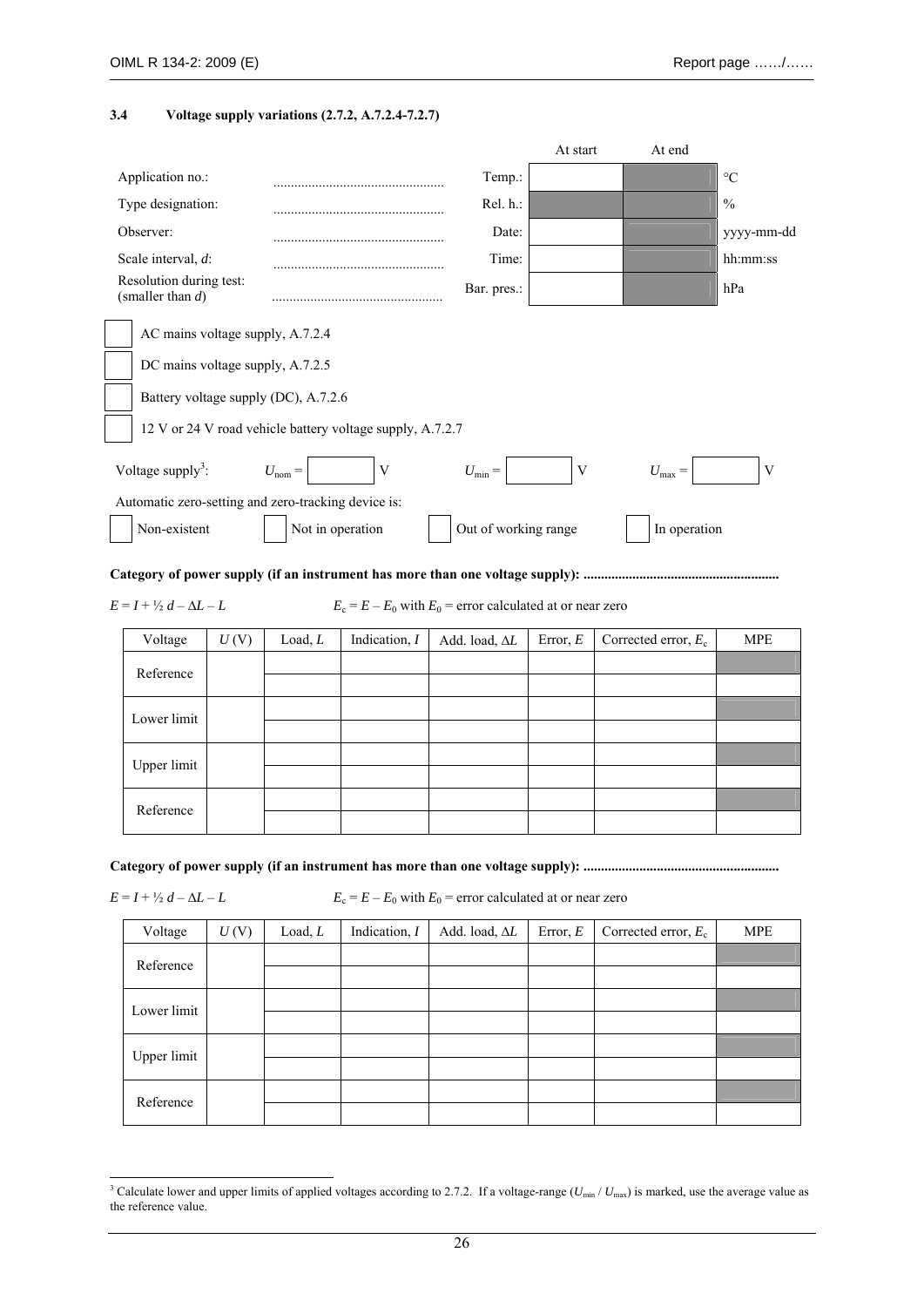#### **3.4 Voltage supply variations (continued)**

#### **Category of power supply (if an instrument has more than one voltage supply): ........................................................**

 $E = I + \frac{1}{2}d - \Delta L - L$   $E_c = E - E_0$  with  $E_0$  = error calculated at or near zero

| Voltage     | U(V) | Load, L | Indication, $I$ | Add. load, AL | Error, $E$ | Corrected error, $E_c$ | <b>MPE</b> |
|-------------|------|---------|-----------------|---------------|------------|------------------------|------------|
| Reference   |      |         |                 |               |            |                        |            |
|             |      |         |                 |               |            |                        |            |
| Lower limit |      |         |                 |               |            |                        |            |
|             |      |         |                 |               |            |                        |            |
| Upper limit |      |         |                 |               |            |                        |            |
|             |      |         |                 |               |            |                        |            |
| Reference   |      |         |                 |               |            |                        |            |
|             |      |         |                 |               |            |                        |            |

Check if  $E_c \leq \text{MPE}$ 

Passed Failed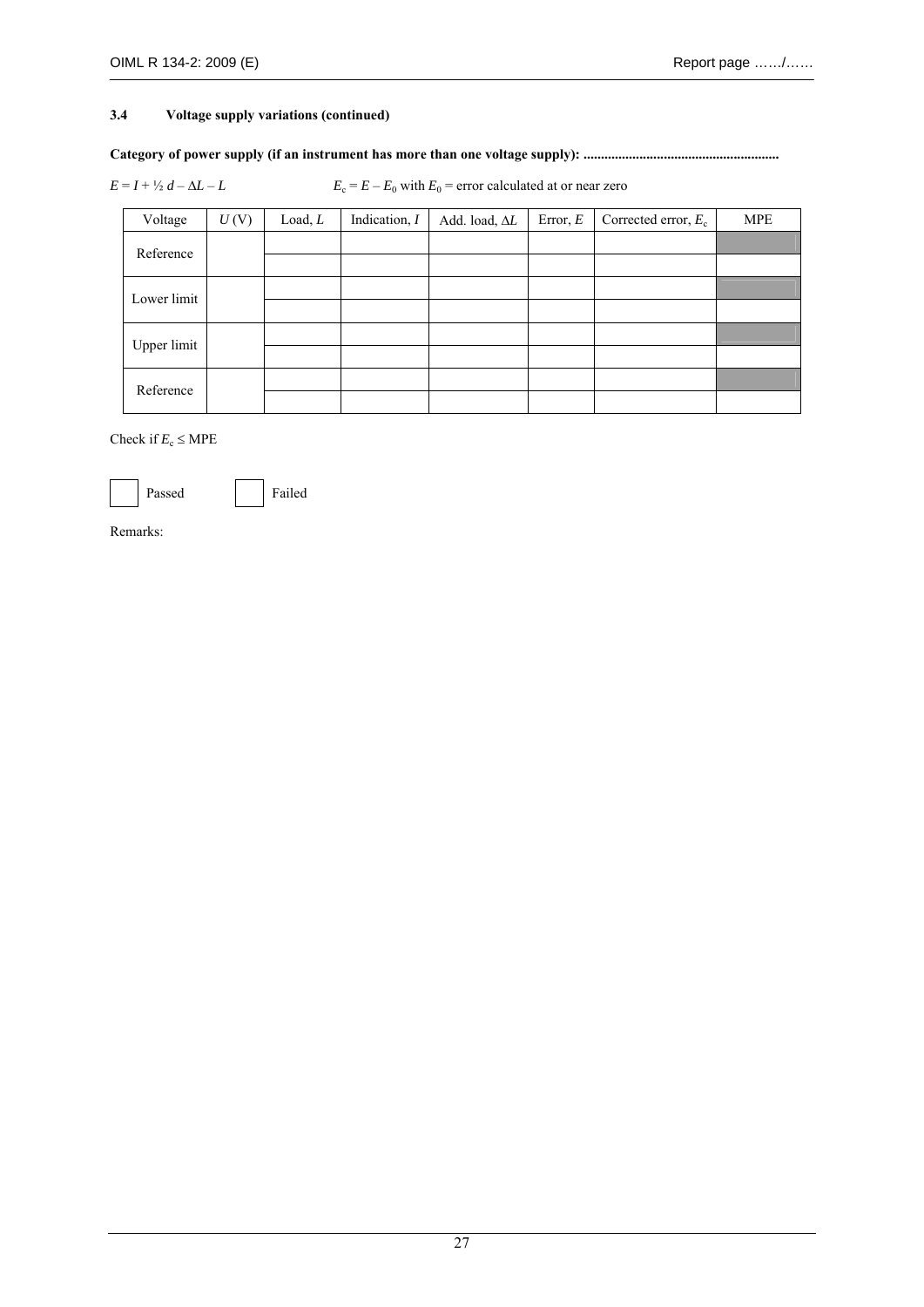#### **4 DISTURBANCES (4.1.2, A.7.3)**

#### **4.1 Short time power reduction (A.7.3.1)**

|                                                |                 | At start | At end |                 |
|------------------------------------------------|-----------------|----------|--------|-----------------|
| Application no.:                               | Temp.:          |          |        | $\rm ^{\circ}C$ |
| Type designation:                              | $Rel. h.$ :     |          |        | $\frac{0}{0}$   |
| Observer:                                      | Date:           |          |        | yyyy-mm-dd      |
| Scale interval, $d$ :                          | Time:           |          |        | hh:mm:ss        |
| Resolution during test:<br>(smaller than $d$ ) | <br>Bar. pres.: |          |        | hPa             |
|                                                |                 |          |        |                 |

Marked nominal voltage,  $U_{\text{nom}}$ , or voltage range:  $V$ 

|      |                                         |            | Disturbance                         |     |                 | Result |                                                          |
|------|-----------------------------------------|------------|-------------------------------------|-----|-----------------|--------|----------------------------------------------------------|
| Load | Amplitude<br>(% of $U_{\text{nom}}^4$ ) | Duration   | Repetition<br>Number of<br>interval |     | Indication, $I$ |        | Significant fault ( $> d$ )<br>or detection and reaction |
|      |                                         | (cycles)   | disturbances                        | (s) |                 | No.    | Yes (remarks)                                            |
|      |                                         |            | without disturbance                 |     |                 |        |                                                          |
|      | $\mathbf{0}$                            | 0.5        |                                     |     |                 |        |                                                          |
|      | $\mathbf{0}$                            |            |                                     |     |                 |        |                                                          |
|      | 40                                      | 10         |                                     |     |                 |        |                                                          |
|      | 70                                      | $25/30*$   |                                     |     |                 |        |                                                          |
|      | 80                                      | $250/300*$ |                                     |     |                 |        |                                                          |
|      | $\theta$                                | 250        |                                     |     |                 |        |                                                          |

\* These values are for 50 Hz / 60 Hz, respectively

Passed Failed

*Note:* If significant faults are detected and acted upon, or if the EUT fails, the test point at which this occurs shall be recorded.

<sup>-</sup> $^{4}$  If a voltage-range is marked, use the average value as the reference  $U_{\text{nom}}$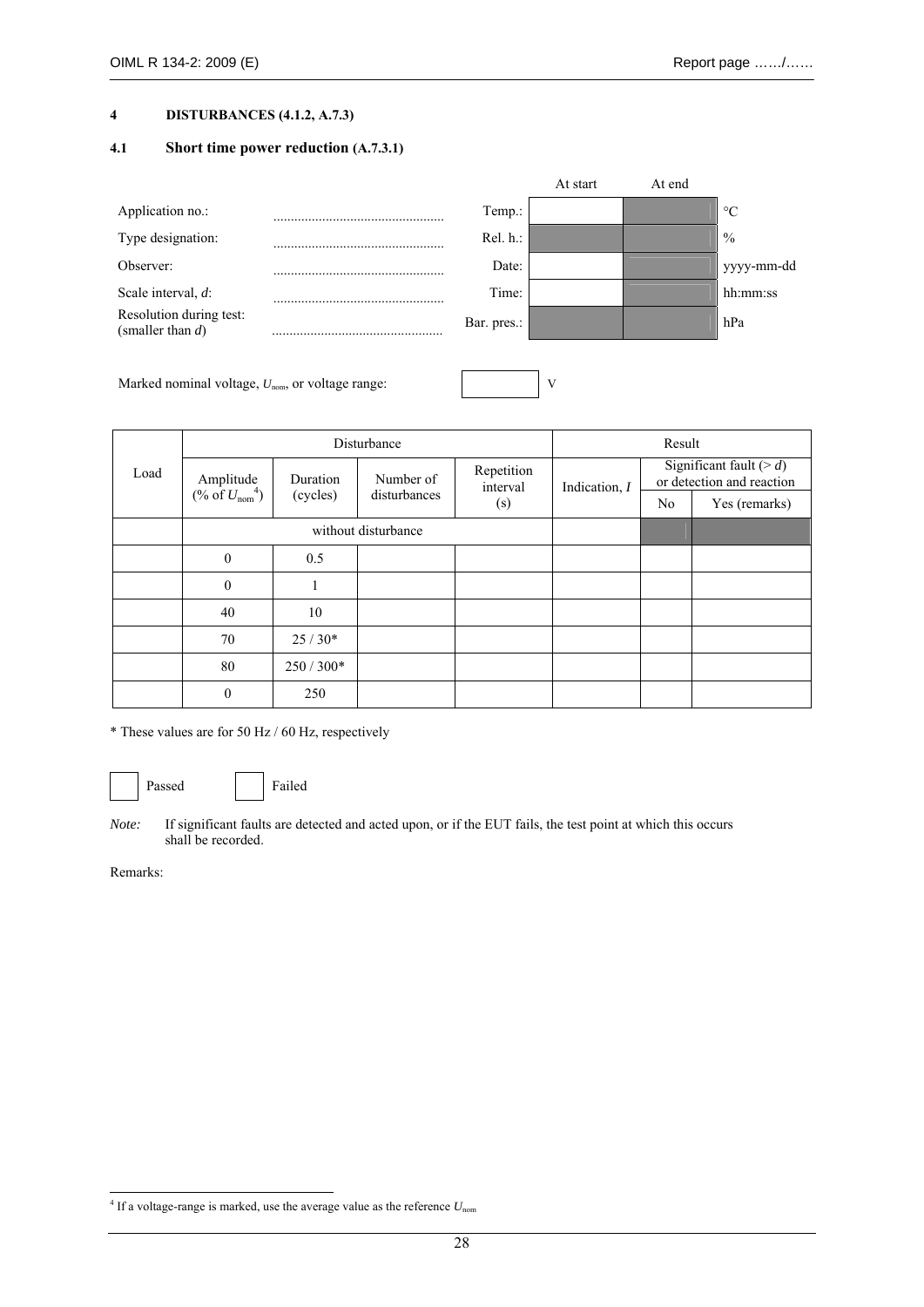#### **4.2 Electrical fast transients/burst immunity on the mains supply lines and on the I/O circuits and communication lines (A.7.3.2)**

#### **4.2.1 Mains supply lines**

|                                                |             |             | At start | At end |                 |
|------------------------------------------------|-------------|-------------|----------|--------|-----------------|
| Application no.:                               |             | Temp.:      |          |        | $\rm ^{\circ}C$ |
| Type designation:                              |             | $Rel. h.$ : |          |        | $\frac{0}{0}$   |
| Observer:                                      |             | Date:       |          |        | yyyy-mm-dd      |
| Scale interval, d:                             |             | Time:       |          |        | hh:mm:ss        |
| Resolution during test:<br>(smaller than $d$ ) | Bar. pres.: |             |          |        | hPa             |

Power supply lines: test voltage 1 kV, duration of the test: 1 minute at each polarity

|         | Disturbance         |          |                 |                | Result                                                   |
|---------|---------------------|----------|-----------------|----------------|----------------------------------------------------------|
| Load, L | Disturbance         | Polarity | Indication, $I$ |                | Significant fault ( $> d$ )<br>or detection and reaction |
|         |                     |          |                 | N <sub>0</sub> | Yes (remarks)                                            |
|         | without disturbance |          |                 |                |                                                          |
|         | Live                | pos      |                 |                |                                                          |
|         | ↓<br>ground         | neg      |                 |                |                                                          |
|         | without disturbance |          |                 |                |                                                          |
|         | Neutral             | pos      |                 |                |                                                          |
|         | ↓<br>ground         | neg      |                 |                |                                                          |
|         | without disturbance |          |                 |                |                                                          |
|         | Protective earth    | pos      |                 |                |                                                          |
|         | ◡<br>ground         | neg      |                 |                |                                                          |

Passed Failed

*Note:* If significant faults are detected and acted upon, or if the EUT fails, the test point at which this occurs shall be recorded.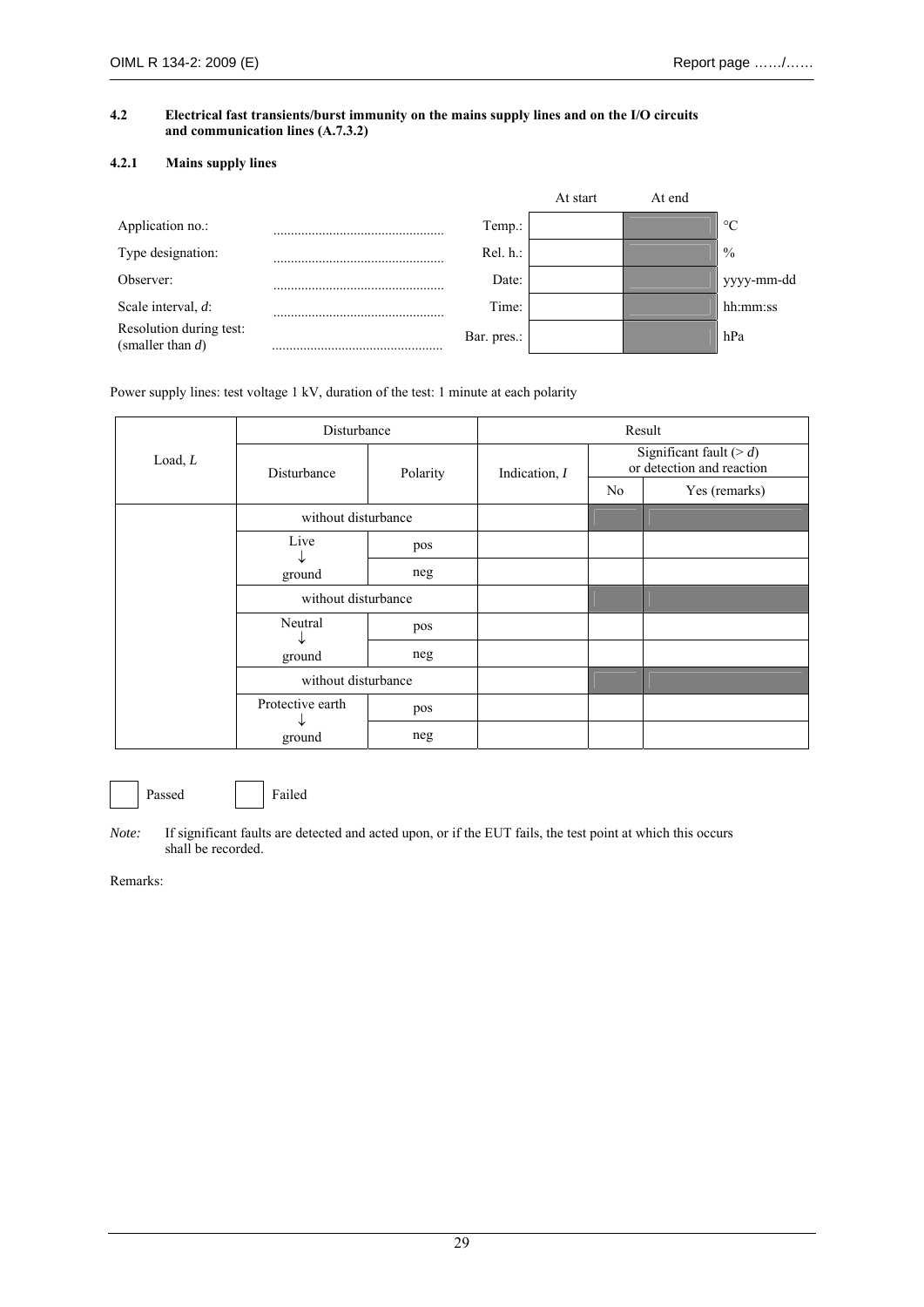#### **4.2.2 I/O circuits and communication (signal) lines**

|                                                |   |             | At start | At end |                 |
|------------------------------------------------|---|-------------|----------|--------|-----------------|
| Application no.:                               | . | Temp.:      |          |        | $\rm ^{\circ}C$ |
| Type designation:                              |   | Rel. h.:    |          |        | $\frac{0}{0}$   |
| Observer:                                      |   | Date:       |          |        | yyyy-mm-dd      |
| Scale interval, d:                             |   | Time:       |          |        | hh:mm:ss        |
| Resolution during test:<br>(smaller than $d$ ) |   | Bar. pres.: |          |        | hPa             |

I/O signals, data and control lines: test voltage 0.5 kV, duration of the test: 1 minute at each polarity

|         | Disturbance                    |          |                 |                | Result                                                   |
|---------|--------------------------------|----------|-----------------|----------------|----------------------------------------------------------|
| Load, L | Bursts on cable /<br>interface | Polarity | Indication, $I$ |                | Significant fault ( $> d$ )<br>or detection and reaction |
|         | (type, nature)                 |          |                 | N <sub>0</sub> | Yes (remarks)                                            |
|         | without disturbance            |          |                 |                |                                                          |
|         |                                | pos      |                 |                |                                                          |
|         |                                | neg      |                 |                |                                                          |
|         | without disturbance            |          |                 |                |                                                          |
|         |                                | pos      |                 |                |                                                          |
|         |                                | neg      |                 |                |                                                          |
|         | without disturbance            |          |                 |                |                                                          |
|         |                                | pos      |                 |                |                                                          |
|         |                                | neg      |                 |                |                                                          |
|         | without disturbance            |          |                 |                |                                                          |
|         |                                | pos      |                 |                |                                                          |
|         |                                | neg      |                 |                |                                                          |
|         | without disturbance            |          |                 |                |                                                          |
|         |                                | pos      |                 |                |                                                          |
|         |                                | neg      |                 |                |                                                          |
|         | without disturbance            |          |                 |                |                                                          |
|         |                                | pos      |                 |                |                                                          |
|         |                                | neg      |                 |                |                                                          |

Explain or make a sketch indicating where the clamp is located on the cable (use an additional page).

Passed Failed

*Note:* If significant faults are detected and acted upon, or if the EUT fails, the test point at which this occurs shall be recorded.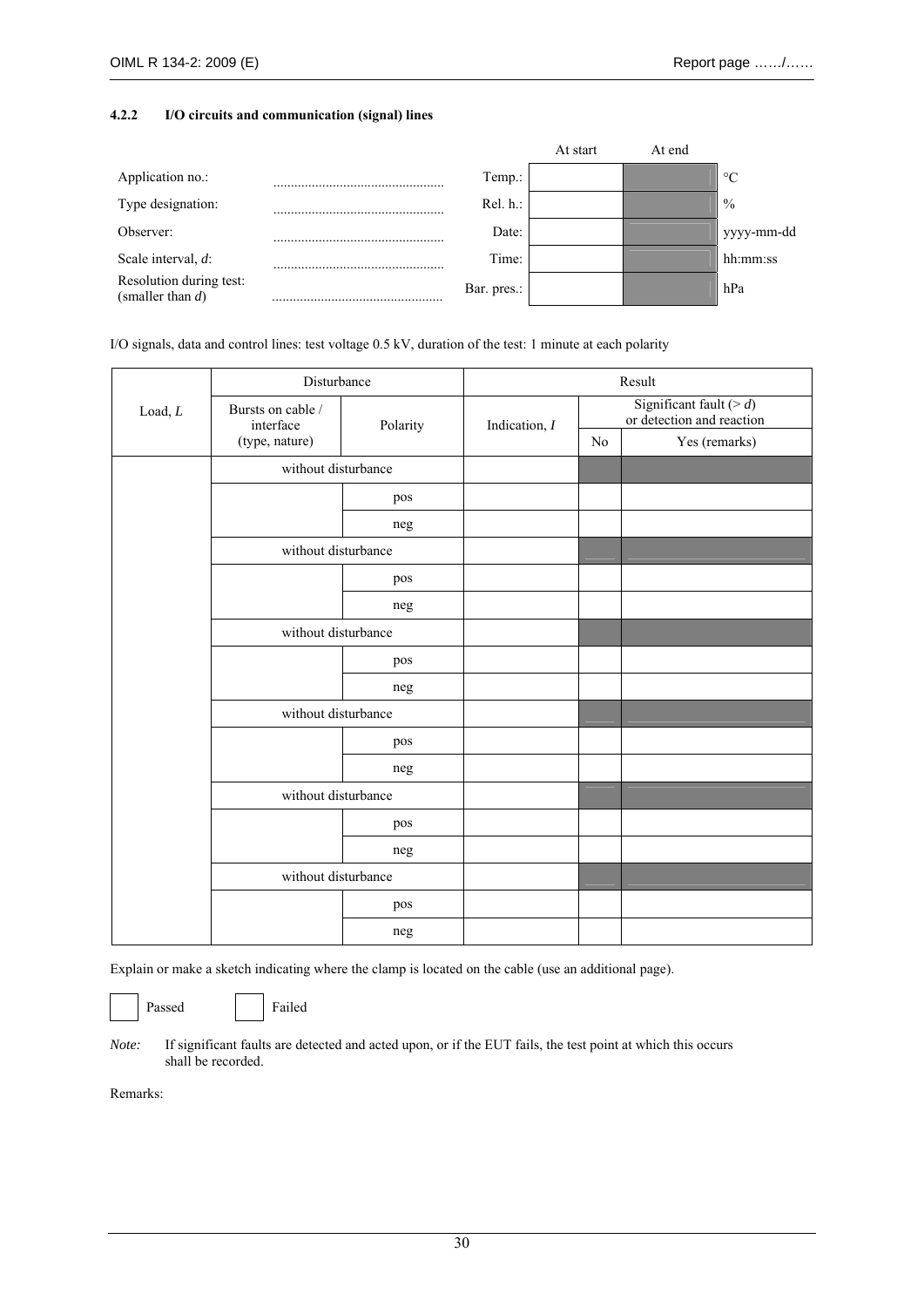#### **4.3 Electrical surges on mains supply lines and on I/O circuits and communication lines (A.7.3.3)**

#### **4.3.1 Mains supply lines**

|                                                |                 | At start | At end |                 |
|------------------------------------------------|-----------------|----------|--------|-----------------|
| Application no.:                               | Temp.:          |          |        | $\rm ^{\circ}C$ |
| Type designation:                              | Rel. h.:        |          |        | $\frac{0}{0}$   |
| Observer:                                      | Date:           |          |        | yyyy-mm-dd      |
| Scale interval, $d$ :                          | Time:           |          |        | hh:mm:ss        |
| Resolution during test:<br>(smaller than $d$ ) | <br>Bar. pres.: |          |        | hPa             |

Power supply lines: test voltage 1 kV, duration of the test: 1 minute at each amplitude and polarity

|         |                                                |             | Disturbance            |               |                     |          |               |    | Result                                                   |
|---------|------------------------------------------------|-------------|------------------------|---------------|---------------------|----------|---------------|----|----------------------------------------------------------|
| Load, L | 3 positive and 3 negative surges synchronously |             | with AC supply voltage |               |                     |          |               |    | Significant fault ( $> d$ )<br>or detection and reaction |
|         | Amplitude /                                    |             |                        | angle         |                     | Polarity | Indication, I |    |                                                          |
|         | apply on                                       | $0^{\circ}$ | $90^\circ$             | $180^{\circ}$ | $270^\circ$         |          |               | No | Yes (remarks)                                            |
|         |                                                |             |                        |               | without disturbance |          |               |    |                                                          |
|         |                                                | $\times$    |                        |               |                     | pos      |               |    |                                                          |
|         | $0.5 \text{ kV}$                               |             |                        |               |                     | neg      |               |    |                                                          |
|         | live                                           |             | $\times$               |               |                     | pos      |               |    |                                                          |
|         | ↓                                              |             |                        |               |                     | neg      |               |    |                                                          |
|         | neutral                                        |             |                        | $\times$      |                     | pos      |               |    |                                                          |
|         |                                                |             |                        |               |                     | neg      |               |    |                                                          |
|         |                                                |             |                        |               | $\times$            | pos      |               |    |                                                          |
|         |                                                |             |                        |               |                     | neg      |               |    |                                                          |
|         |                                                |             |                        |               | without disturbance |          |               |    |                                                          |
|         |                                                | $\times$    |                        |               |                     | pos      |               |    |                                                          |
|         | $1.0$ kV                                       |             |                        |               |                     | neg      |               |    |                                                          |
|         | live                                           |             | $\times$               |               |                     | pos      |               |    |                                                          |
|         | $\downarrow$<br>protective                     |             |                        |               |                     | neg      |               |    |                                                          |
|         | earth                                          |             |                        | $\times$      |                     | pos      |               |    |                                                          |
|         |                                                |             |                        |               |                     | neg      |               |    |                                                          |
|         |                                                |             |                        |               | $\times$            | pos      |               |    |                                                          |
|         |                                                |             |                        |               |                     | neg      |               |    |                                                          |
|         |                                                |             |                        |               | without disturbance |          |               |    |                                                          |
|         |                                                | $\times$    |                        |               |                     | pos      |               |    |                                                          |
|         |                                                |             |                        |               |                     | neg      |               |    |                                                          |
|         | $1.0$ kV<br>neutral                            |             |                        |               |                     | pos      |               |    |                                                          |
|         | $\downarrow$                                   |             | $\times$               |               |                     | neg      |               |    |                                                          |
|         | protective<br>earth                            |             |                        |               |                     | pos      |               |    |                                                          |
|         |                                                |             |                        | $\times$      |                     | neg      |               |    |                                                          |
|         |                                                |             |                        |               |                     | pos      |               |    |                                                          |
|         |                                                |             |                        |               | $\times$            | neg      |               |    |                                                          |
|         |                                                |             |                        |               |                     |          |               |    |                                                          |

Passed Failed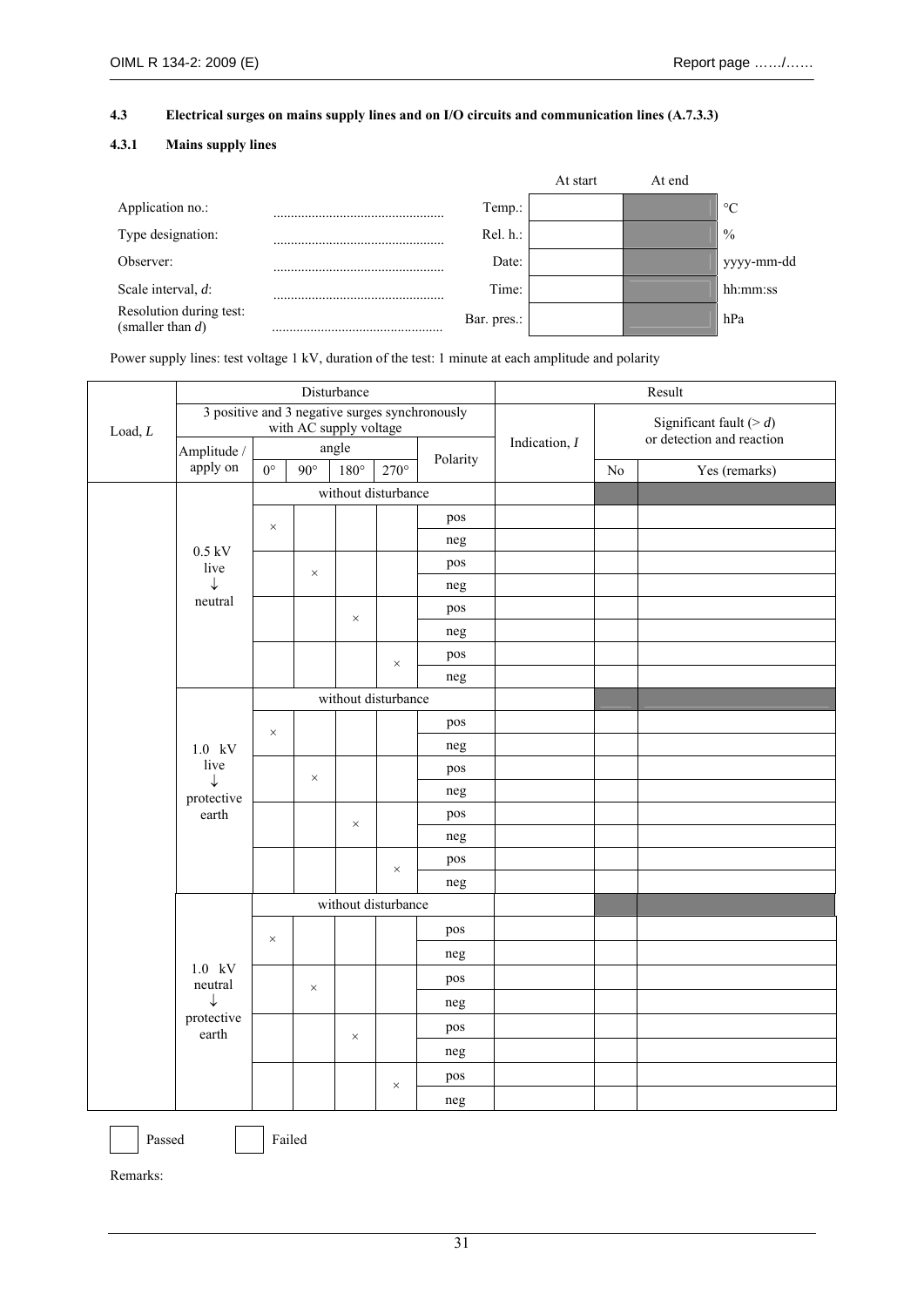#### **4.3.2 Any other kind of power supply and /or I/O circuits and communication lines<sup>5</sup>**

|                                                |             | At start | At end |                 |
|------------------------------------------------|-------------|----------|--------|-----------------|
| Application no.:                               | Temp.:      |          |        | $\rm ^{\circ}C$ |
| Type designation:                              | Rel. h.:    |          |        | $\frac{0}{0}$   |
| Observer:                                      | Date:       |          |        | yyyy-mm-dd      |
| Scale interval, $d$ :                          | Time:       |          |        | hh:mm:ss        |
| Resolution during test:<br>(smaller than $d$ ) | Bar. pres.: |          |        | hPa             |

|         | Disturbance                       |          |               |    | Result                                                   |
|---------|-----------------------------------|----------|---------------|----|----------------------------------------------------------|
| Load, L | 3 positive and 3 negative surges. |          |               |    | Significant fault ( $> d$ )<br>or detection and reaction |
|         | Amplitude /<br>apply on           | Polarity | Indication, I | No | Yes (remarks)                                            |
|         | without disturbance               |          |               |    |                                                          |
|         | $0.5$ kV<br>live                  | pos      |               |    |                                                          |
|         | ↓<br>neutral                      | neg      |               |    |                                                          |
|         | without disturbance               |          |               |    |                                                          |
|         | $1.0$ kV<br>live                  | pos      |               |    |                                                          |
|         | protective earth                  | neg      |               |    |                                                          |
|         | without disturbance               |          |               |    |                                                          |
|         | $1.0$ kV<br>neutral               | pos      |               |    |                                                          |
|         | protective earth                  | neg      |               |    |                                                          |

Use another page for additional test setup information.

Passed Failed

*Note:* If significant faults are detected and acted upon, or if the EUT fails, the test point at which this occurs shall be recorded.

 5 Test voltage 0.5 kV (line to line) and 1.0 kV (line to earth) for 1 minute at each amplitude and polarity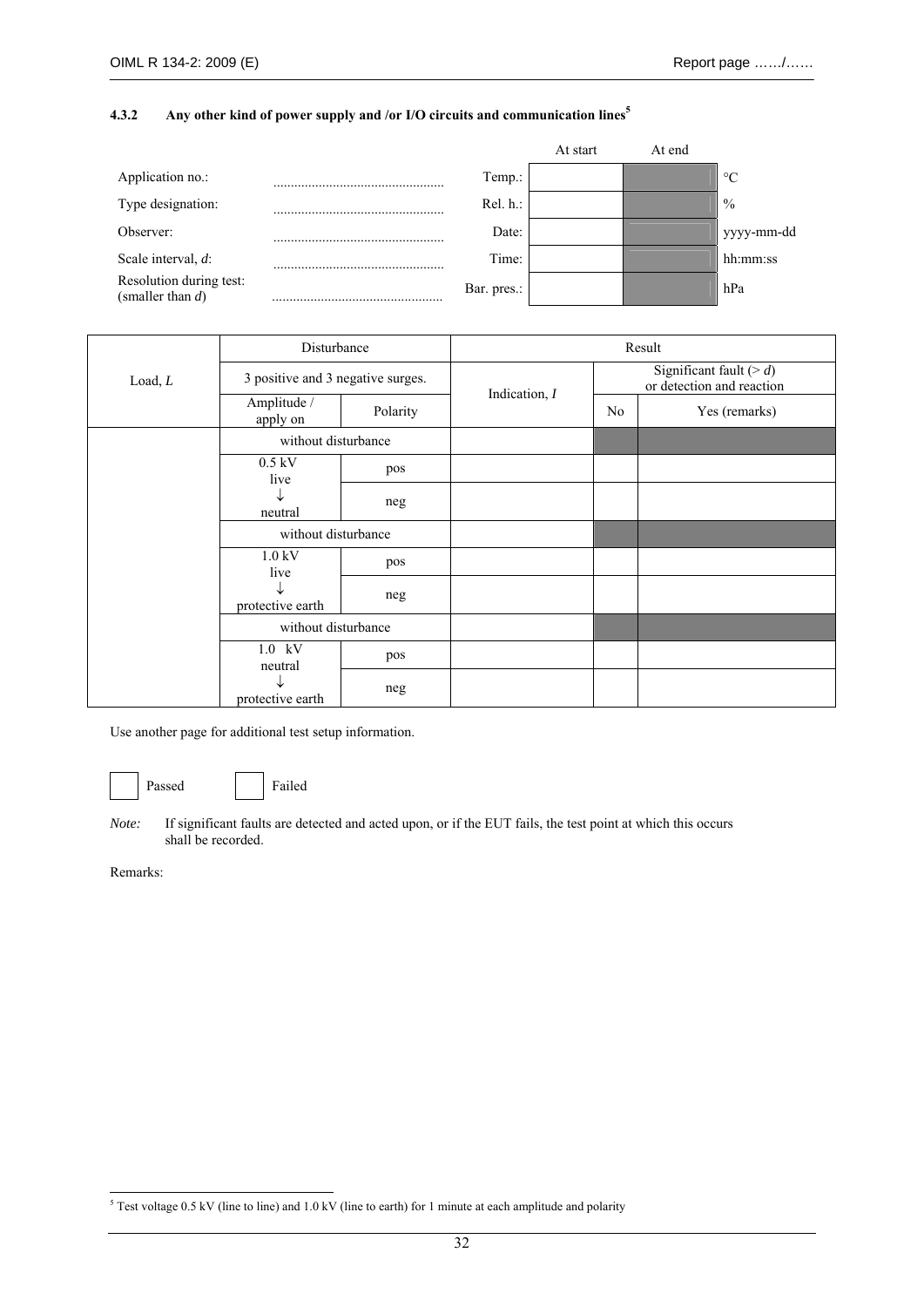#### **4.4 Electrostatic discharge (A.7.3.4)**

#### **4.4.1 Direct application**

|                       |                                      |                         |                         |                   | At start |                | At end |                                                          |
|-----------------------|--------------------------------------|-------------------------|-------------------------|-------------------|----------|----------------|--------|----------------------------------------------------------|
| Application no.:      |                                      |                         |                         | Temp.:            |          |                |        | $\rm ^{\circ}C$                                          |
| Type designation:     |                                      |                         |                         | Rel. h.:          |          |                |        | $\frac{0}{0}$                                            |
| Observer:             |                                      |                         |                         | Date:             |          |                |        | yyyy-mm-dd                                               |
| Scale interval, $d$ : |                                      |                         |                         | Time:             |          |                |        | hh:mm:ss                                                 |
| (smaller than $d$ )   | Resolution during test:              |                         |                         | Bar. pres.:       |          |                |        | hPa                                                      |
|                       | Contact discharges<br>Air discharges |                         | Polarity <sup>6</sup> : | Paint penetration | pos      |                | neg    |                                                          |
|                       |                                      | Discharges              |                         |                   |          |                | Result |                                                          |
| Load                  | Test voltage                         | Number of<br>discharges | Repetition<br>interval  | Indication, I     |          |                |        | Significant fault ( $> d$ )<br>or detection and reaction |
|                       | (kV)                                 | $\geq 10$               | (s)                     |                   |          | N <sub>0</sub> |        | Yes (remarks, test points)                               |
|                       |                                      | without disturbance     |                         |                   |          |                |        |                                                          |
|                       | $\overline{2}$                       |                         |                         |                   |          |                |        |                                                          |
|                       | 4                                    |                         |                         |                   |          |                |        |                                                          |

*Note:* If the EUT fails, the test point at which this occurs shall be recorded.



Passed Failed

6 8 (air discharges)

Remarks:

-

<sup>&</sup>lt;sup>6</sup> IEC 61000-4-2 specifies that the test shall be conducted with the most sensitive polarity.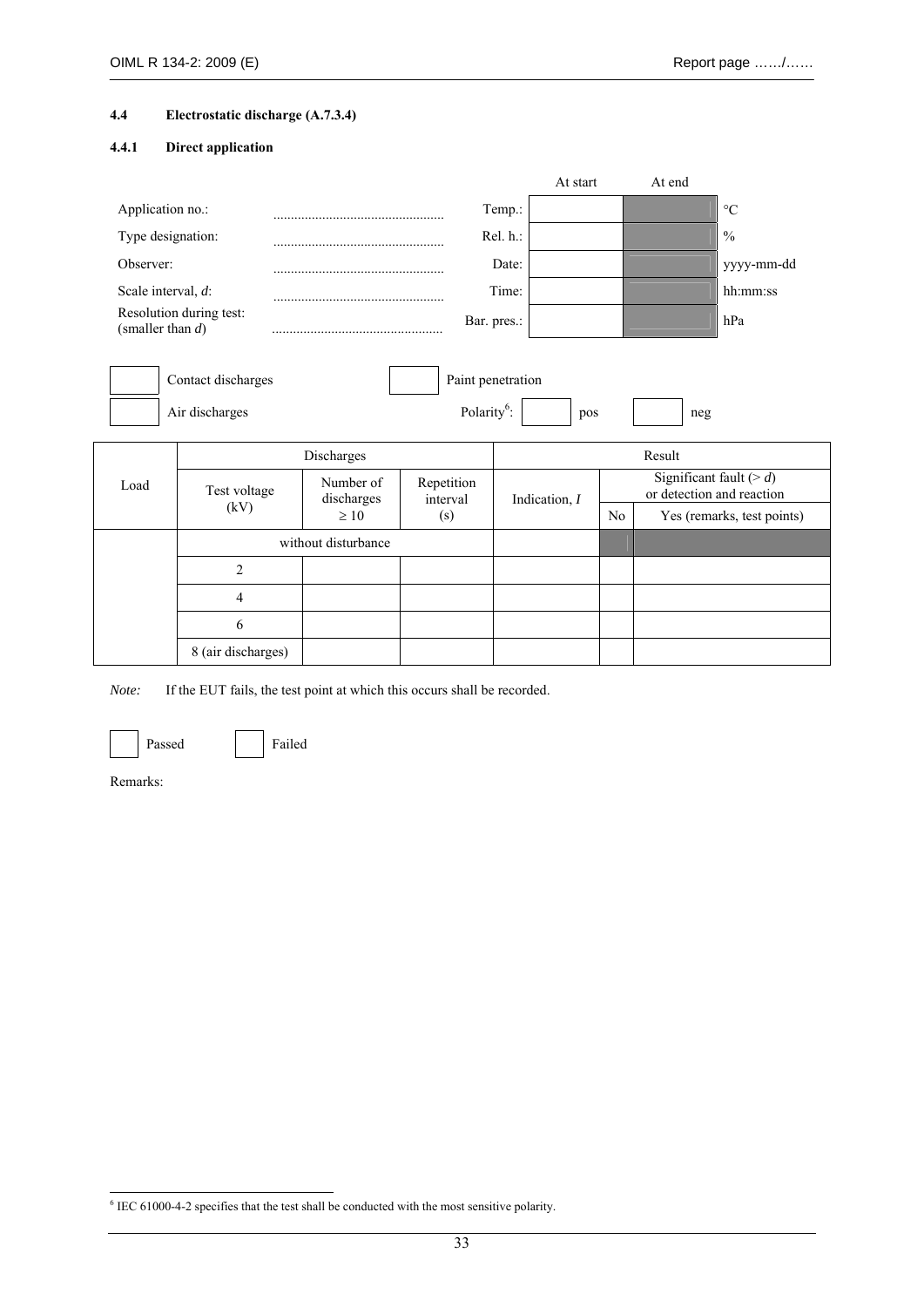#### **4.4.2 Indirect application (contact discharges only)**



#### **Horizontal coupling plane**

|         |                | Discharges              |                        |                 | Result         |                                                          |
|---------|----------------|-------------------------|------------------------|-----------------|----------------|----------------------------------------------------------|
| Load, L | Test voltage   | Number of<br>discharges | Repetition<br>interval | Indication, $I$ |                | Significant fault ( $> d$ )<br>or detection and reaction |
|         | (kV)           | $\geq 10$               | (s)                    |                 | N <sub>0</sub> | Yes (remarks)                                            |
|         |                | without disturbance     |                        |                 |                |                                                          |
|         | 2              |                         |                        |                 |                |                                                          |
|         | $\overline{4}$ |                         |                        |                 |                |                                                          |
|         | 6              |                         |                        |                 |                |                                                          |

#### **Vertical coupling plane**

|           |              | Discharges              |                        |               | Result |                                                          |
|-----------|--------------|-------------------------|------------------------|---------------|--------|----------------------------------------------------------|
| Load, $L$ | Test voltage | Number of<br>discharges | Repetition<br>interval | Indication, I |        | Significant fault ( $> d$ )<br>or detection and reaction |
|           | (kV)         | $\geq 10$               | (s)                    |               | No.    | Yes (remarks)                                            |
|           |              | without disturbance     |                        |               |        |                                                          |
|           |              |                         |                        |               |        |                                                          |
|           | 4            |                         |                        |               |        |                                                          |
|           | 6            |                         |                        |               |        |                                                          |

*Note:* If the EUT fails, the test point at which this occurs shall be recorded.



Remarks:

-

 $<sup>7</sup>$  IEC 61000-4-2 specifies that the test shall be conducted with the most sensitive polarity.</sup>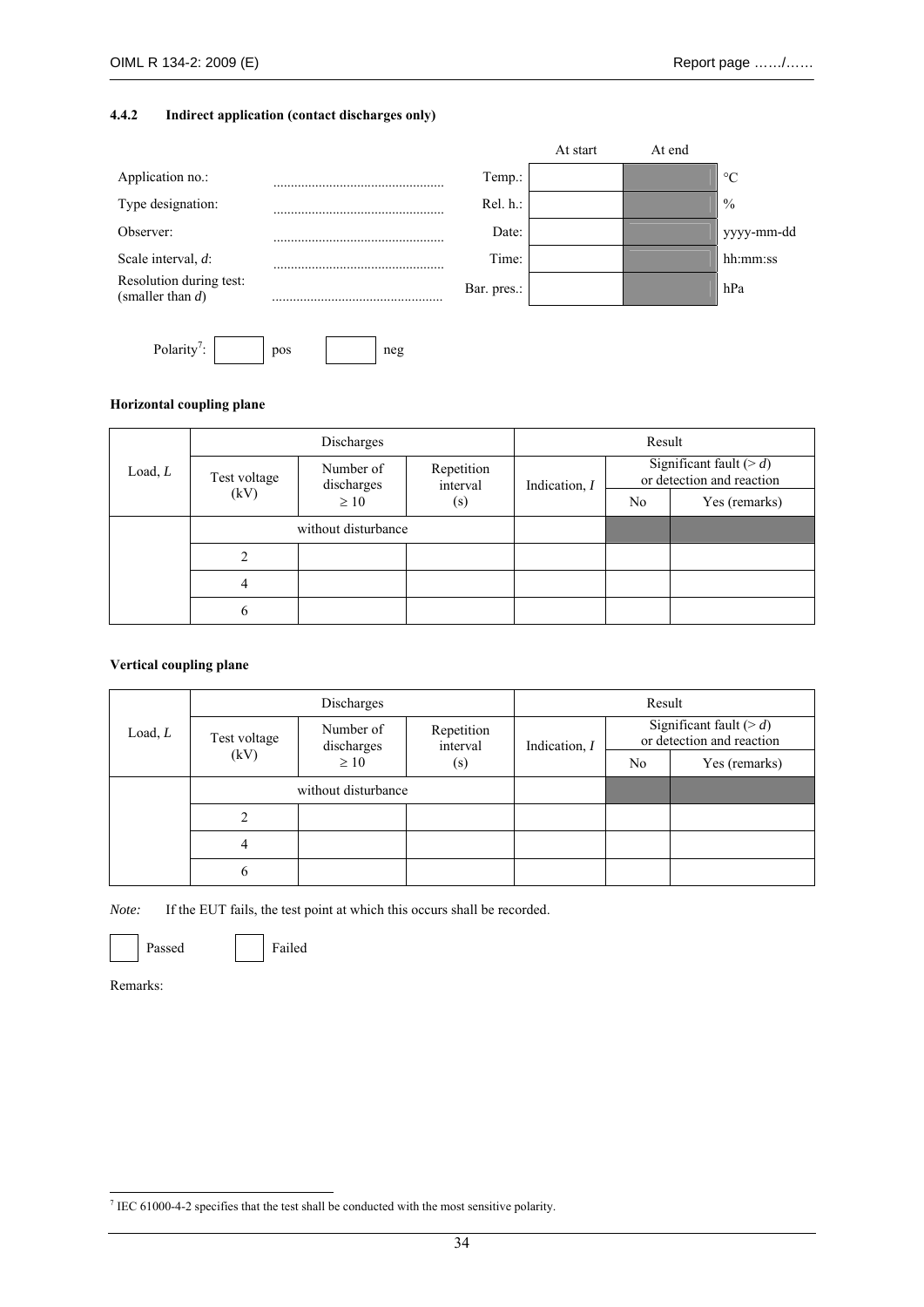#### **4.4 Electrostatic discharge (continued)**

Specification of test points of EUT (direct application), e.g. by photos or sketches

#### a) Direct application

Contact discharges:

Air discharges:

b) Indirect application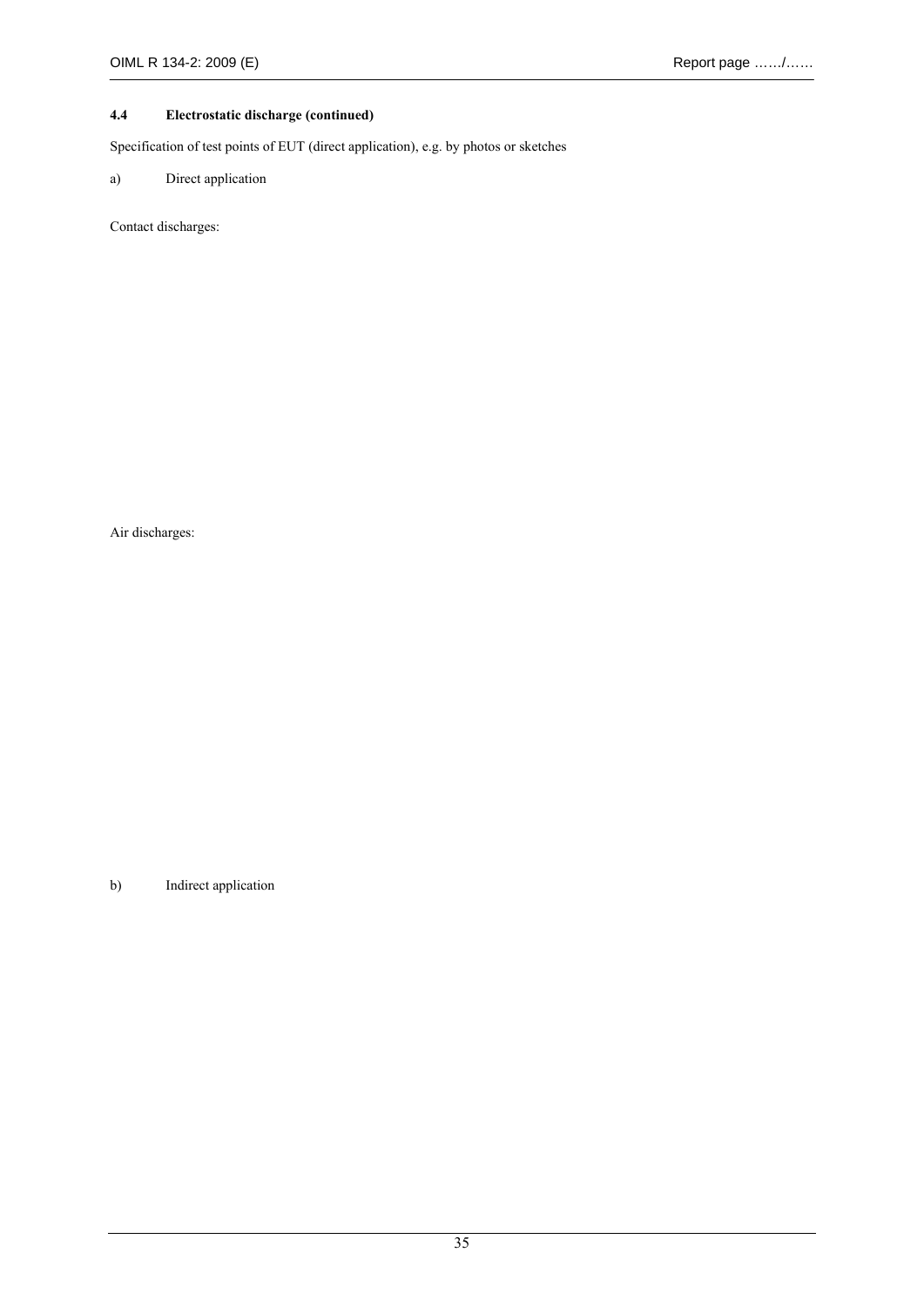#### **4.5 Immunity to electromagnetic fields (A.7.3.5)**

#### **4.5.1 Immunity to radiated electromagnetic fields (A.7.3.5.1)**

|                                                |       |                     |              |            |                 | At start       |        | At end                      |                           |
|------------------------------------------------|-------|---------------------|--------------|------------|-----------------|----------------|--------|-----------------------------|---------------------------|
| Application no.:                               |       |                     |              |            | Temp.:          |                |        |                             | $\rm ^{\circ}C$           |
| Type designation:                              |       |                     |              |            | Rel. h.:        |                |        |                             | $\frac{0}{0}$             |
| Observer:                                      |       |                     |              |            | Date:           |                |        |                             | yyyy-mm-dd                |
| Scale interval, d:                             |       |                     |              |            | Time:           |                |        |                             | hh:mm:ss                  |
| Resolution during test:<br>(smaller than $d$ ) |       |                     |              |            | Bar. pres.:     |                |        |                             | hPa                       |
| Rate of sweep:                                 |       |                     |              |            |                 |                |        |                             |                           |
|                                                | Load: |                     |              | Test load: |                 |                |        |                             |                           |
|                                                |       | Disturbances        |              |            |                 |                | Result |                             |                           |
| Antenna                                        |       | Frequency           | Polarization | <b>EUT</b> | Indication, $I$ |                |        | Significant fault ( $> d$ ) | or detection and reaction |
|                                                |       | range (MHz)         |              | facing     |                 | N <sub>0</sub> |        | Yes (remarks)               |                           |
|                                                |       | without disturbance |              |            |                 |                |        |                             |                           |
|                                                |       |                     |              | Front      |                 |                |        |                             |                           |
|                                                |       |                     | Vertical     | Right      |                 |                |        |                             |                           |
|                                                |       |                     |              | Left       |                 |                |        |                             |                           |
|                                                |       |                     |              | Rear       |                 |                |        |                             |                           |
|                                                |       |                     |              | Front      |                 |                |        |                             |                           |
|                                                |       |                     | Horizontal   | Right      |                 |                |        |                             |                           |
|                                                |       |                     |              | Left       |                 |                |        |                             |                           |
|                                                |       |                     |              | Rear       |                 |                |        |                             |                           |
|                                                |       |                     |              | Front      |                 |                |        |                             |                           |
|                                                |       |                     | Vertical     | Right      |                 |                |        |                             |                           |
|                                                |       |                     |              | Left       |                 |                |        |                             |                           |
|                                                |       |                     |              | Rear       |                 |                |        |                             |                           |
|                                                |       |                     |              | Front      |                 |                |        |                             |                           |
|                                                |       |                     | Horizontal   | Right      |                 |                |        |                             |                           |
|                                                |       |                     |              | Left       |                 |                |        |                             |                           |
|                                                |       |                     |              | Rear       |                 |                |        |                             |                           |

Test severity

Frequency range: 80 MHz<sup>\*</sup> to 2 000 MHz

RF amplitude (50 ohms): 10 V/m

Modulation: 80 % AM, 1 kHz, sine wave

\* Lower limit is 26 MHz if the test according to A.7.3.5.2 cannot be applied due to lack of mains or I/O ports.

*Note:* If the EUT fails, the frequency and field strength at which this occurs shall be recorded.

|--|

ssed Failed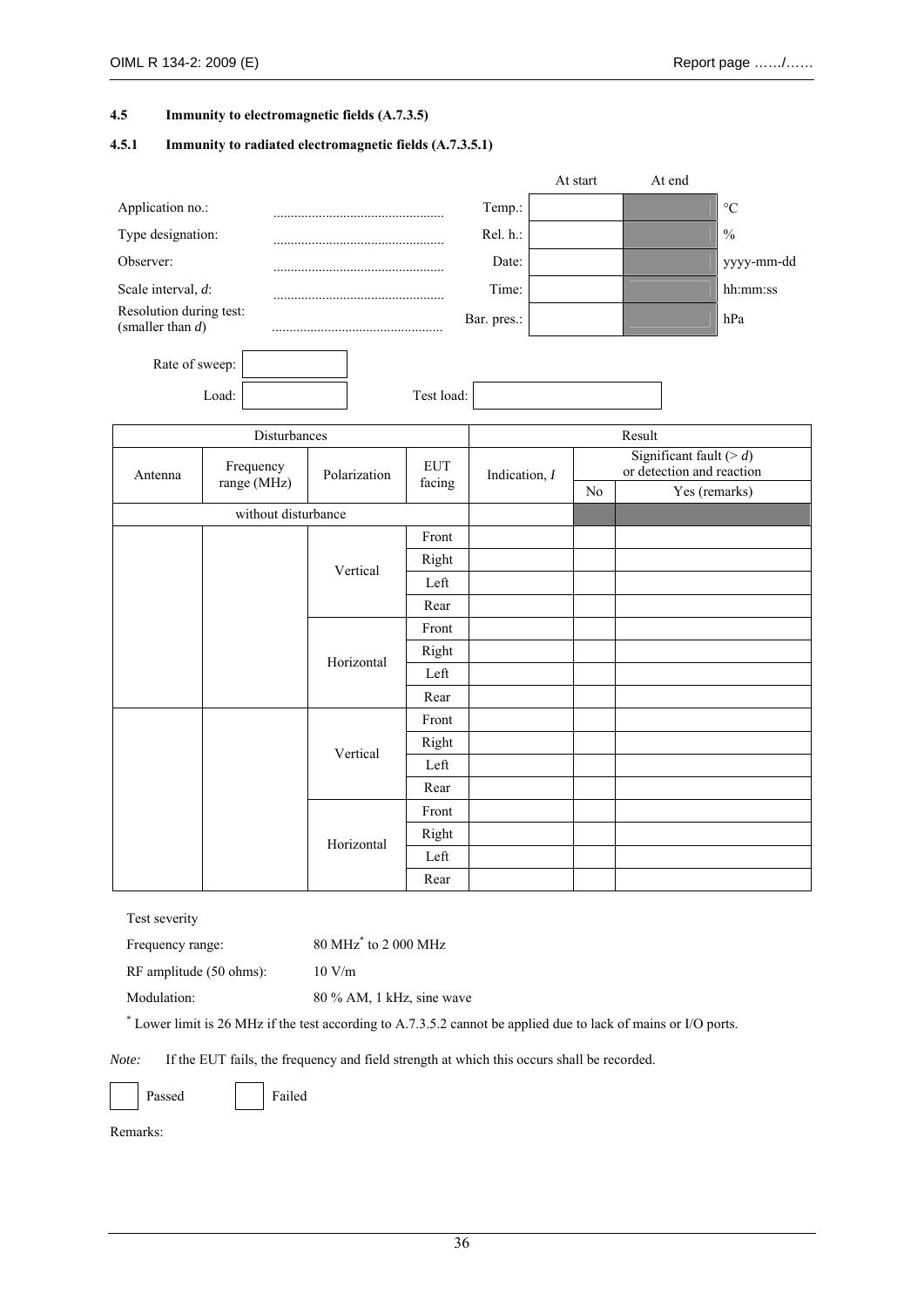### **4.5.2 Immunity to conducted electromagnetic fields (A.7.3.5.2)**

|                                                |                     |             |                 | At start | At end                                                   |                 |
|------------------------------------------------|---------------------|-------------|-----------------|----------|----------------------------------------------------------|-----------------|
| Application no.:                               |                     |             | Temp.:          |          |                                                          | $\rm ^{\circ}C$ |
| Type designation:                              |                     |             | Rel. h.:        |          |                                                          | $\frac{0}{0}$   |
| Observer:                                      |                     |             | Date:           |          |                                                          | yyyy-mm-dd      |
| Scale interval, d:                             |                     |             | Time:           |          |                                                          | hh:mm:ss        |
| Resolution during test:<br>(smaller than $d$ ) |                     |             | Bar. pres.:     |          |                                                          | hPa             |
| Rate of sweep:                                 |                     |             |                 |          |                                                          |                 |
|                                                | Load:               | Test load:  |                 |          |                                                          |                 |
|                                                | Disturbance         |             |                 |          | Result                                                   |                 |
| Frequency                                      | Cable/interface     | Level       | Indication, $I$ |          | Significant fault ( $> d$ )<br>or detection and reaction |                 |
| range (MHz)                                    |                     | (Volts RMS) |                 | No       |                                                          | Yes (remarks)   |
|                                                | without disturbance |             |                 |          |                                                          |                 |
|                                                |                     |             |                 |          |                                                          |                 |
|                                                | without disturbance |             |                 |          |                                                          |                 |
|                                                |                     |             |                 |          |                                                          |                 |
|                                                | without disturbance |             |                 |          |                                                          |                 |
|                                                |                     |             |                 |          |                                                          |                 |
|                                                | without disturbance |             |                 |          |                                                          |                 |
|                                                |                     |             |                 |          |                                                          |                 |
|                                                | without disturbance |             |                 |          |                                                          |                 |
|                                                |                     |             |                 |          |                                                          |                 |
|                                                | without disturbance |             |                 |          |                                                          |                 |
|                                                |                     |             |                 |          |                                                          |                 |
|                                                |                     |             |                 |          |                                                          |                 |

Test severity;

| Frequency range:        | $0.15$ MHz to 80 MHz        |
|-------------------------|-----------------------------|
| RF amplitude (50 ohms): | $10 V$ (e.m.f.)             |
| Modulation:             | $80\%$ AM, 1 kHz, sine wave |

*Note:* If the EUT fails, the frequency and field strength at which this occurs shall be recorded.

Passed Failed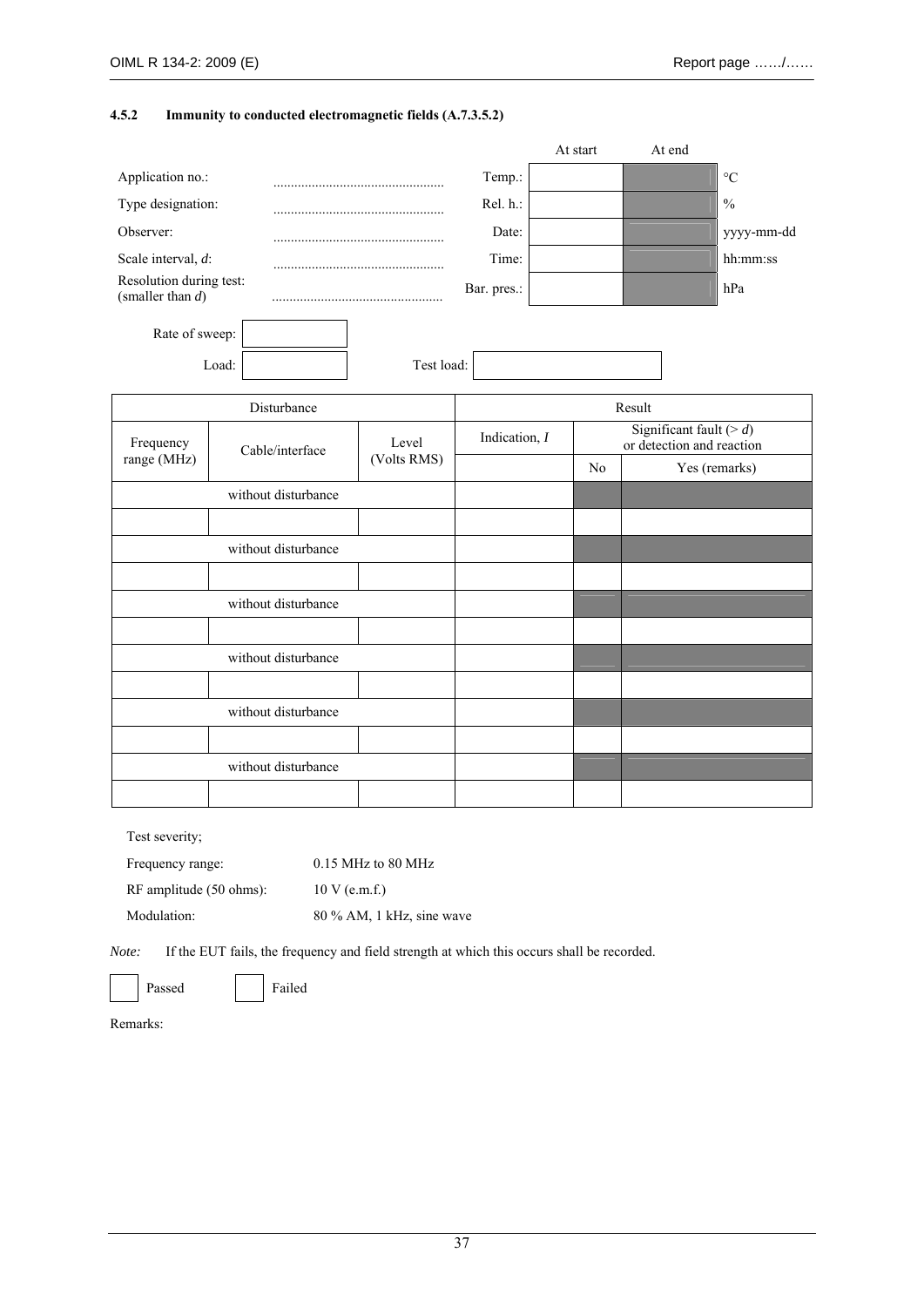## **4.5 Immunity to electromagnetic fields (continued)**

Include a description of the setup of the EUT, e.g. by photos or sketches.

*Note:* If the EUT fails, the frequency and field strength at which this occurs must be recorded.

Radiated:

Conducted: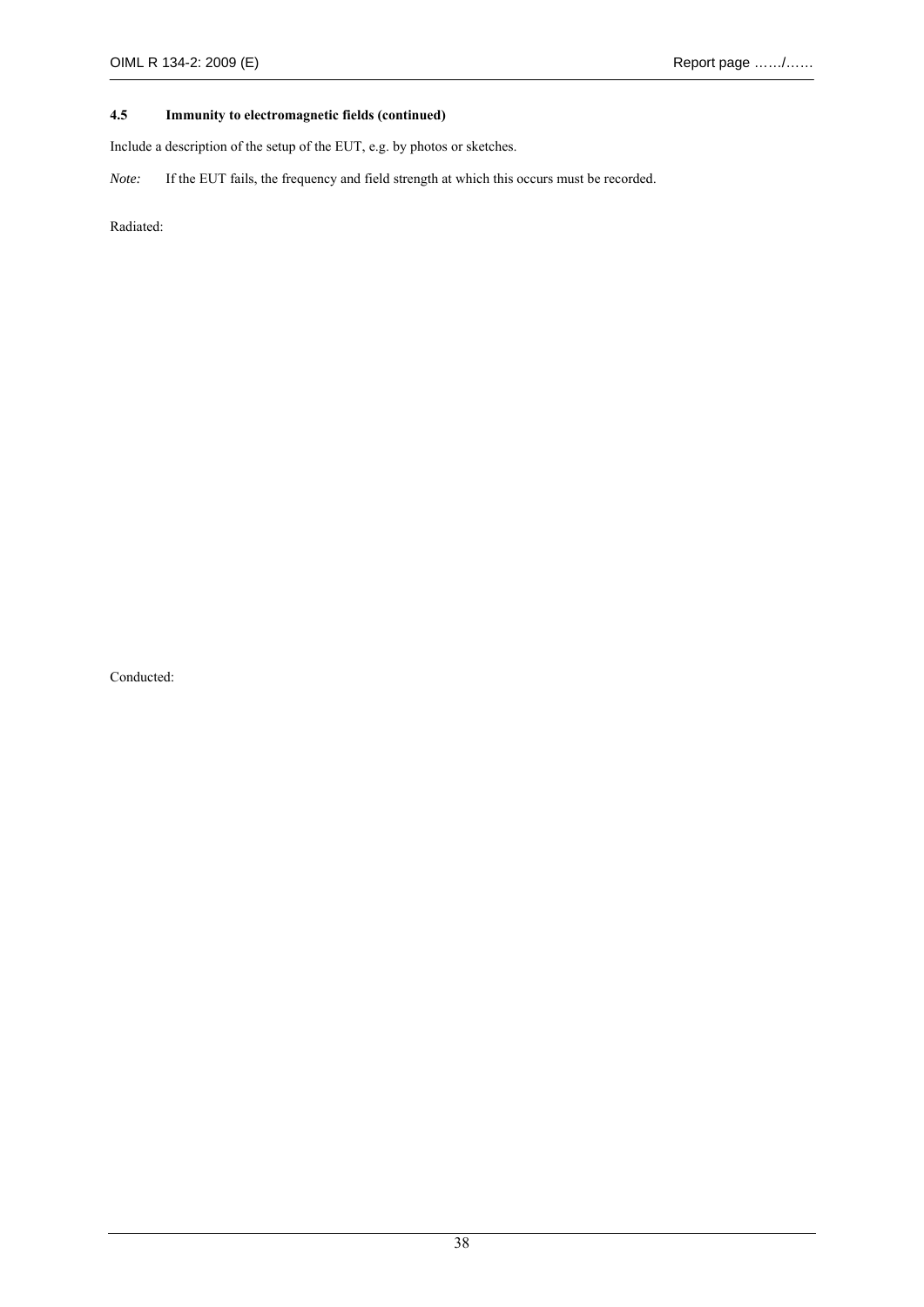**4.6 Electrical transient conduction for instruments powered from a road vehicle battery (A.7.3.6)** 

**4.6.1 Electrical transient conduction along supply lines of 12 V or 24 V batteries (A.7.3.6.1)** 

|                        |                         |                                                              |                                                |             |           | At start | At end                                                   |                   |
|------------------------|-------------------------|--------------------------------------------------------------|------------------------------------------------|-------------|-----------|----------|----------------------------------------------------------|-------------------|
| Application no.:       |                         |                                                              |                                                | Temp.:      |           |          |                                                          | $\rm ^{\circ}C$   |
|                        | Type designation:       |                                                              |                                                | Rel. h.:    |           |          |                                                          | $\frac{0}{0}$     |
| Observer:              |                         |                                                              |                                                | Date:       |           |          |                                                          | yyyy-mm-dd        |
|                        | Scale interval, d:      |                                                              |                                                | Time:       |           |          |                                                          | hh:mm:ss          |
| (smaller than $d$ )    | Resolution during test: |                                                              |                                                | Bar. pres.: |           |          |                                                          | hPa               |
| Load:                  |                         |                                                              |                                                |             |           |          |                                                          |                   |
|                        |                         | Marked nominal voltage, U <sub>nom</sub> , or voltage range: |                                                |             | $\bar{V}$ |          |                                                          |                   |
|                        | 12 V battery voltage    |                                                              | 24 V battery voltage                           |             |           |          | Other voltage supply                                     |                   |
|                        |                         | Disturbance                                                  |                                                |             |           |          | Result                                                   |                   |
| Voltage<br>conditions, | Test pulse              | Pulse voltage,<br>$U_{\rm s}$                                | Number of<br>pulses applied /<br>Indication, I |             |           |          | Significant fault ( $> d$ )<br>or detection and reaction |                   |
| $U_{\text{nom}}$       |                         |                                                              | duration                                       |             |           | No       |                                                          | Yes (remarks) $8$ |
|                        |                         | without disturbance                                          |                                                |             |           |          |                                                          |                   |
|                        | 2a                      | $+50V$                                                       |                                                |             |           |          |                                                          |                   |
|                        | $2b^9$                  | $+10V$                                                       |                                                |             |           |          |                                                          |                   |
| 12 V                   | 3a                      | $-150V$                                                      |                                                |             |           |          |                                                          |                   |
|                        | 3 <sub>b</sub>          | $+100V$                                                      |                                                |             |           |          |                                                          |                   |
|                        | $\overline{4}$          | $-7 V$                                                       |                                                |             |           |          |                                                          |                   |
|                        | 2a                      | $-50V$                                                       |                                                |             |           |          |                                                          |                   |
|                        | $2b^{14}$               | $+20V$                                                       |                                                |             |           |          |                                                          |                   |
| 24 V                   | 3a                      | $-200V$                                                      |                                                |             |           |          |                                                          |                   |
|                        | 3 <sub>b</sub>          | $+200$ V                                                     |                                                |             |           |          |                                                          |                   |
|                        | $\overline{4}$          | $-16V$                                                       |                                                |             |           |          |                                                          |                   |
|                        |                         |                                                              |                                                |             |           |          |                                                          |                   |
| Other                  |                         |                                                              |                                                |             |           |          |                                                          |                   |
| voltage                |                         |                                                              |                                                |             |           |          |                                                          |                   |
| supply                 |                         |                                                              |                                                |             |           |          |                                                          |                   |
|                        |                         |                                                              |                                                |             |           |          |                                                          |                   |
|                        |                         |                                                              |                                                |             |           |          |                                                          |                   |

*Note:* If the EUT fails, the frequency at which this occurs shall be recorded.

Passed Failed

**EXECUTE:**<br><sup>8</sup> Functional status of the instrument during and after exposure to test pulses.

<sup>&</sup>lt;sup>9</sup> Test pulse 2b is only applicable if the instrument is connected to the battery via the main (ignition) switch of the car, i.e. if the manufacturer has not specified that the instrument is to be connected directly (or by its own main switch) to the battery.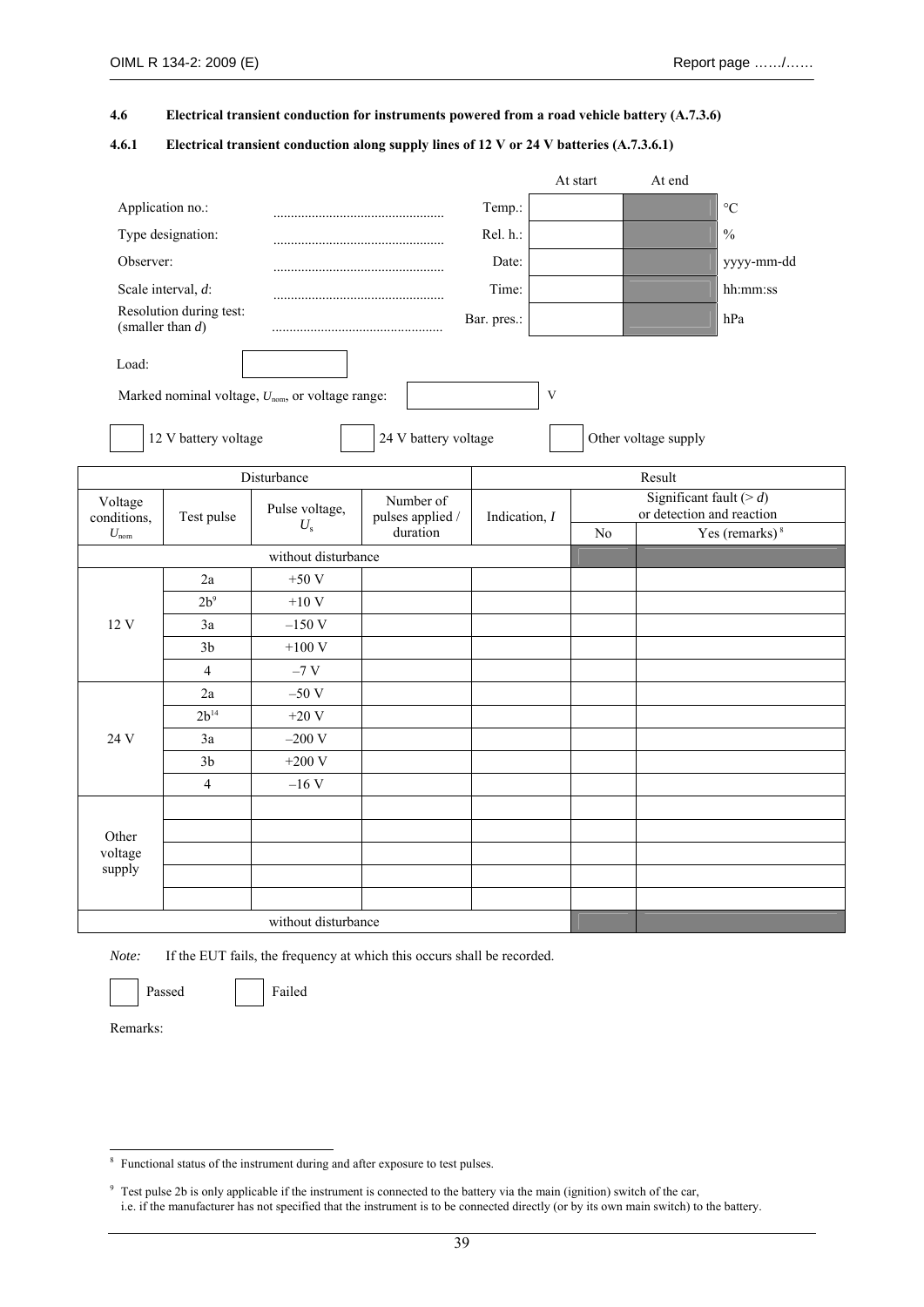## **4.6.2 Transient conduction by capacitive and inductive coupling via lines other than supply lines (A.7.3.6.2)**

| Load:                  |                      |                                                              |                               |               |                                                          |                      |  |
|------------------------|----------------------|--------------------------------------------------------------|-------------------------------|---------------|----------------------------------------------------------|----------------------|--|
|                        |                      | Marked nominal voltage, $U_{\text{nom}}$ , or voltage range: |                               | V             |                                                          |                      |  |
|                        | 12 V battery voltage |                                                              | 24 V battery voltage          |               |                                                          | Other voltage supply |  |
|                        |                      | Disturbance                                                  |                               |               |                                                          | Result               |  |
| Voltage<br>conditions, | Test pulse           | Pulse voltage,                                               | Number of<br>pulses applied / | Indication, I | Significant fault ( $> d$ )<br>or detection and reaction |                      |  |
| $U_{\text{nom}}$       |                      | $U_{\rm s}$                                                  | duration                      |               | N <sub>0</sub>                                           | Yes (remarks) $10$   |  |
|                        |                      | without disturbance                                          |                               |               |                                                          |                      |  |
| 12V                    | a                    | $-60$ V                                                      |                               |               |                                                          |                      |  |
|                        | b                    | $+40V$                                                       |                               |               |                                                          |                      |  |
| 24 V                   | a                    | $-80V$                                                       |                               |               |                                                          |                      |  |
|                        | b                    | $+80V$                                                       |                               |               |                                                          |                      |  |
| Other voltage          |                      |                                                              |                               |               |                                                          |                      |  |
| supply                 |                      |                                                              |                               |               |                                                          |                      |  |
|                        |                      | without disturbance                                          |                               |               |                                                          |                      |  |

*Note:* If the EUT fails, the frequency at which this occurs shall be recorded.

Passed Failed

<sup>-</sup><sup>10</sup> Functional status of the instrument during and after exposure to test pulses.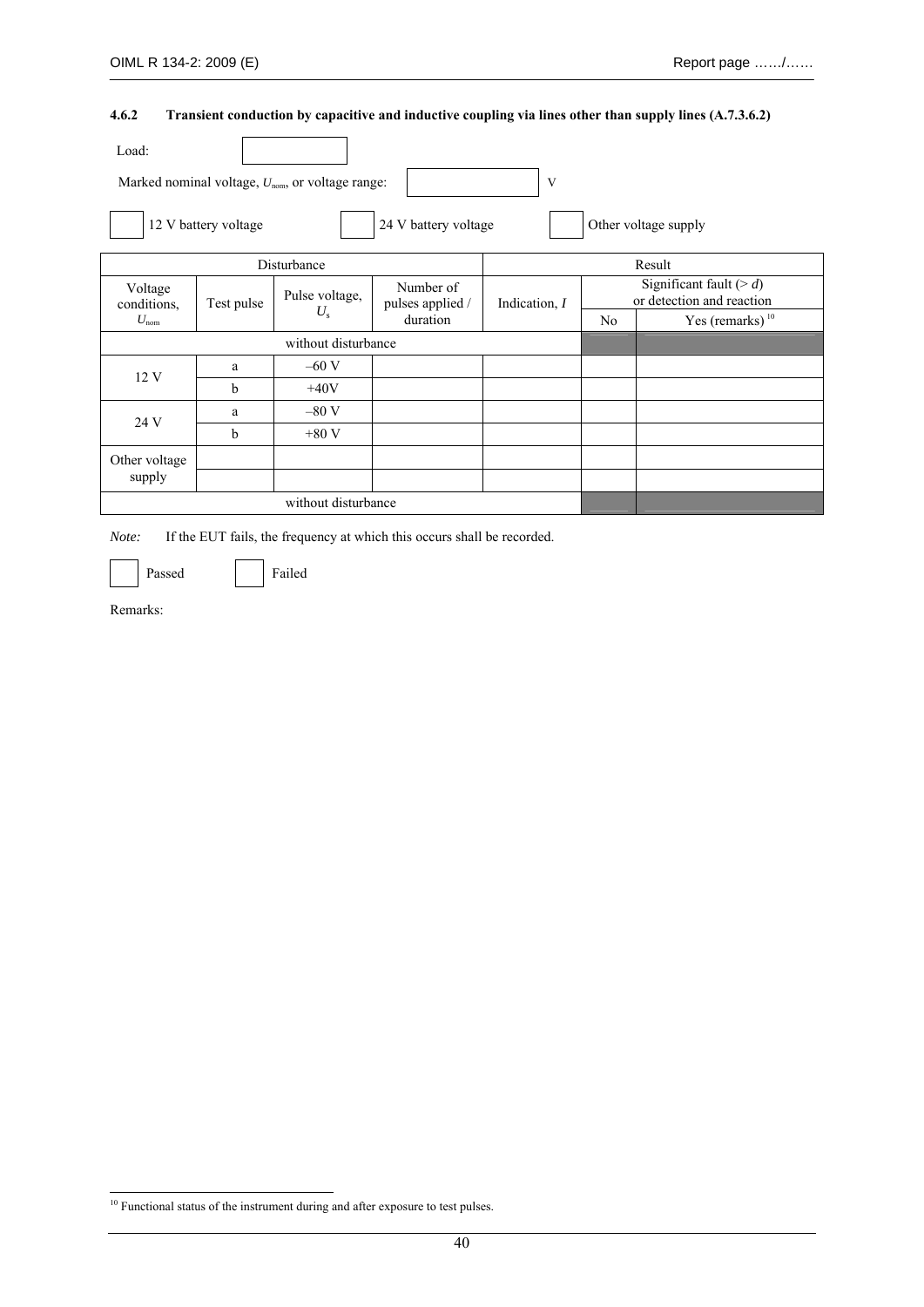### **5 SPAN STABILITY (6.14.3, A.8)**

| Automatic zero-setting and zero-tracking device is: |          |        |                      |
|-----------------------------------------------------|----------|--------|----------------------|
| Not in operation                                    |          |        |                      |
| Test load :                                         |          |        |                      |
|                                                     |          |        |                      |
|                                                     |          |        |                      |
|                                                     |          |        |                      |
|                                                     | At start | At end |                      |
| Temp.:                                              |          |        | $\circ$ C            |
| Rel. h.:                                            |          |        | $\frac{0}{0}$        |
| Date:                                               |          |        | yyyy-mm-dd           |
| Time:                                               |          |        | hh:mm:ss             |
| Bar. pres.:                                         |          |        | hPa                  |
|                                                     |          |        | Out of working range |

 $E_0 = I_0 + \frac{1}{2} d - \Delta L_0 - L_0$   $E_L = I_L + \frac{1}{2} d - \Delta L - L$ 

| Indication of<br>zero, $I_0$ | Add. load, $\Delta L_0$ | $E_0$ | Indication of<br>load, $I_L$ | Add. load, $\Delta L$ | $E_{\rm L}$ | $E_{\rm L}-E_{\rm 0}$ | $\frac{Corrected}{value}$ <sup>11</sup> |
|------------------------------|-------------------------|-------|------------------------------|-----------------------|-------------|-----------------------|-----------------------------------------|
|                              |                         |       |                              |                       |             |                       |                                         |
|                              |                         |       |                              |                       |             |                       |                                         |
|                              |                         |       |                              |                       |             |                       |                                         |
|                              |                         |       |                              |                       |             |                       |                                         |
|                              |                         |       |                              |                       |             |                       |                                         |
|                              |                         |       |                              |                       |             |                       |                                         |



If  $|(E_L - E_0)_{max} - (E_L - E_0)_{min}| \le 0.1$  *d*, the loading and reading will be sufficient for each of the subsequent measurements.

Remarks:

-

<sup>&</sup>lt;sup>11</sup> When applicable, necessary corrections resulting from variations of temperature, pressure, etc. See remarks.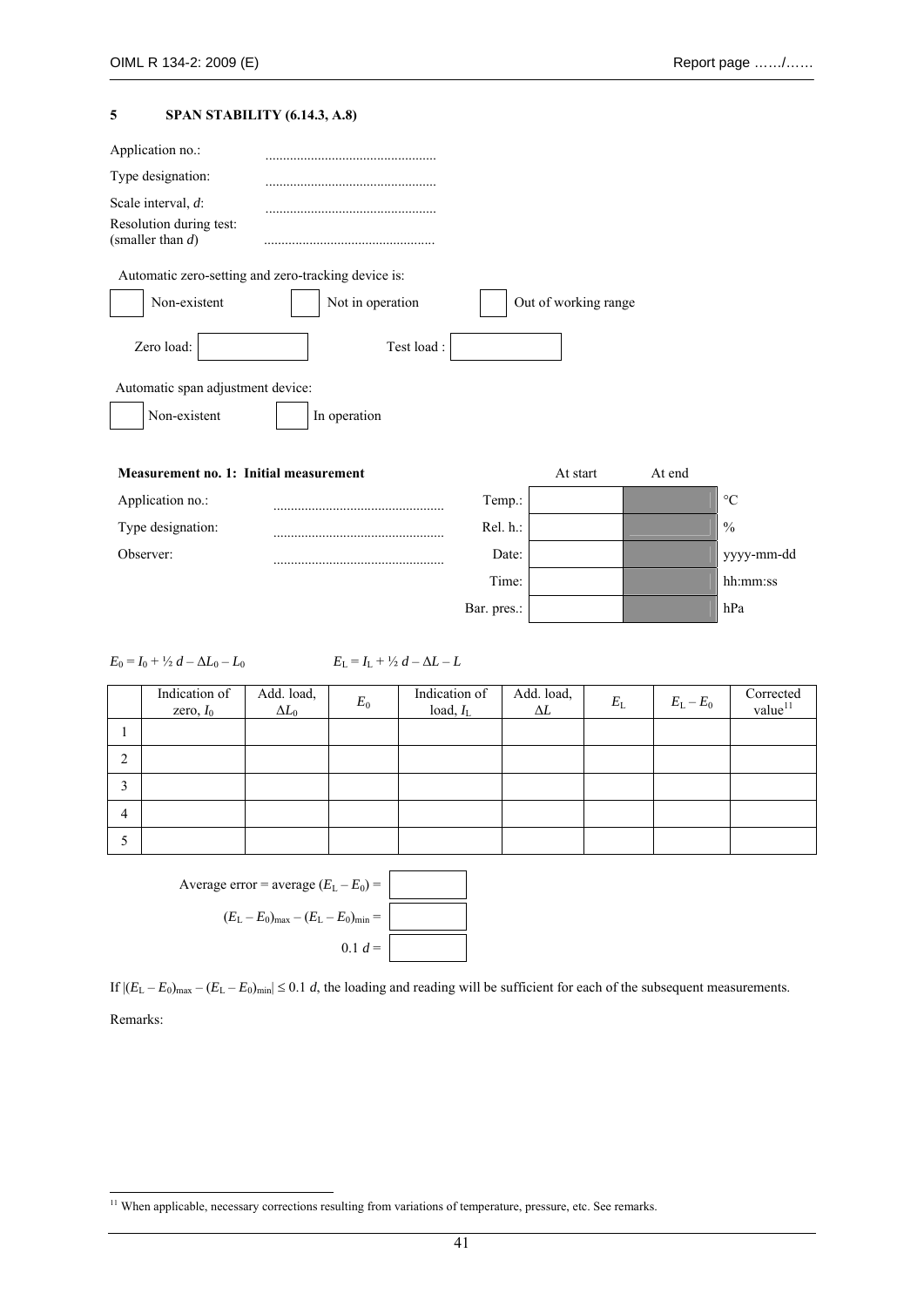#### Subsequent measurements

For each of the subsequent measurements (at least 7), indicate on the "conditions of the measurement", as appropriate, if the measurement has been performed after:

| the temperature test, the EUT having been stabilized for at least 16 h                             |
|----------------------------------------------------------------------------------------------------|
| the damp heat test, the EUT having been stabilized for at least 16 h                               |
| the EUT has been disconnected from the mains for at least 8 h and then stabilized for at least 5 h |
| any change in the test location                                                                    |
| any other specific condition:                                                                      |



 $E_0 = I_0 + \frac{1}{2} d - \Delta L_0 - L_0$   $E_L = I_L + \frac{1}{2} d - \Delta L - L$ 

| Indication of<br>zero, $I_0$ | Add. load,<br>$\Delta L_0$ | $E_0$ | Indication of<br>load, $I_L$ | Add. load, $\Delta L$ | $E_{\rm L}$ | $E_{\rm L}-E_0$ | $\frac{Corrected}{value}$ <sup>12</sup> |
|------------------------------|----------------------------|-------|------------------------------|-----------------------|-------------|-----------------|-----------------------------------------|
|                              |                            |       |                              |                       |             |                 |                                         |
|                              |                            |       |                              |                       |             |                 |                                         |
|                              |                            |       |                              |                       |             |                 |                                         |
|                              |                            |       |                              |                       |             |                 |                                         |
|                              |                            |       |                              |                       |             |                 |                                         |
|                              |                            |       |                              |                       |             |                 |                                         |

If five loadings and readings have been performed: Average error = average  $(E_L - E_0)$  =

Remarks:

-

<sup>&</sup>lt;sup>12</sup> When applicable, necessary corrections resulting from variations of temperature, pressure, etc. See remarks.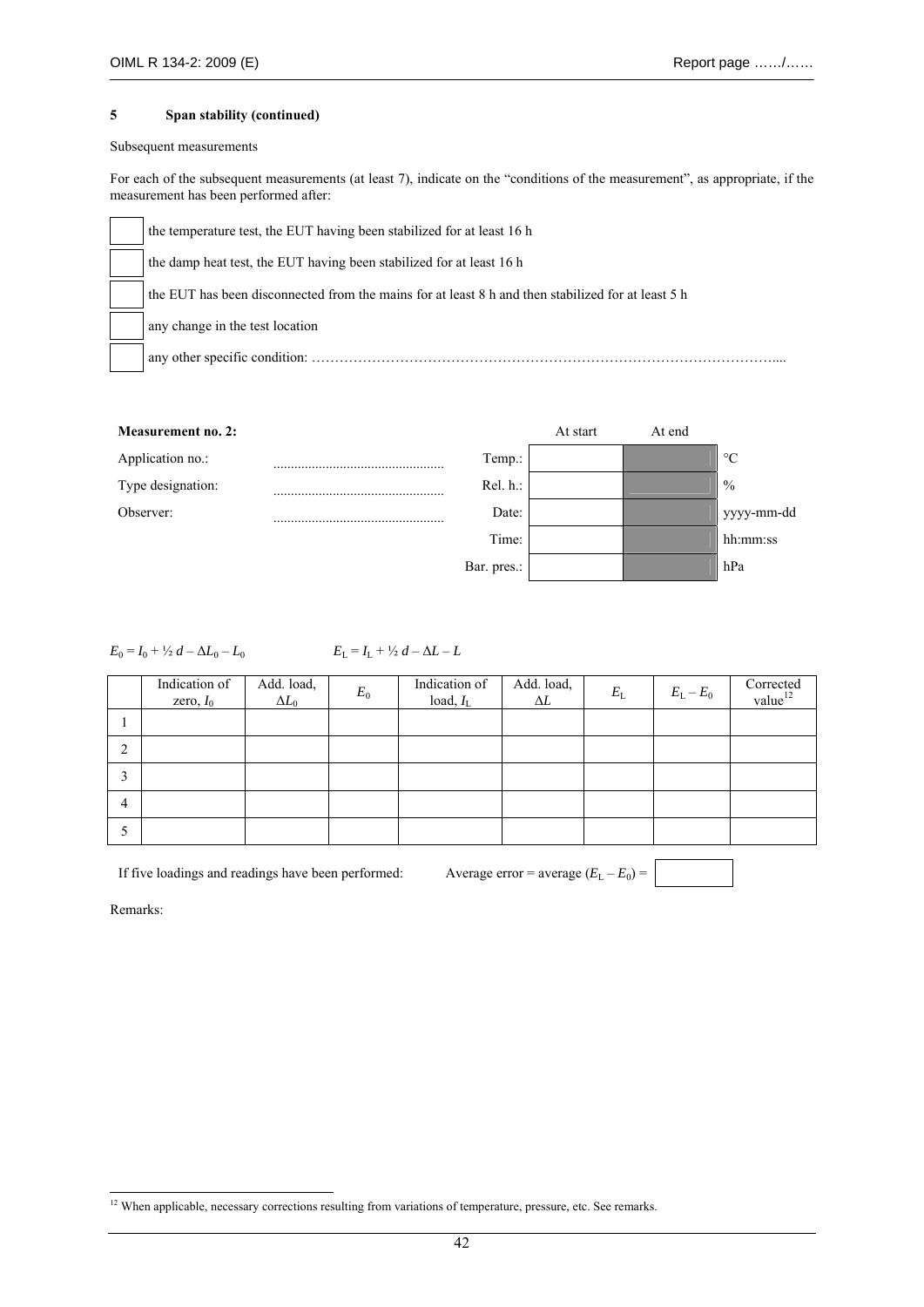

| $E_0 = I_0 + \frac{1}{2} d - \Delta L_0 - L_0$ | $E_{\rm L} = I_{\rm L} + \frac{1}{2} d - \Delta L - L$ |
|------------------------------------------------|--------------------------------------------------------|
|                                                |                                                        |

|   | Indication of<br>zero, $I_0$ | Add. load, $\Delta L_0$ | $E_0$ | Indication of<br>load, $I_L$ | Add. load,<br>$\Delta L$ | $E_{\rm L}$ | $E_{\rm L}-E_{\rm 0}$ | $\frac{Corrected}{value}^{13}$ |
|---|------------------------------|-------------------------|-------|------------------------------|--------------------------|-------------|-----------------------|--------------------------------|
|   |                              |                         |       |                              |                          |             |                       |                                |
|   |                              |                         |       |                              |                          |             |                       |                                |
|   |                              |                         |       |                              |                          |             |                       |                                |
| 4 |                              |                         |       |                              |                          |             |                       |                                |
|   |                              |                         |       |                              |                          |             |                       |                                |

If five loadings and readings have been performed: Average error = average  $(E_L - E_0)$  =

Remarks:

| <b>Measurement no. 4:</b> |             | At start | At end |                 |
|---------------------------|-------------|----------|--------|-----------------|
| Application no.:          | Temp.:      |          |        | $\rm ^{\circ}C$ |
| Type designation:         | Rel. h.:    |          |        | $\frac{0}{0}$   |
| Observer:                 | Date:       |          |        | yyyy-mm-dd      |
|                           | Time:       |          |        | hh:mm:ss        |
|                           | Bar. pres.: |          |        | hPa             |

 $E_0 = I_0 + \frac{1}{2} d - \Delta L_0 - L_0$   $E_L = I_L + \frac{1}{2} d - \Delta L - L$ 

|   | Indication of<br>zero, $I_0$ | Add. load, $\Delta L_0$ | $E_{0}$ | Indication of<br>load, $I_L$ | Add. load,<br>$\Delta L$ | $E_{\rm L}$ | $E_{\rm L}-E_{\rm 0}$ | $\frac{Corrected}{value}^{13}$ |
|---|------------------------------|-------------------------|---------|------------------------------|--------------------------|-------------|-----------------------|--------------------------------|
|   |                              |                         |         |                              |                          |             |                       |                                |
| ◠ |                              |                         |         |                              |                          |             |                       |                                |
|   |                              |                         |         |                              |                          |             |                       |                                |
| 4 |                              |                         |         |                              |                          |             |                       |                                |
|   |                              |                         |         |                              |                          |             |                       |                                |

If five loadings and readings have been performed: Average error = average  $(E_L - E_0)$  =

<sup>-</sup><sup>13</sup> When applicable, necessary corrections resulting from variations of temperature, pressure, etc. See remarks.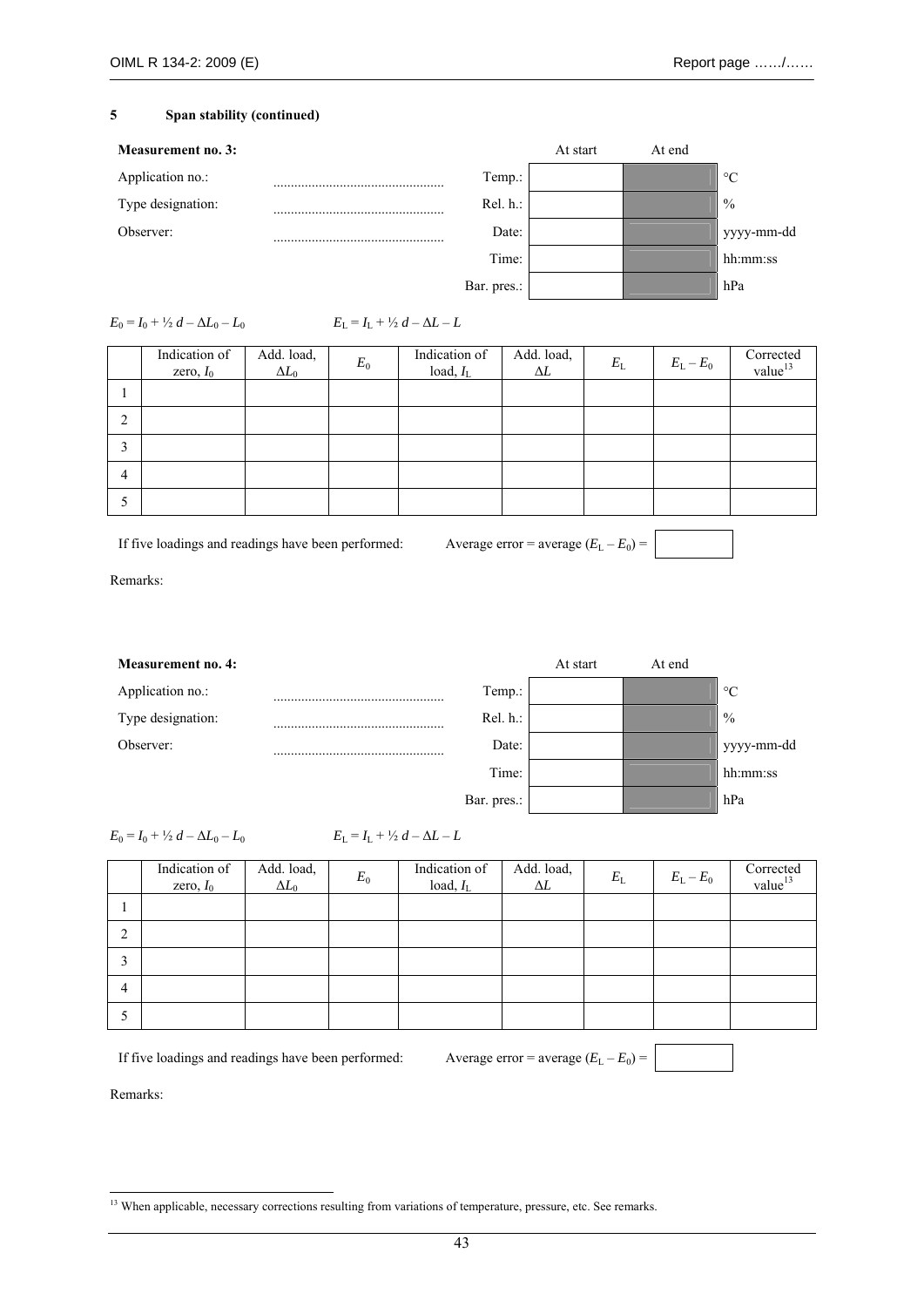

 $E_0 = I_0 + \frac{1}{2} d - \Delta L_0 - L_0$ 

$$
E_{\rm L} = I_{\rm L} + \frac{1}{2} d - \Delta L - L
$$

|                | Indication of<br>zero, $I_0$ | Add. load, $\Delta L_0$ | $E_0$ | Indication of<br>load, $I_{L}$ | Add. load,<br>$\Delta L$ | $E_{\rm L}$ | $E_{L}-E_{0}$ | $\frac{Corrected}{value}^{14}$ |
|----------------|------------------------------|-------------------------|-------|--------------------------------|--------------------------|-------------|---------------|--------------------------------|
|                |                              |                         |       |                                |                          |             |               |                                |
| ◠<br>∠         |                              |                         |       |                                |                          |             |               |                                |
|                |                              |                         |       |                                |                          |             |               |                                |
| $\overline{4}$ |                              |                         |       |                                |                          |             |               |                                |
|                |                              |                         |       |                                |                          |             |               |                                |

If five loadings and readings have been performed: Average error = average  $(E_L - E_0)$  =

Remarks:

| <b>Measurement no. 6:</b> |             | At start | At end |                 |
|---------------------------|-------------|----------|--------|-----------------|
| Application no.:          | Temp.:      |          |        | $\rm ^{\circ}C$ |
| Type designation:         | Rel. h.:    |          |        | $\%$            |
| Observer:                 | Date:       |          |        | yyyy-mm-dd      |
|                           | Time:       |          |        | hh:mm:ss        |
|                           | Bar. pres.: |          |        | hPa             |

 $E_0 = I_0 + \frac{1}{2} d - \Delta L_0 - L_0$   $E_L = I_L + \frac{1}{2} d - \Delta L - L$ 

|        | Indication of<br>zero, $I_0$ | Add. load, $\Delta L_0$ | $E_0$ | Indication of<br>load, $I_L$ | Add. load,<br>$\Delta L$ | $E_{\rm L}$ | $E_{\rm L}-E_{\rm 0}$ | $\frac{1}{2}$ value <sup>14</sup> |
|--------|------------------------------|-------------------------|-------|------------------------------|--------------------------|-------------|-----------------------|-----------------------------------|
|        |                              |                         |       |                              |                          |             |                       |                                   |
| ↑<br>∠ |                              |                         |       |                              |                          |             |                       |                                   |
| 3      |                              |                         |       |                              |                          |             |                       |                                   |
| 4      |                              |                         |       |                              |                          |             |                       |                                   |
|        |                              |                         |       |                              |                          |             |                       |                                   |

If five loadings and readings have been performed: Average error = average  $(E_L - E_0)$  =

<sup>-</sup><sup>14</sup> When applicable, necessary corrections resulting from variations of temperature, pressure, etc. See remarks.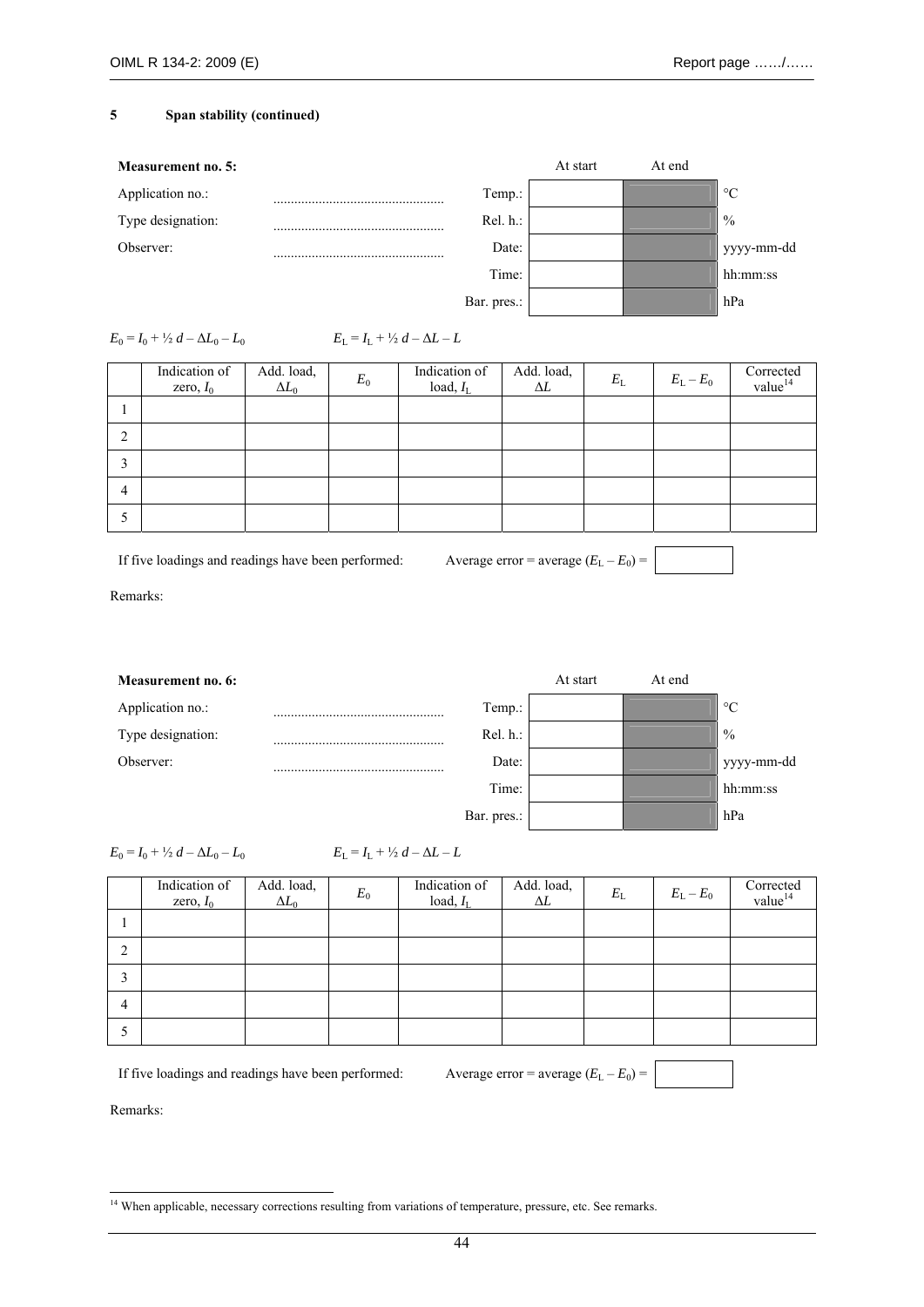

| $E_0 = I_0 + \frac{1}{2} d - \Delta L_0 - L_0$ | $E_{\rm L} = I_{\rm L} + \frac{1}{2} d - \Delta L - L$ |
|------------------------------------------------|--------------------------------------------------------|
|                                                |                                                        |

|   | Indication of<br>zero, $I_0$ | Add. load,<br>$\Delta L_0$ | $E_0$ | Indication of<br>load, $I_L$ | Add. load,<br>$\Delta L$ | $E_{\rm L}$ | $E_{\rm L}-E_{\rm 0}$ | $\frac{Corrected}{value}$ <sup>15</sup> |
|---|------------------------------|----------------------------|-------|------------------------------|--------------------------|-------------|-----------------------|-----------------------------------------|
|   |                              |                            |       |                              |                          |             |                       |                                         |
|   |                              |                            |       |                              |                          |             |                       |                                         |
|   |                              |                            |       |                              |                          |             |                       |                                         |
| 4 |                              |                            |       |                              |                          |             |                       |                                         |
|   |                              |                            |       |                              |                          |             |                       |                                         |

If five loadings and readings have been performed: Average error = average  $(E_L - E_0)$  =

Remarks:

| Measurement no. 8: |             | At start | At end |                 |
|--------------------|-------------|----------|--------|-----------------|
| Application no.:   | Temp.:      |          |        | $\rm ^{\circ}C$ |
| Type designation:  | $Rel. h.$ : |          |        | $\frac{0}{0}$   |
| Observer:          | Date:       |          |        | yyyy-mm-dd      |
|                    | Time:       |          |        | hh:mm:ss        |
|                    | Bar. pres.: |          |        | hPa             |

 $E_0 = I_0 + \frac{1}{2} d - \Delta L_0 - L_0$   $E_L = I_L + \frac{1}{2} d - \Delta L - L$ 

|   | Indication of<br>zero, $I_0$ | Add. load,<br>$\Delta L_0$ | $E_0$ | Indication of<br>load, $I_{L}$ | Add. load,<br>$\Delta L$ | $E_{\rm L}$ | $E_{\rm L}-E_0$ | $\frac{Corrected}{value}^{15}$ |
|---|------------------------------|----------------------------|-------|--------------------------------|--------------------------|-------------|-----------------|--------------------------------|
|   |                              |                            |       |                                |                          |             |                 |                                |
| ◠ |                              |                            |       |                                |                          |             |                 |                                |
|   |                              |                            |       |                                |                          |             |                 |                                |
| 4 |                              |                            |       |                                |                          |             |                 |                                |
|   |                              |                            |       |                                |                          |             |                 |                                |

If five loadings and readings have been performed: Average error = average  $(E_L - E_0)$  =

<sup>1</sup> <sup>15</sup> When applicable, necessary corrections resulting from variations of temperature, pressure, etc. See remarks.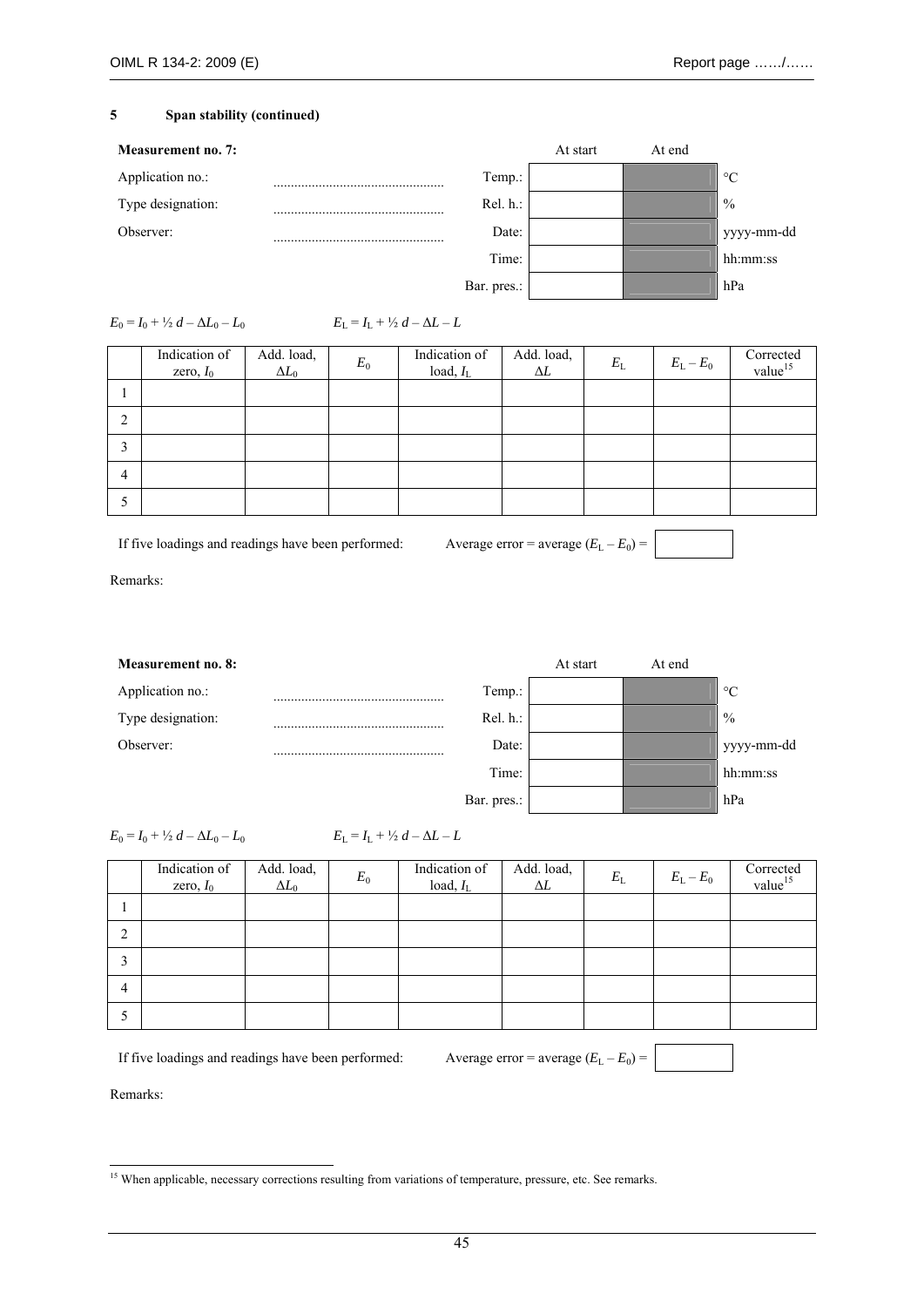| Ć<br>٥                      |  |
|-----------------------------|--|
| i<br>Ē                      |  |
| cim 4 m<br>í<br><b>SPAN</b> |  |
|                             |  |

Type designation: Application no.: Application no.:

|              |                   | and disconnections t<br>t. $\mathbf{I}$ , damp heat test, $\mathbf{D}$ , as<br>Plot on the diagram the indication |  |
|--------------|-------------------|-------------------------------------------------------------------------------------------------------------------|--|
| тррисанон ио | Type designation. |                                                                                                                   |  |

|  |  |  |  |  |  |  | $\mathfrak{S}$<br>$\mathbf{z}$        |  |  |  |  |  |  |  |                             |
|--|--|--|--|--|--|--|---------------------------------------|--|--|--|--|--|--|--|-----------------------------|
|  |  |  |  |  |  |  | $\bullet$<br>$\overline{\phantom{a}}$ |  |  |  |  |  |  |  |                             |
|  |  |  |  |  |  |  | $\overline{ }$<br>$\bullet$           |  |  |  |  |  |  |  | Maximum allowable variation |
|  |  |  |  |  |  |  | $\infty$                              |  |  |  |  |  |  |  |                             |
|  |  |  |  |  |  |  |                                       |  |  |  |  |  |  |  |                             |
|  |  |  |  |  |  |  | Measurement no.                       |  |  |  |  |  |  |  |                             |

Average error, *d*

Failed

Passed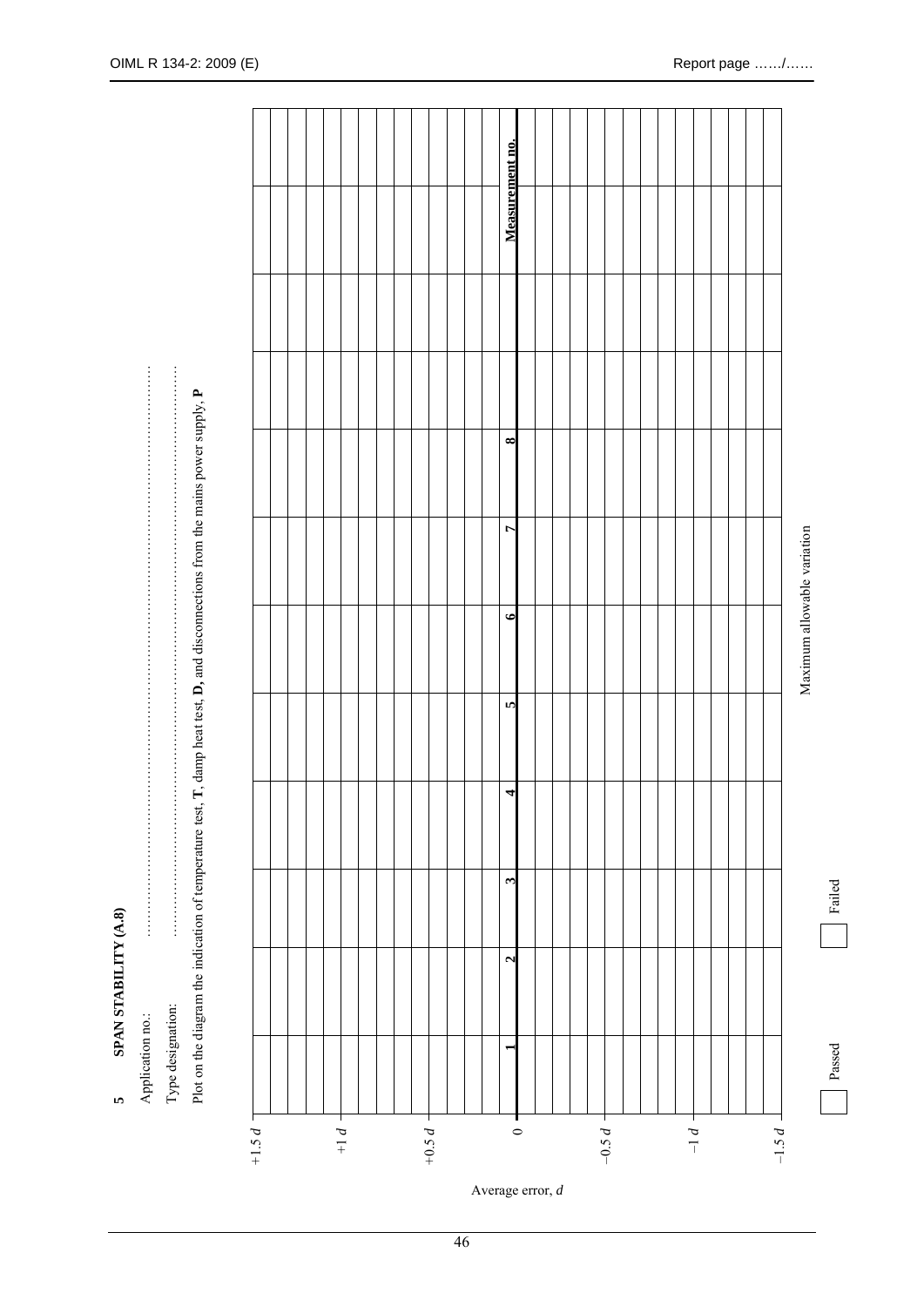## **6 IN-MOTION TESTS (A.9)**

## **6.1 Non-automatic tests of the control instrument (integral) (3.4, A.5.2, A.9.2)**

### **6.1.1 Accuracy of zero-setting (3.4.1, A.5.2.1.1)**

|                                                |   |             | At start | At end |                 |
|------------------------------------------------|---|-------------|----------|--------|-----------------|
| Application no.:                               | . | Temp.:      |          |        | $\rm ^{\circ}C$ |
| Type designation:                              |   | $Rel. h.$ : |          |        | $\frac{0}{0}$   |
| Observer:                                      |   | Date:       |          |        | yyyy-mm-dd      |
| Scale interval, $d$ :                          |   | Time:       |          |        | hh:mm:ss        |
| Resolution during test:<br>(smaller than $d$ ) |   |             |          |        |                 |

| $E = \frac{1}{2} d - \Delta L$ | <b>MPE</b> |
|--------------------------------|------------|
|                                |            |



Passed Failed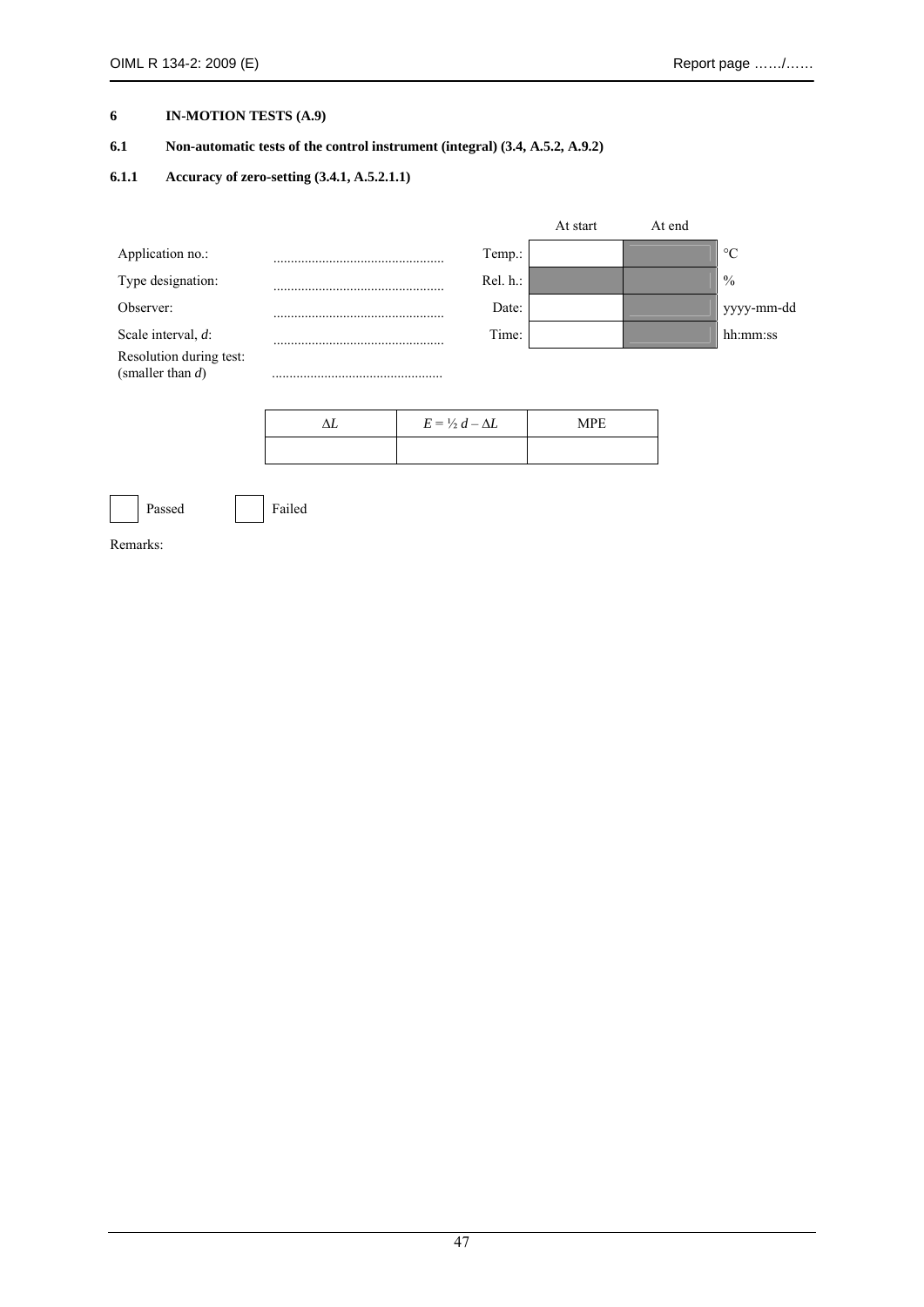#### **6.1 Non-automatic tests of the control instrument (integral)**

### **6.1.2 Determination of weighing performance (6.3, A.5.2.2.2)**

|                                                |                  |                      | At start | At end       |                 |
|------------------------------------------------|------------------|----------------------|----------|--------------|-----------------|
| Application no.:                               |                  | Temp.:               |          |              | $\rm ^{\circ}C$ |
| Type designation:                              |                  | Rel. h.:             |          |              | $\frac{0}{0}$   |
| Observer:                                      |                  | Date:                |          |              | yyyy-mm-dd      |
| Scale interval, d:                             |                  | Time:                |          |              | hh:mm:ss        |
| Resolution during test:<br>(smaller than $d$ ) |                  |                      |          |              |                 |
| Automatic zero-setting device is:              |                  |                      |          |              |                 |
| Non-existent                                   | Not in operation | Out of working range |          | In operation |                 |
|                                                |                  |                      |          |              |                 |

Initial zero-setting  $> 20\%$  of Max:  $\qquad \qquad$  Yes No

 $E = I + \frac{1}{2}d - \Delta L - L$ 

 $E_c = E - E_0$  with  $E_0$  = error calculated at or near zero\*

|                           |              | Indication, $I$ |              | Add. load, $\Delta L$ |              | Error, $\cal E$ | Corrected error, $E_c$ |            | <b>MPE</b> |
|---------------------------|--------------|-----------------|--------------|-----------------------|--------------|-----------------|------------------------|------------|------------|
| $\mathop{\text{Load}}, L$ | $\downarrow$ | $\uparrow$      | $\downarrow$ | $\uparrow$            | $\downarrow$ | $\uparrow$      | $\downarrow$           | $\uparrow$ |            |
| $\ast$                    |              |                 |              |                       | $\ast$       |                 |                        |            |            |
|                           |              |                 |              |                       |              |                 |                        |            |            |
|                           |              |                 |              |                       |              |                 |                        |            |            |
|                           |              |                 |              |                       |              |                 |                        |            |            |
|                           |              |                 |              |                       |              |                 |                        |            |            |
|                           |              |                 |              |                       |              |                 |                        |            |            |
|                           |              |                 |              |                       |              |                 |                        |            |            |
|                           |              |                 |              |                       |              |                 |                        |            |            |
|                           |              |                 |              |                       |              |                 |                        |            |            |
|                           |              |                 |              |                       |              |                 |                        |            |            |
|                           |              |                 |              |                       |              |                 |                        |            |            |
|                           |              |                 |              |                       |              |                 |                        |            |            |
|                           |              |                 |              |                       |              |                 |                        |            |            |
|                           |              |                 |              |                       |              |                 |                        |            |            |
|                           |              |                 |              |                       |              |                 |                        |            |            |

Check if  $E_c \leq \text{MPE}$ 

Passed Failed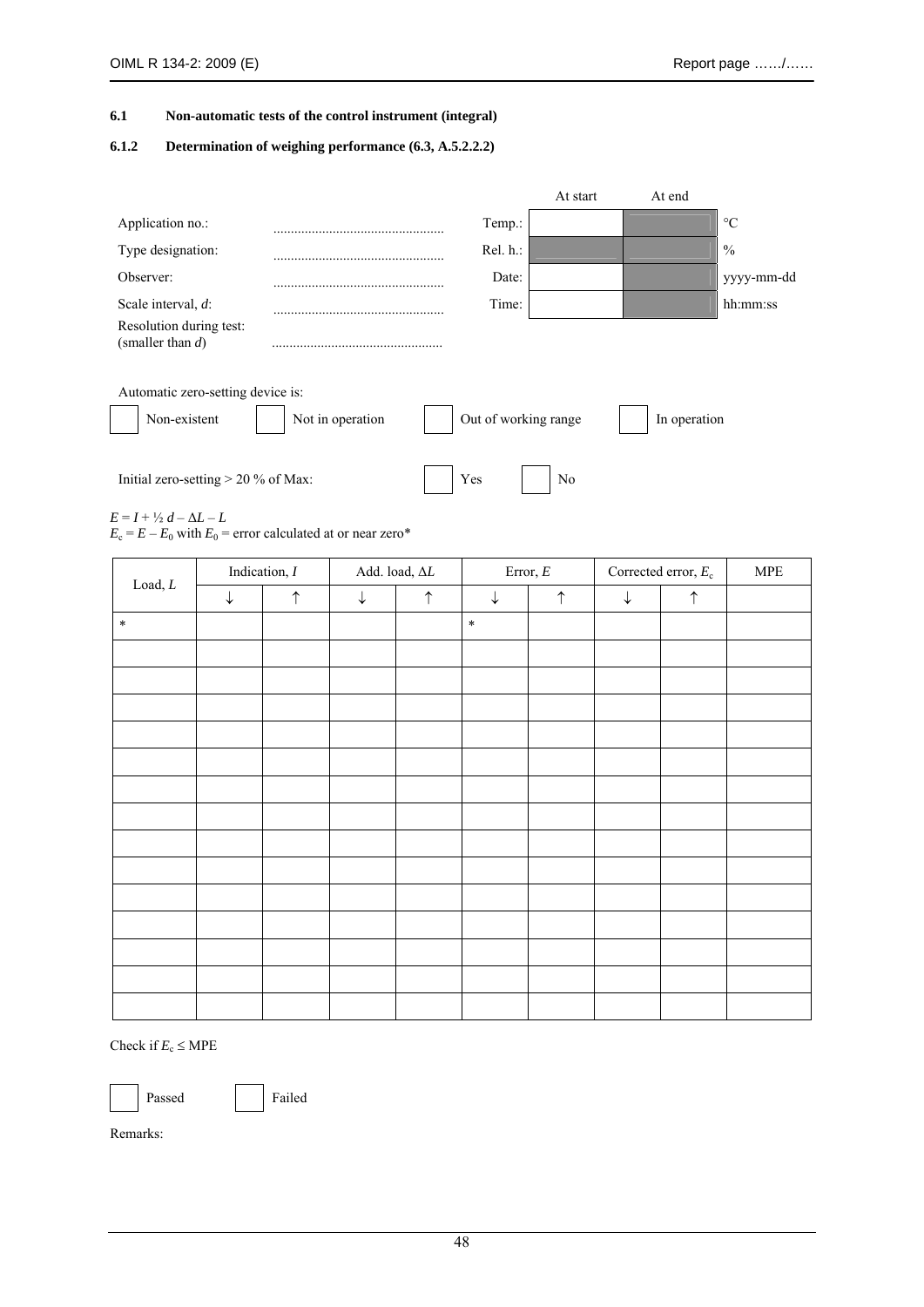### **6.1.3 Eccentricity (3.4.2, 6.3.3, A.5.2.3)**

#### **6.1.3.1 Eccentricity using weights**

|                                                |          | At start | At end |                 |
|------------------------------------------------|----------|----------|--------|-----------------|
| Application no.:                               | Temp.:   |          |        | $\rm ^{\circ}C$ |
| Type designation:                              | Rel. h.: |          |        | $\frac{0}{0}$   |
| Observer:                                      | Date:    |          |        | yyyy-mm-dd      |
| Scale interval, $d$ :                          | Time:    |          |        | hh:mm:ss        |
| Resolution during test:<br>(smaller than $d$ ) |          |          |        |                 |

*Note:* If operating conditions are such that no eccentricity can occur, eccentricity tests need not be performed.

Load  $(^{1/3}$  Max):

Location of test loads: mark on a sketch (see example below) the successive locations of test loads, using letters which shall be repeated in the table below.



Also indicate on the sketch the location of the display or another perceptible part of the instrument.

Automatic zero-setting device is:

| Non-existent | Not in operation | Out of working range | In operation |
|--------------|------------------|----------------------|--------------|
|              |                  |                      |              |

 $E = I + \frac{1}{2}d - \Delta L - L$  $E_c = E - E_0$  with  $E_0$  = error calculated at or near zero\*

| $\mathop{\text{Load}}, L$ | Location | Indication, $I$ | Add. load, $\Delta L$ | Error  | Corrected<br>error, $E_c$ | $\ensuremath{\mathsf{MPE}}$ |
|---------------------------|----------|-----------------|-----------------------|--------|---------------------------|-----------------------------|
| $\ast$                    |          |                 |                       | $\ast$ |                           |                             |
|                           |          |                 |                       |        |                           |                             |
|                           |          |                 |                       |        |                           |                             |
|                           |          |                 |                       |        |                           |                             |
|                           |          |                 |                       |        |                           |                             |
|                           |          |                 |                       |        |                           |                             |
|                           |          |                 |                       |        |                           |                             |
|                           |          |                 |                       |        |                           |                             |
|                           |          |                 |                       |        |                           |                             |
|                           |          |                 |                       |        |                           |                             |

Check if  $E_c \leq MPE$ 

|--|

ssed Failed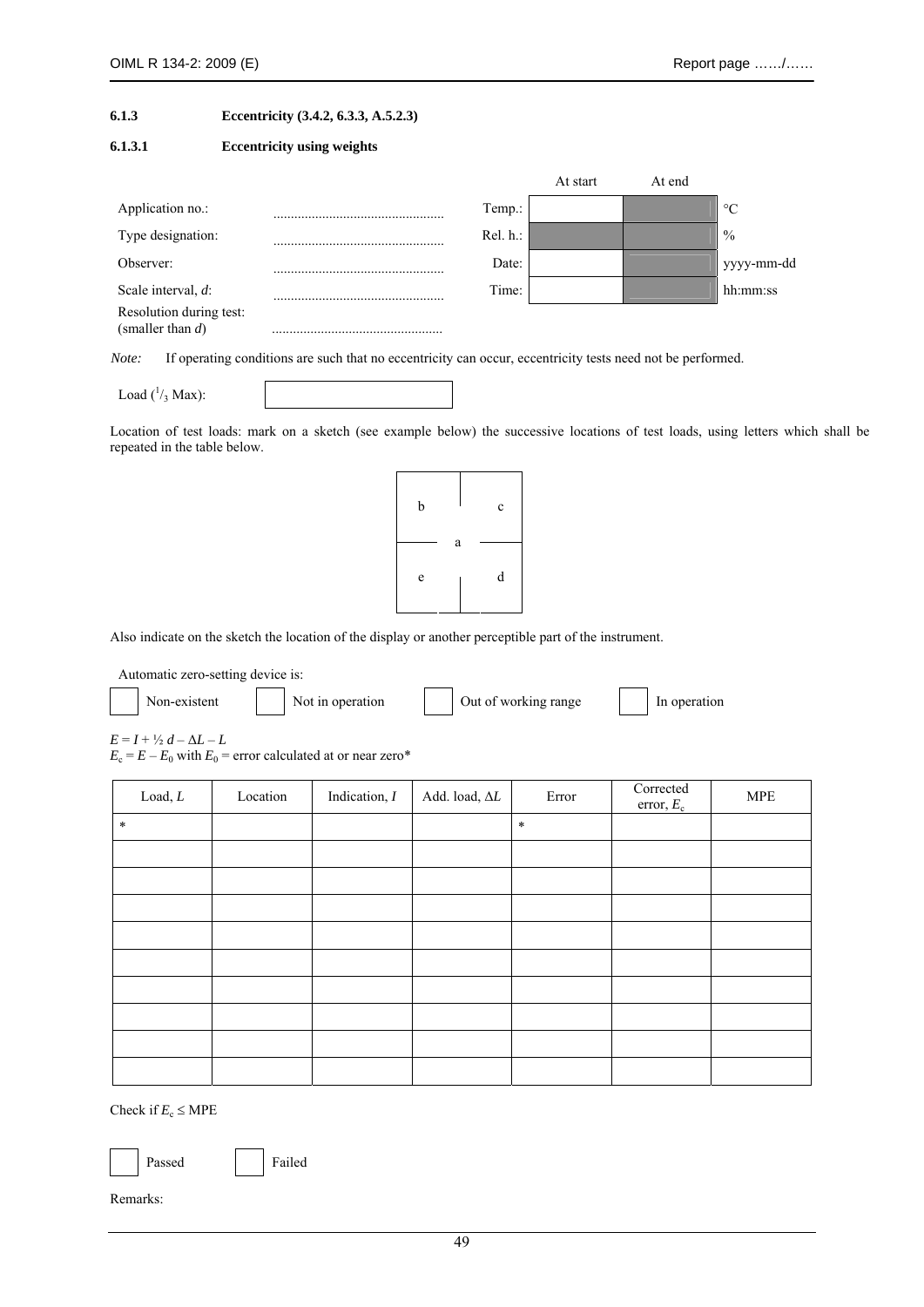#### **6.1.3.2 Eccentricity rolling loads**

|                                                |          | At start | At end |                 |
|------------------------------------------------|----------|----------|--------|-----------------|
| Application no.:                               | Temp.:   |          |        | $\rm ^{\circ}C$ |
| Type designation:                              | Rel. h.: |          |        | $\frac{0}{0}$   |
| Observer:                                      | Date:    |          |        | yyyy-mm-dd      |
| Scale interval, d:                             | Time:    |          |        | hh:mm:ss        |
| Resolution during test:<br>(smaller than $d$ ) |          |          |        |                 |
| Load $(^1/3$ Max):                             |          |          |        |                 |

Location of test loads for each section of the load receptor: mark on a sketch (see example below) the successive locations of test loads, using letters which shall be repeated in the table below.

Also indicate on the sketch the location of the display or another perceptible part of the instrument.

Automatic zero-setting device is:

|  | Non-existent | Not in operation | Out of working range | In operation |
|--|--------------|------------------|----------------------|--------------|
|  |              |                  |                      |              |

 $E = I + \frac{1}{2} d - \Delta L - L$  $E_c = E - E_0$  with  $E_0$  = error calculated at or near zero\*

| Section | Direction<br>$(\leftarrow / \rightarrow)$ | $\mathsf{Load}, \mathsf{L}$ | Location | Indication, $I$ | Add. load, $\Delta L$ | Error  | Corrected<br>error, $E_c$ | $\ensuremath{\mathsf{MPE}}$ |
|---------|-------------------------------------------|-----------------------------|----------|-----------------|-----------------------|--------|---------------------------|-----------------------------|
|         |                                           | $\ast$                      |          |                 |                       | $\ast$ |                           |                             |
|         |                                           |                             |          |                 |                       |        |                           |                             |
|         |                                           |                             |          |                 |                       |        |                           |                             |
|         |                                           |                             |          |                 |                       |        |                           |                             |
|         |                                           | $\ast$                      |          |                 |                       | $\ast$ |                           |                             |
|         |                                           |                             |          |                 |                       |        |                           |                             |
|         |                                           |                             |          |                 |                       |        |                           |                             |
|         |                                           |                             |          |                 |                       |        |                           |                             |
|         |                                           | $\ast$                      |          |                 |                       | $\ast$ |                           |                             |
|         |                                           |                             |          |                 |                       |        |                           |                             |
|         |                                           |                             |          |                 |                       |        |                           |                             |
|         |                                           |                             |          |                 |                       |        |                           |                             |

Check if  $E_c \leq \text{MPE}$ 

Passed Failed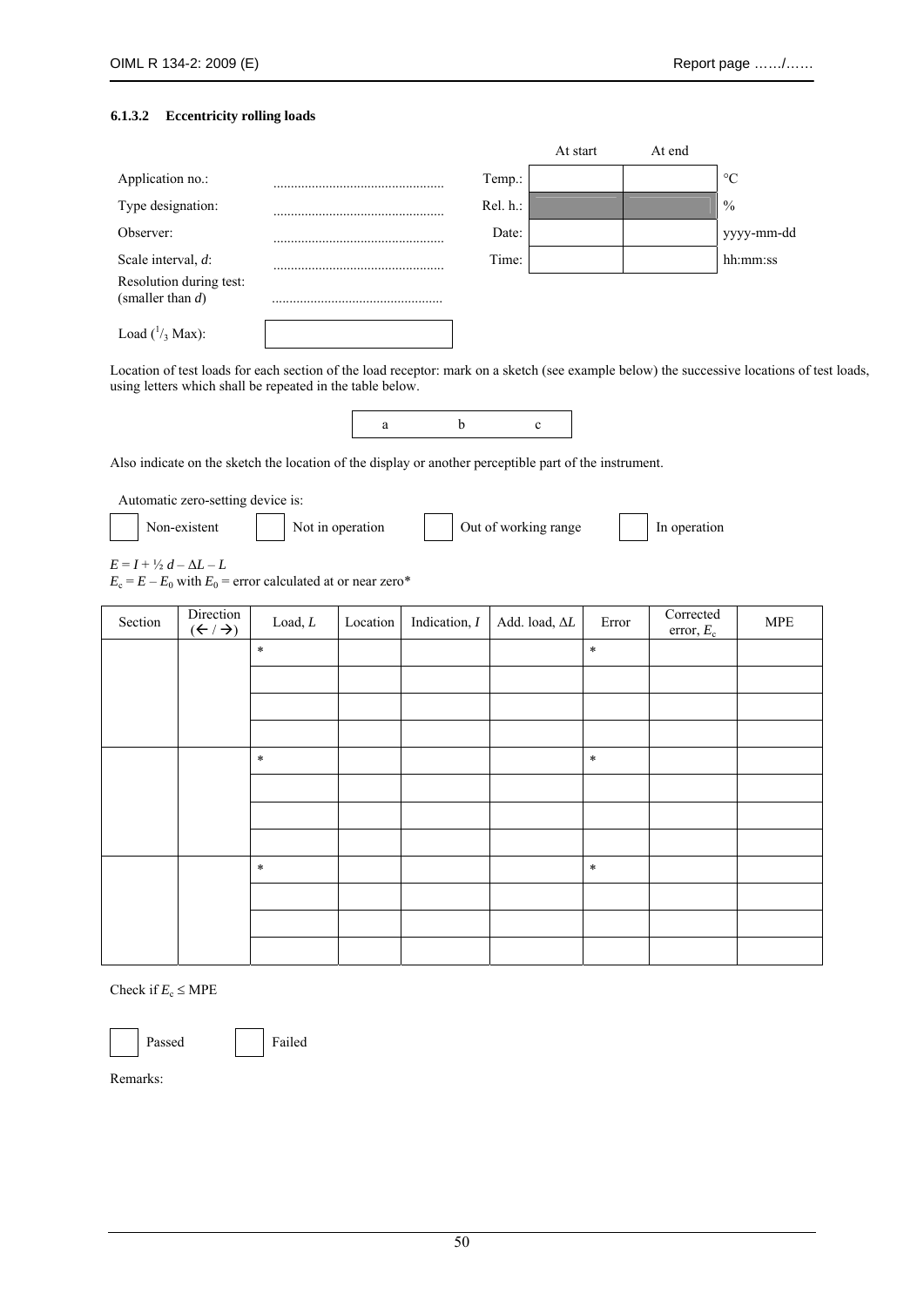## **6.1.4 Discrimination (3.4.3, A.5.2.4)**

|                                                |          | At start | At end |                 |
|------------------------------------------------|----------|----------|--------|-----------------|
| Application no.:                               | Temp.:   |          |        | $\rm ^{\circ}C$ |
| Type designation:                              | Rel. h.: |          |        | $\frac{0}{0}$   |
| Observer:                                      | Date:    |          |        | yyyy-mm-dd      |
| Scale interval, $d$ :                          | Time:    |          |        | hh:mm:ss        |
| Resolution during test:<br>(smaller than $d$ ) |          |          |        |                 |

| Load, L | Indication, $I_1$ | Remove load<br>ΔL | Add. $1/10 d$ | Extra load $=$<br>1.4 d | Indication, $I_2$ | $I_2 - I_1$ |
|---------|-------------------|-------------------|---------------|-------------------------|-------------------|-------------|
|         |                   |                   |               |                         |                   |             |
|         |                   |                   |               |                         |                   |             |
|         |                   |                   |               |                         |                   |             |



Passed Failed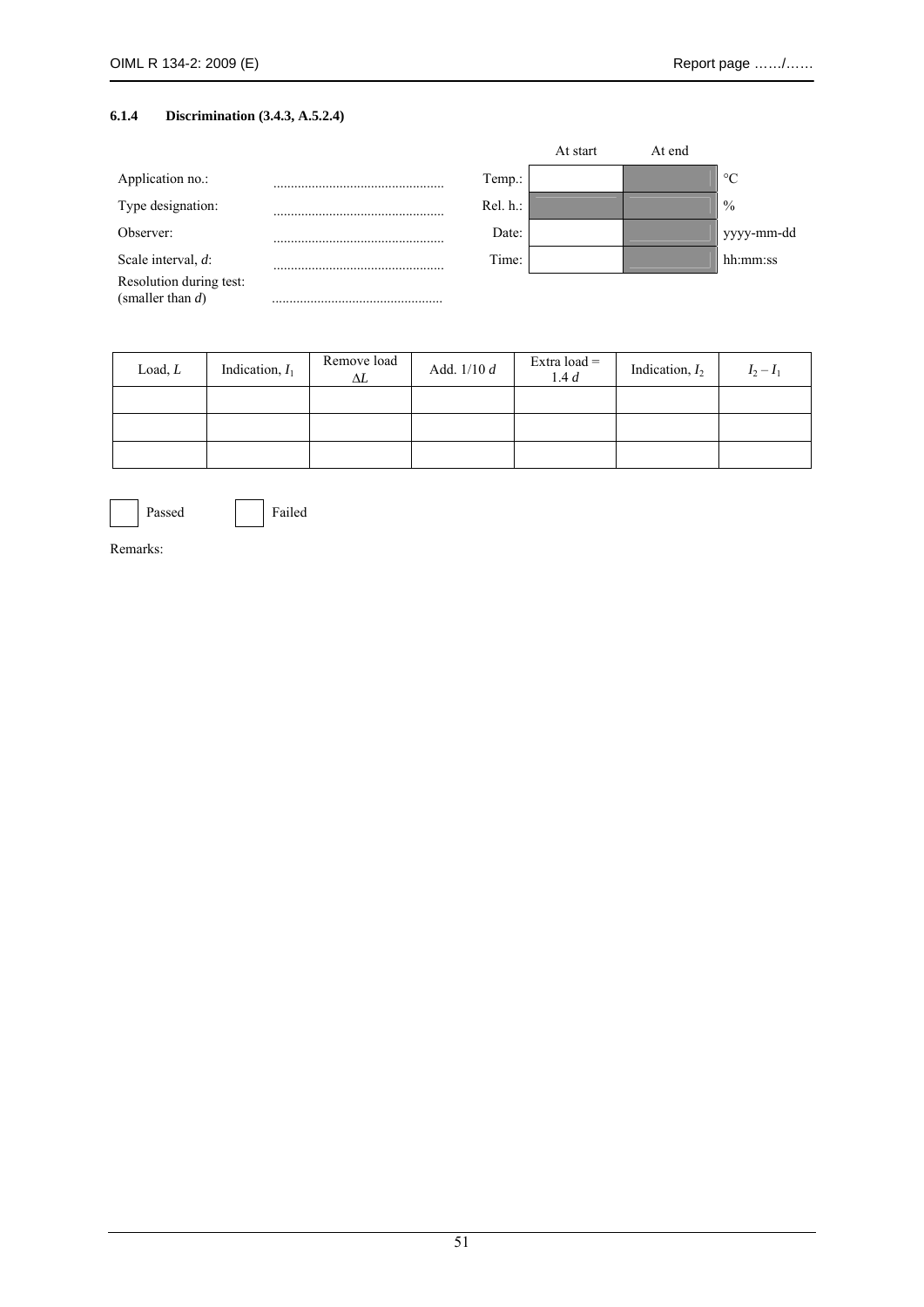### **6.2 Static weighing (A.9.3.1)**

### **6.2.1 Static weighing test (A.9.3.1.1)**

|                                                |          | At start | At end |                 |
|------------------------------------------------|----------|----------|--------|-----------------|
| Application no.:                               | Temp.:   |          |        | $\rm ^{\circ}C$ |
| Type designation:                              | Rel. h.: |          |        | $\frac{0}{0}$   |
| Observer:                                      | Date:    |          |        | yyyy-mm-dd      |
| Scale interval, d:                             | Time:    |          |        | hh:mm:ss        |
| Resolution during test:<br>(smaller than $d$ ) |          |          |        |                 |

Automatic zero-setting device is:

Non-existent Not in operation Nout of working range In operation

 $E = I + \frac{1}{2} d - \Delta L - L$ 

 $E_c = E - E_0$  with  $E_0$  = error calculated at or near zero\*

| $\mathop{\text{Load}}, L$ |              | Indication, $I$ |              | Add. load, $\Delta L$ |              | Error, $\cal E$ | Corrected error, $E_c$ |            | ${\sf MPE}$ |
|---------------------------|--------------|-----------------|--------------|-----------------------|--------------|-----------------|------------------------|------------|-------------|
|                           | $\downarrow$ | $\uparrow$      | $\downarrow$ | $\uparrow$            | $\downarrow$ | $\uparrow$      | $\downarrow$           | $\uparrow$ |             |
| $\ast$                    |              |                 |              |                       | $\ast$       |                 |                        |            |             |
|                           |              |                 |              |                       |              |                 |                        |            |             |
|                           |              |                 |              |                       |              |                 |                        |            |             |
|                           |              |                 |              |                       |              |                 |                        |            |             |
|                           |              |                 |              |                       |              |                 |                        |            |             |
|                           |              |                 |              |                       |              |                 |                        |            |             |
|                           |              |                 |              |                       |              |                 |                        |            |             |
|                           |              |                 |              |                       |              |                 |                        |            |             |
|                           |              |                 |              |                       |              |                 |                        |            |             |
|                           |              |                 |              |                       |              |                 |                        |            |             |
|                           |              |                 |              |                       |              |                 |                        |            |             |
|                           |              |                 |              |                       |              |                 |                        |            |             |
|                           |              |                 |              |                       |              |                 |                        |            |             |
|                           |              |                 |              |                       |              |                 |                        |            |             |
|                           |              |                 |              |                       |              |                 |                        |            |             |

Check if  $E_c \leq \text{MPE}$ 

Passed Failed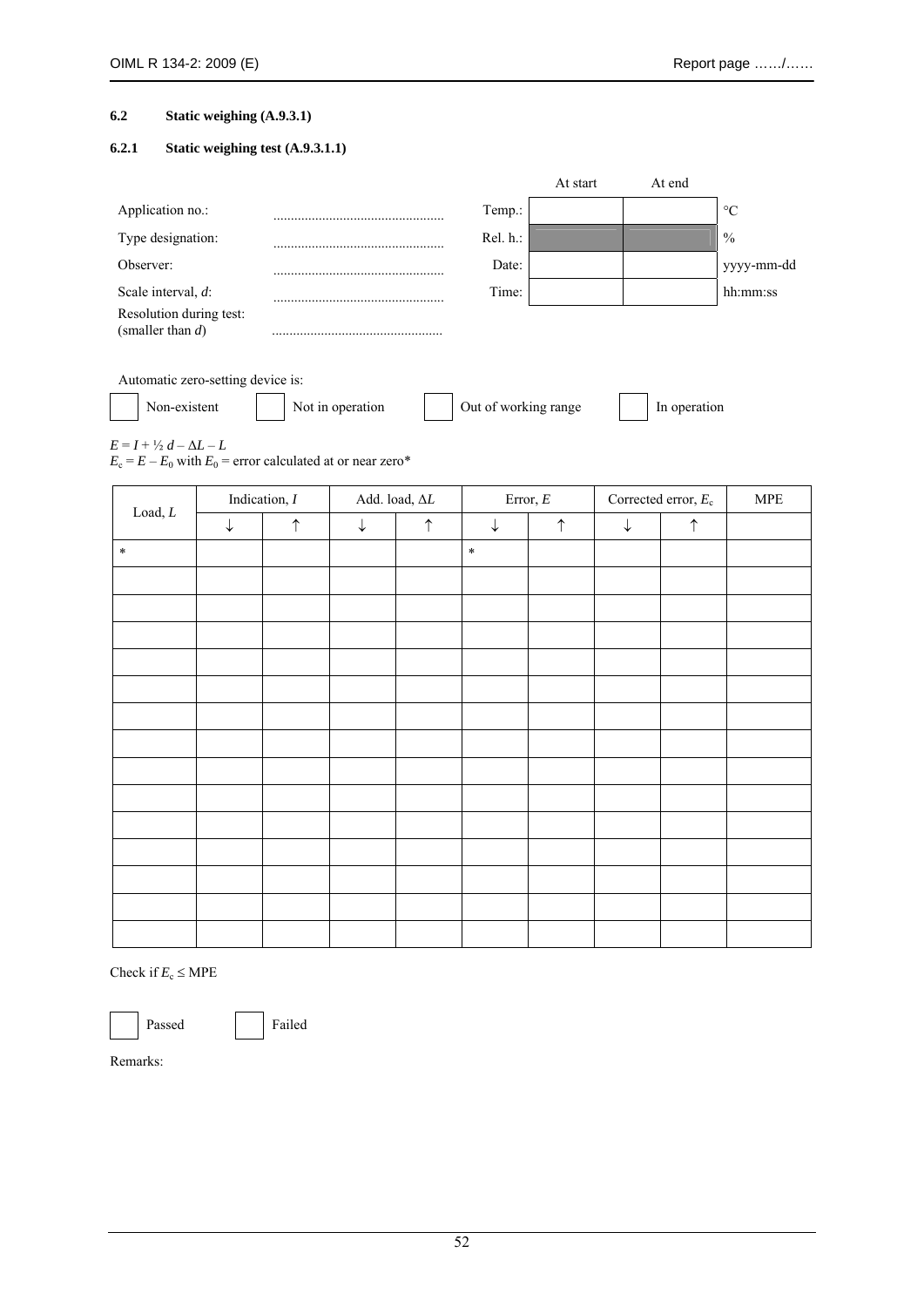#### **6.2 Static weighing (continued)**

## **6.2.2 Full-draught weighing of reference vehicles (6.5, A.9.3.1.2)**

|                                                |  |          |          | At start | At end                            |                 |
|------------------------------------------------|--|----------|----------|----------|-----------------------------------|-----------------|
| Application no.:                               |  |          | Temp.:   |          |                                   | $\rm ^{\circ}C$ |
| Type designation:                              |  |          | Rel. h.: |          |                                   | $\frac{0}{0}$   |
| Observer:                                      |  |          | Date:    |          |                                   | yyyy-mm-dd      |
| Scale interval, d:                             |  |          | Time:    |          |                                   | hh:mm:ss        |
| Resolution during test:<br>(smaller than $d$ ) |  |          |          |          |                                   |                 |
| Vehicle is:                                    |  | Unloaded |          |          | Loaded with standard test weights |                 |
| Control instrument is:                         |  | Integral |          | Separate |                                   |                 |

### **Summary of reference vehicles**

| Reference<br>vehicle<br>identification | Vehicle type | Number of<br>axles | Tractor/trailer axle<br>configuration | Tractor/trailer linkage<br>system | Suspension<br>system |
|----------------------------------------|--------------|--------------------|---------------------------------------|-----------------------------------|----------------------|
|                                        |              |                    |                                       |                                   |                      |
|                                        |              |                    |                                       |                                   |                      |
|                                        |              |                    |                                       |                                   |                      |
|                                        |              |                    |                                       |                                   |                      |
|                                        |              |                    |                                       |                                   |                      |
|                                        |              |                    |                                       |                                   |                      |

### **Reference vehicle mass**

|                | Reference vehicle<br>identification | Vehicle unloaded<br>or loaded | Vehicle mass<br>(kg) | Remarks |
|----------------|-------------------------------------|-------------------------------|----------------------|---------|
| $\mathbf{1}$   |                                     |                               |                      |         |
| $\overline{2}$ |                                     |                               |                      |         |
| $\mathfrak{Z}$ |                                     |                               |                      |         |
| $\overline{4}$ |                                     |                               |                      |         |
| $\sqrt{5}$     |                                     |                               |                      |         |
| 6              |                                     |                               |                      |         |
| $\tau$         |                                     |                               |                      |         |
| $8\,$          |                                     |                               |                      |         |
| $\mathfrak{g}$ |                                     |                               |                      |         |
| $10\,$         |                                     |                               |                      |         |
| 11             |                                     |                               |                      |         |
| 12             |                                     |                               |                      |         |
| 13             |                                     |                               |                      |         |
| 14             |                                     |                               |                      |         |
| 15             |                                     |                               |                      |         |

*Note:* When loaded reference vehicle mass is obtained by loading an unloaded reference vehicle of known mass with standard test loads, this should be noted in the table above.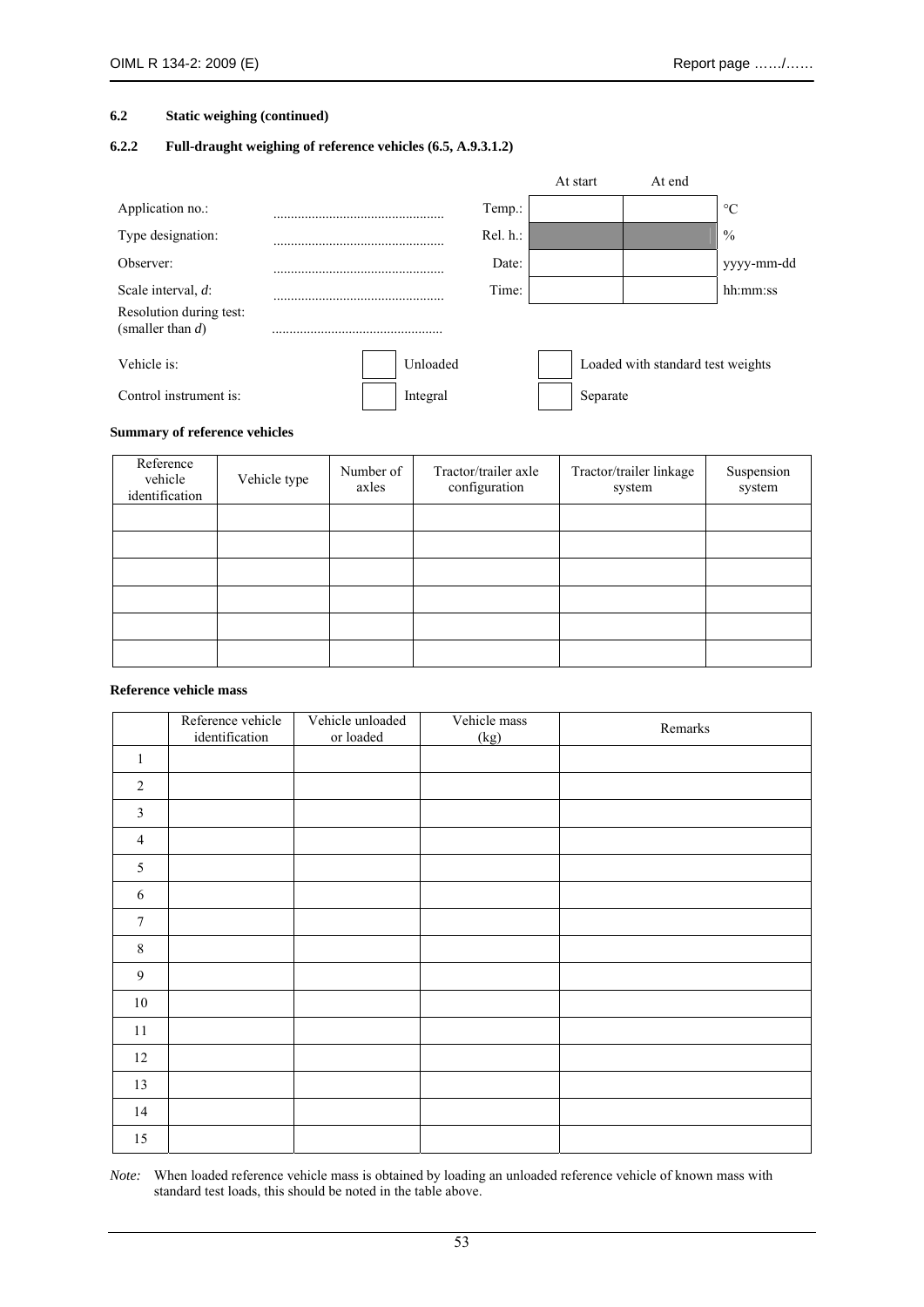#### **6.2.3 Determining static reference single-axle loads for the two-axle rigid reference vehicle (A.9.3.1.3)**

|                                                                                        |  |          |          | At start | At end                            |                 |
|----------------------------------------------------------------------------------------|--|----------|----------|----------|-----------------------------------|-----------------|
| Application no.:                                                                       |  |          | Temp.:   |          |                                   | $\rm ^{\circ}C$ |
| Type designation:                                                                      |  |          | Rel. h.: |          |                                   | $\frac{0}{0}$   |
| Observer:                                                                              |  |          | Date:    |          |                                   | yyyy-mm-dd      |
| Scale interval, $d$ :                                                                  |  |          | Time:    |          |                                   | hh:mm:ss        |
| Resolution during test:<br>(smaller than $d$ )<br>Reference vehicle<br>identification: |  |          |          |          |                                   |                 |
| Vehicle is:                                                                            |  | Unloaded |          |          | Loaded with standard test weights |                 |
| Control instrument is:                                                                 |  | Integral |          | Separate |                                   |                 |

#### **Summary of two-axle reference vehicle mass**

| Test No.                                                    | Direction of   |            | Axle load (kg) | Vehicle mass, VM | Remarks |  |
|-------------------------------------------------------------|----------------|------------|----------------|------------------|---------|--|
|                                                             | vehicle facing | Axle no. 1 | Axle no. 2     | (kg)             |         |  |
| $\mathbf{1}$                                                | initial        |            |                |                  |         |  |
| $\overline{2}$                                              | initial        |            |                |                  |         |  |
| 3                                                           | initial        |            |                |                  |         |  |
| $\overline{4}$                                              | initial        |            |                |                  |         |  |
| 5                                                           | initial        |            |                |                  |         |  |
| 6                                                           | opposite       |            |                |                  |         |  |
| 7                                                           | opposite       |            |                |                  |         |  |
| 8                                                           | opposite       |            |                |                  |         |  |
| 9                                                           | opposite       |            |                |                  |         |  |
| 10                                                          | opposite       |            |                |                  |         |  |
| Mean                                                        |                |            |                |                  |         |  |
| Corrected<br>mean axle $(1)$                                |                |            |                | (2)              |         |  |
| Reference vehicle mass (VM <sub>ref</sub> ): See note below |                |            |                |                  |         |  |

Passed Failed

Remarks:

*Note 1*: The corrected mean single-axle load is taken as the conventional true value of the static reference single-axle loads (T.3.1.10, A.9.3.1.3 paragraph 4) for the two-axle rigid reference vehicle:

$$
\overline{\text{CorrAxle}_i} = \overline{\text{Axle}_i} \times \frac{\text{VM}_{\text{ref}}}{\overline{\text{VM}}}
$$

*Note 2*: For traceability the sum of the corrected mean axle loads shall be equal to the reference vehicle mass (A.9.3.1.3 paragraph 5).

*Note 3:* VM<sub>ref</sub> is the conventional true value of the two-axle reference vehicle mass determined by full-draught weighing (A.9.3.1.2).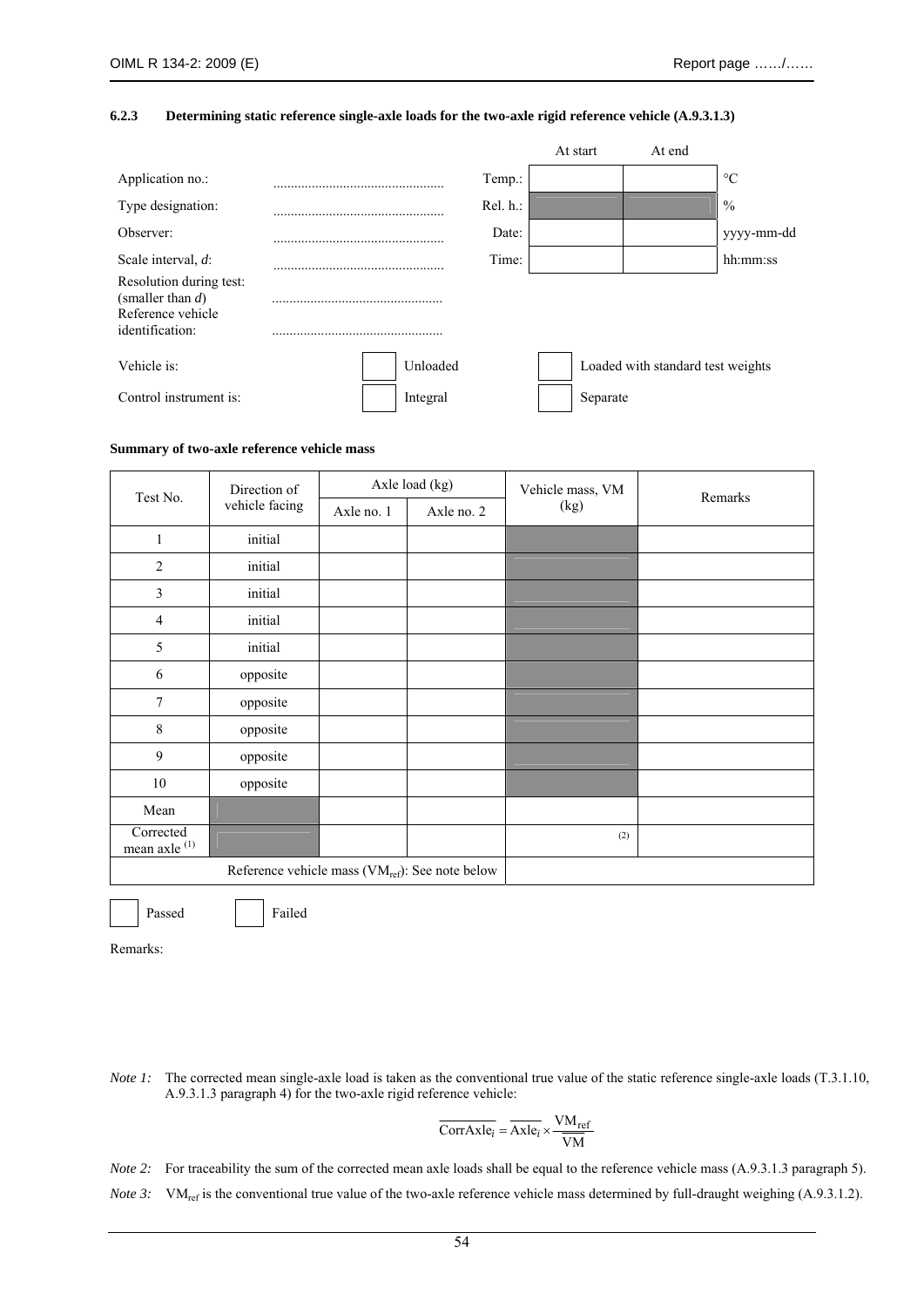### **6.3 In-motion tests (A.9.3.2)**

## **6.3.1 In-motion test with the two-axle rigid reference vehicle (A.9.3.2.2.1)**

|                                                         |                         |  |                                 | At start | At end                                |                 |  |  |
|---------------------------------------------------------|-------------------------|--|---------------------------------|----------|---------------------------------------|-----------------|--|--|
| Application no.:                                        |                         |  | Temp.:                          |          |                                       | $\rm ^{\circ}C$ |  |  |
| Type designation:                                       |                         |  | Rel. h.:                        |          |                                       | $\frac{0}{0}$   |  |  |
| Observer:                                               |                         |  | Date:                           |          |                                       | yyyy-mm-dd      |  |  |
| Scale interval, d:                                      |                         |  | Time:                           |          |                                       | hh:mm:ss        |  |  |
| Resolution during test:<br>(smaller than $d$ )          |                         |  |                                 |          |                                       |                 |  |  |
| Accuracy class:                                         | Total mass:             |  | Axle:                           |          |                                       |                 |  |  |
|                                                         | (All mass values in kg) |  |                                 |          |                                       |                 |  |  |
| Reference vehicle type identification:                  |                         |  |                                 |          |                                       |                 |  |  |
| Reference vehicle mass $(VM_{ref})$ :<br>See note below |                         |  |                                 |          | Unloaded                              | Loaded          |  |  |
| Reference vehicle tested:                               |                         |  | Loaded with standard test loads |          | Control weighing of<br>loaded vehicle |                 |  |  |
| Summary of site configuration:                          |                         |  |                                 |          |                                       |                 |  |  |
| Operating speed:                                        | Maximum:                |  | Minimum:                        |          |                                       | Site:           |  |  |
| Direction of weighing<br>(if applicable):               |                         |  | Single                          |          | Dual                                  |                 |  |  |

Use this space to record relevant information regarding the installation, e.g. apron construction, length, etc.: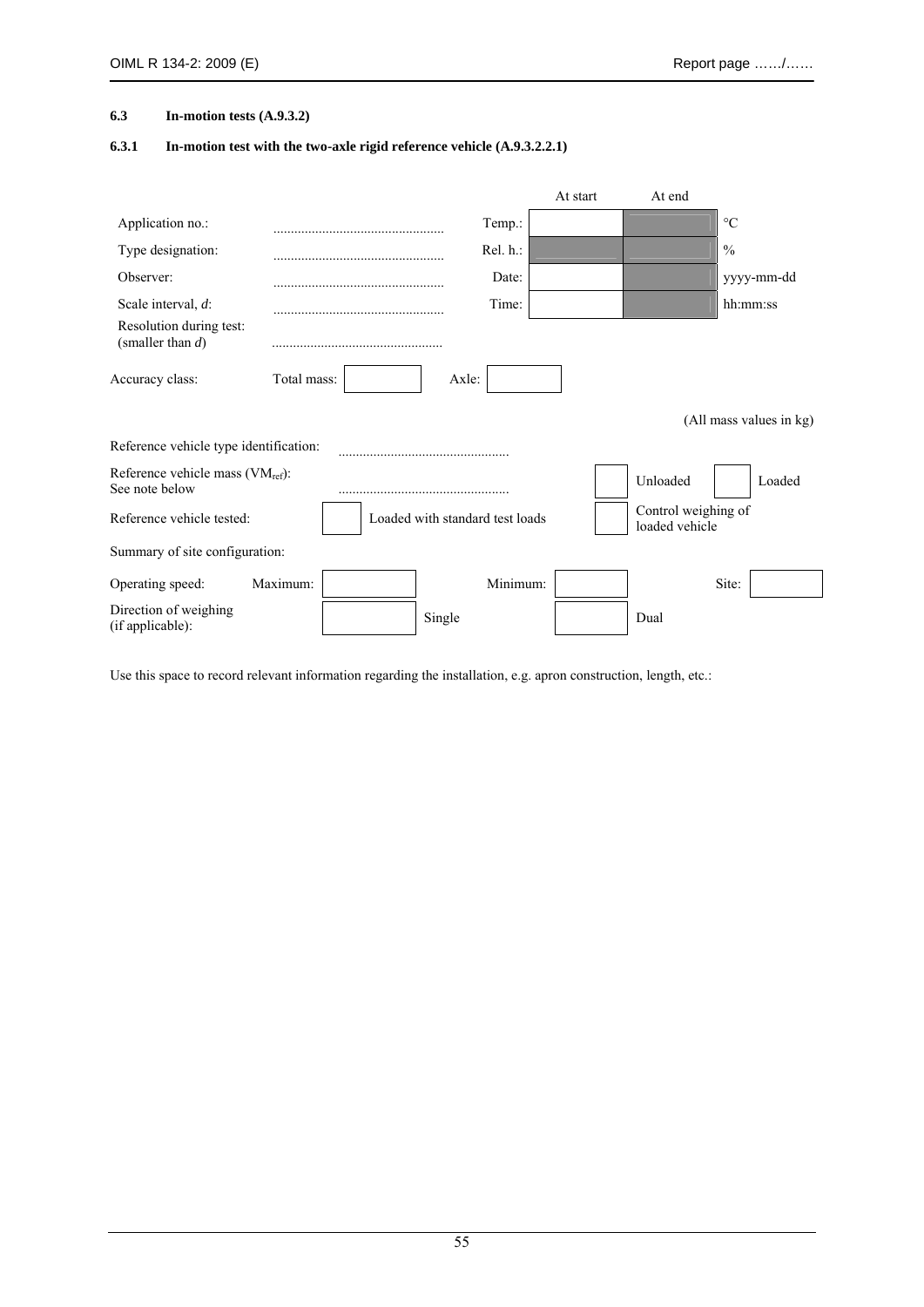#### **6.3.1 In-motion test with the two-axle rigid reference vehicle (continued)**

| Test number:                                            |                                 | (All mass values in kg)               |
|---------------------------------------------------------|---------------------------------|---------------------------------------|
| Reference vehicle type identification:                  |                                 |                                       |
| Reference vehicle mass $(VM_{ref})$ :<br>See note below |                                 | Loaded<br>Unloaded                    |
| Reference vehicle tested:                               | Loaded with standard test loads | Control weighing of<br>loaded vehicle |

| Run no.                        | Speed  | Location<br>(middle / |            | Axle load  | Vehicle   | Remarks |  |
|--------------------------------|--------|-----------------------|------------|------------|-----------|---------|--|
|                                | (km/h) | left / right)         | Axle no. 1 | Axle no. 2 | mass (VM) |         |  |
| $\mathbf{1}$                   |        |                       |            |            |           |         |  |
| $\sqrt{2}$                     |        |                       |            |            |           |         |  |
| $\mathfrak{Z}$                 |        |                       |            |            |           |         |  |
| $\overline{4}$                 |        |                       |            |            |           |         |  |
| $\sqrt{5}$                     |        |                       |            |            |           |         |  |
| $\sqrt{6}$                     |        |                       |            |            |           |         |  |
| $\boldsymbol{7}$               |        |                       |            |            |           |         |  |
| $\,8\,$                        |        |                       |            |            |           |         |  |
| $\mathbf{9}$                   |        |                       |            |            |           |         |  |
| $10\,$                         |        |                       |            |            |           |         |  |
| Mean                           |        |                       |            |            |           |         |  |
| Corrected mean $^{\mathrm{1}}$ |        |                       |            |            |           |         |  |
| Maximum deviation <sup>2</sup> |        |                       |            |            |           |         |  |
| $\text{MPE}^3$                 |        |                       |            |            |           |         |  |

Passed Failed

Remarks:

#### *Notes:*

*1* Conventional true value of the static reference single-axle load (corrected mean single-axle load):

$$
\overline{CorrAxle} = \overline{Axle} \times \frac{VM_{ref}}{VM}
$$
 (A.9.3.1.3, paragraph 3)

- *2* For axle load, maximum deviation between the corrected mean single-axle load and the indicated axle loads from the test runs  $(A.9.3.2.2.2,$  par 5). For vehicle mass, maximum deviation between the reference vehicle mass (VM<sub>ref</sub>) and the indicated vehicle mass (VM) from the test runs (5.1.3.2.1, A.9.3.2.1).
- *3* No maximum deviation in (2) above shall exceed the MPE in 2.2.1.2.1 (A.9.3.2.2.1) for axle-load, and the MPE in 2.2.1.1 (A.9.3.2.1) for vehicle mass.
- *4* VMref is the conventional true value of the two-axle reference vehicle mass determined by full-draught weighing (A.9.3.1.2).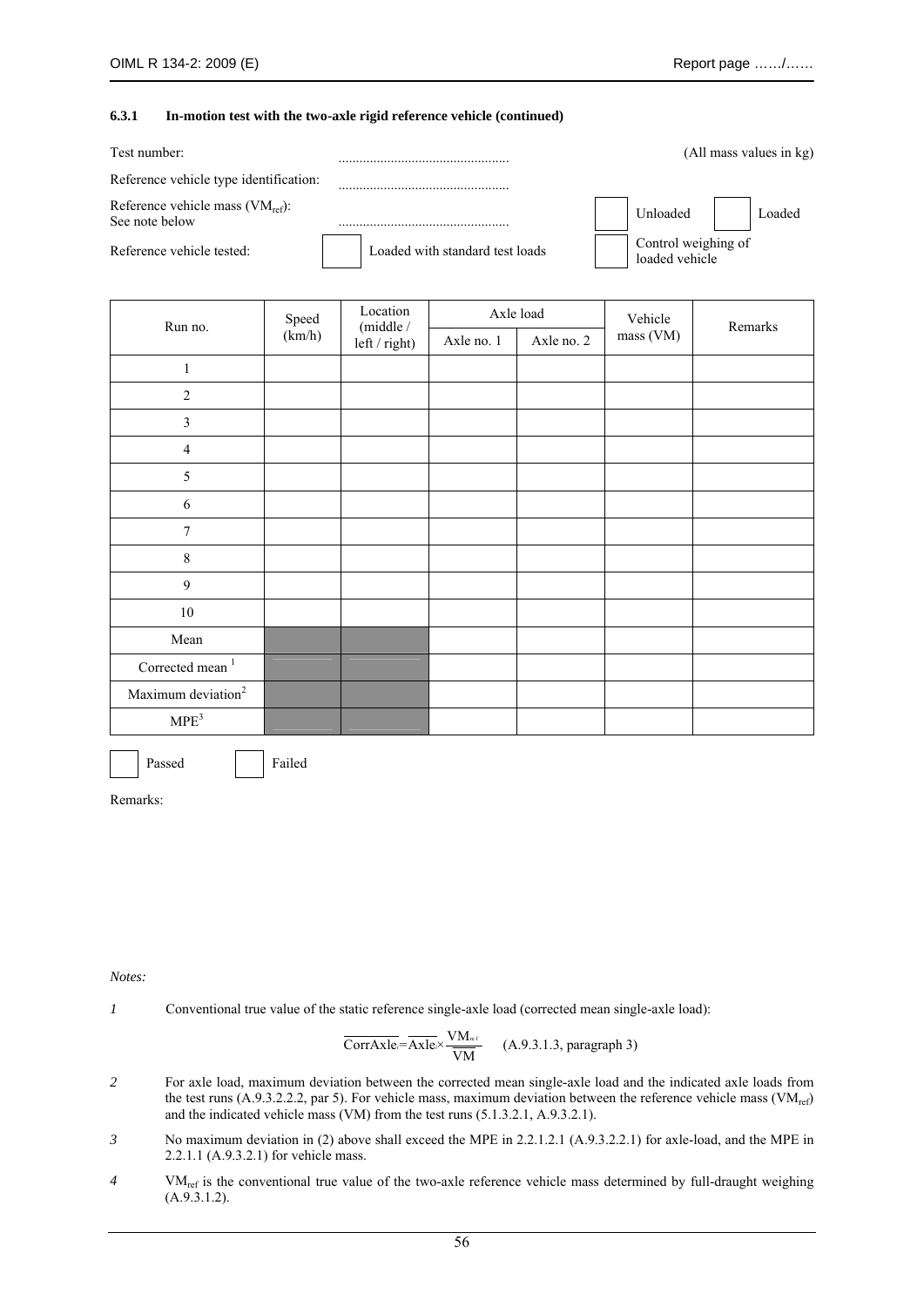### **6.3.2 In-motion test with all other reference vehicle types (A.9.3.2.2.2)**

|                                                |                          |        |          | At start                    | At end |                 |
|------------------------------------------------|--------------------------|--------|----------|-----------------------------|--------|-----------------|
| Application no.:                               |                          |        | Temp.:   |                             |        | $\rm ^{\circ}C$ |
| Type designation:                              |                          |        | Rel. h.: |                             |        | $\frac{0}{0}$   |
| Observer:                                      |                          |        | Date:    |                             |        | yyyy-mm-dd      |
| Scale interval, $d$ :                          |                          |        | Time:    |                             |        | hh:mm:ss        |
| Resolution during test:<br>(smaller than $d$ ) |                          |        |          |                             |        |                 |
| Accuracy class:                                | Total:                   |        | Axle:    |                             | Group: |                 |
| Summary of site configuration:                 |                          |        |          |                             |        |                 |
|                                                | Maximum operating speed: |        |          | Site operating speed:       |        |                 |
|                                                | Minimum operating speed: |        |          | Maximum number of axes (n): |        |                 |
| Direction of weighing (if applicable):         |                          | Single |          | Dual                        |        |                 |

Use this space to record relevant information regarding the installation, e.g. apron construction, length, etc.: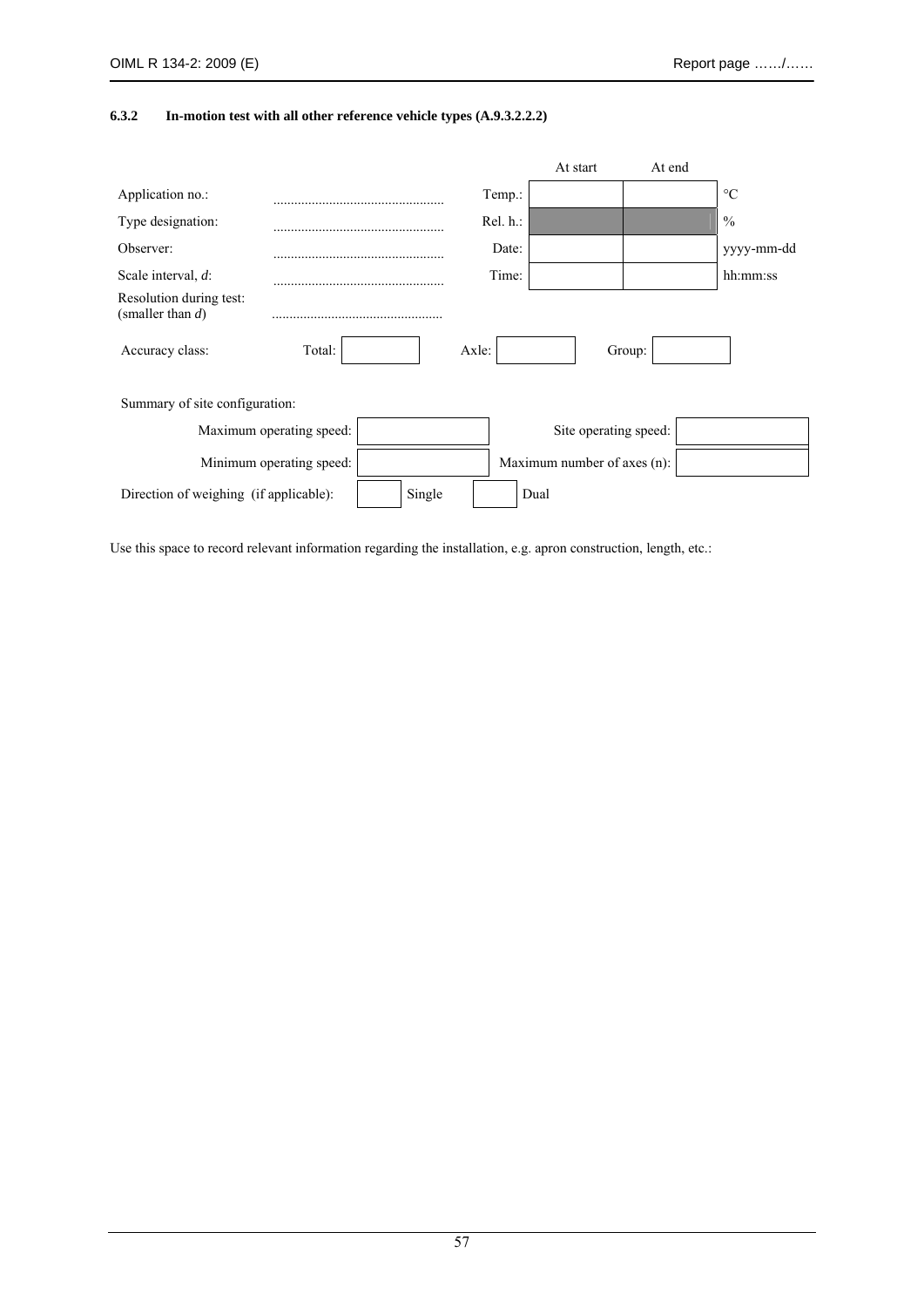#### **6.3.2 In-motion test with all other reference vehicle types (continued)**

*Note:* Reproduce this page, as appropriate, for the required number of tests

| Test number:                                            |                                 |                                       | (All mass values in kg) |
|---------------------------------------------------------|---------------------------------|---------------------------------------|-------------------------|
| Reference vehicle type identification:                  |                                 |                                       |                         |
| Reference vehicle mass $(VM_{ref})$ :<br>See note below |                                 | Unloaded                              | Loaded                  |
| Reference vehicle tested:                               | Loaded with standard test loads | Control weighing of<br>loaded vehicle |                         |

|                                   | Speed | Location<br>(middle        | Axle load     |               |               |               |               |               |               | Axle-group load |                | Vehicle             |
|-----------------------------------|-------|----------------------------|---------------|---------------|---------------|---------------|---------------|---------------|---------------|-----------------|----------------|---------------------|
| Run No                            |       | (km/h)<br>/left<br>/right) | Axle<br>no. 1 | Axle<br>no. 2 | Axle<br>no. 3 | Axle<br>no. 4 | Axle<br>no. 5 | Axle<br>no. 6 | Axle<br>no. 7 | Axle nos.<br>.  | Axle nos.<br>. | mass,<br>${\it VM}$ |
| $\mathbf{1}$                      |       |                            |               |               |               |               |               |               |               |                 |                |                     |
| $\sqrt{2}$                        |       |                            |               |               |               |               |               |               |               |                 |                |                     |
| 3                                 |       |                            |               |               |               |               |               |               |               |                 |                |                     |
| $\overline{4}$                    |       |                            |               |               |               |               |               |               |               |                 |                |                     |
| 5                                 |       |                            |               |               |               |               |               |               |               |                 |                |                     |
| 6                                 |       |                            |               |               |               |               |               |               |               |                 |                |                     |
| $\tau$                            |       |                            |               |               |               |               |               |               |               |                 |                |                     |
| 8                                 |       |                            |               |               |               |               |               |               |               |                 |                |                     |
| $\overline{9}$                    |       |                            |               |               |               |               |               |               |               |                 |                |                     |
| $10\,$                            |       |                            |               |               |               |               |               |               |               |                 |                |                     |
| Mean                              |       |                            |               |               |               |               |               |               |               |                 |                |                     |
| Corrected<br>mean <sup>1</sup>    |       |                            |               |               |               |               |               |               |               |                 |                |                     |
| Maximum<br>deviation <sup>2</sup> |       |                            |               |               |               |               |               |               |               |                 |                |                     |
| $\mbox{MPD}/\mbox{MPE}^3$         |       |                            |               |               |               |               |               |               |               |                 |                |                     |

Passed Failed

Remarks:

*Notes:* 

*1* Corrected mean axle load or axle-group load:  $\overline{\text{CorrAxle}}$  or  $\overline{\text{CorrGroup}}$  =  $\overline{\text{Axle}}$  or  $\overline{\text{Group}} \times \frac{\text{VM}_{\text{ref}}}{\overline{\text{VM}}}$ 

- *2* For axle load and axle-group load, the maximum deviation between corrected mean and the recorded loads from the test runs (A.9.3.2.2.2, paragraph 5). For the vehicle mass, the maximum deviation between the reference vehicle mass ( $VM_{ref}$ ) and the recorded vehicle mass ( $VM$ ) from the test runs (A.9.3.2.1).
- *3* No deviation in (2) above shall exceed the MPE in 2.2.1.2.2 (A.9.3.2.2.2 paragraph 6) for axle-load and axle-group, and the MPE in 2.2.1.1 (A.9.3.2.1) for vehicle mass.
- *4* See Annex A for sample example of completed test form.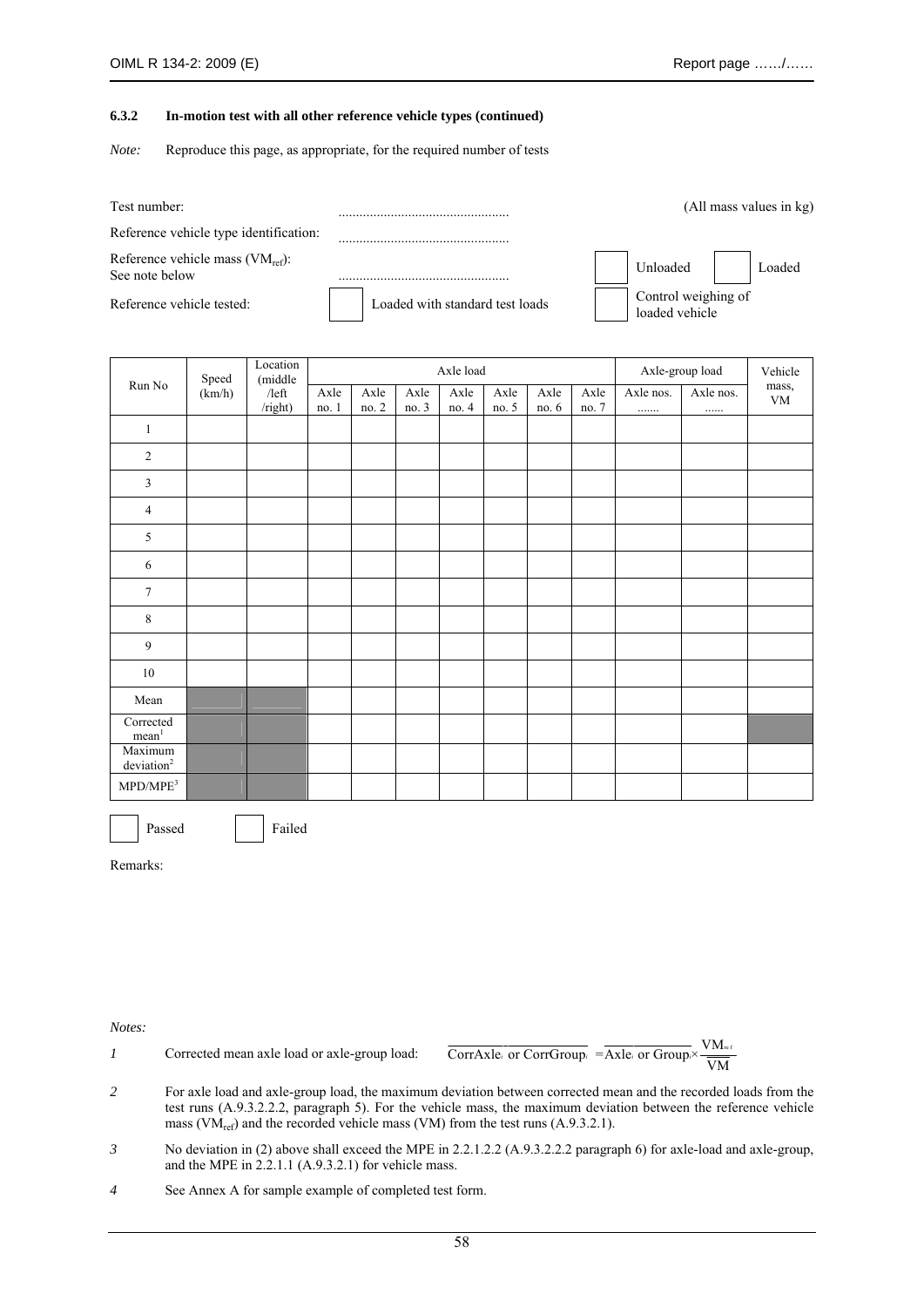### **7 EXAMINATION OF THE CONSTRUCTION OF THE INSTRUMENT**

Use this page to indicate any description or information pertaining to the instrument, additional to that already contained in this report and in the accompanying national type approval or OIML Certificate. This may include a picture of the complete instrument, a description of its main components, and any remarks which could be useful for authorities responsible for the initial or subsequent verifications of individual instruments built according to the type. It may also include references to the manufacturer's description.

Description: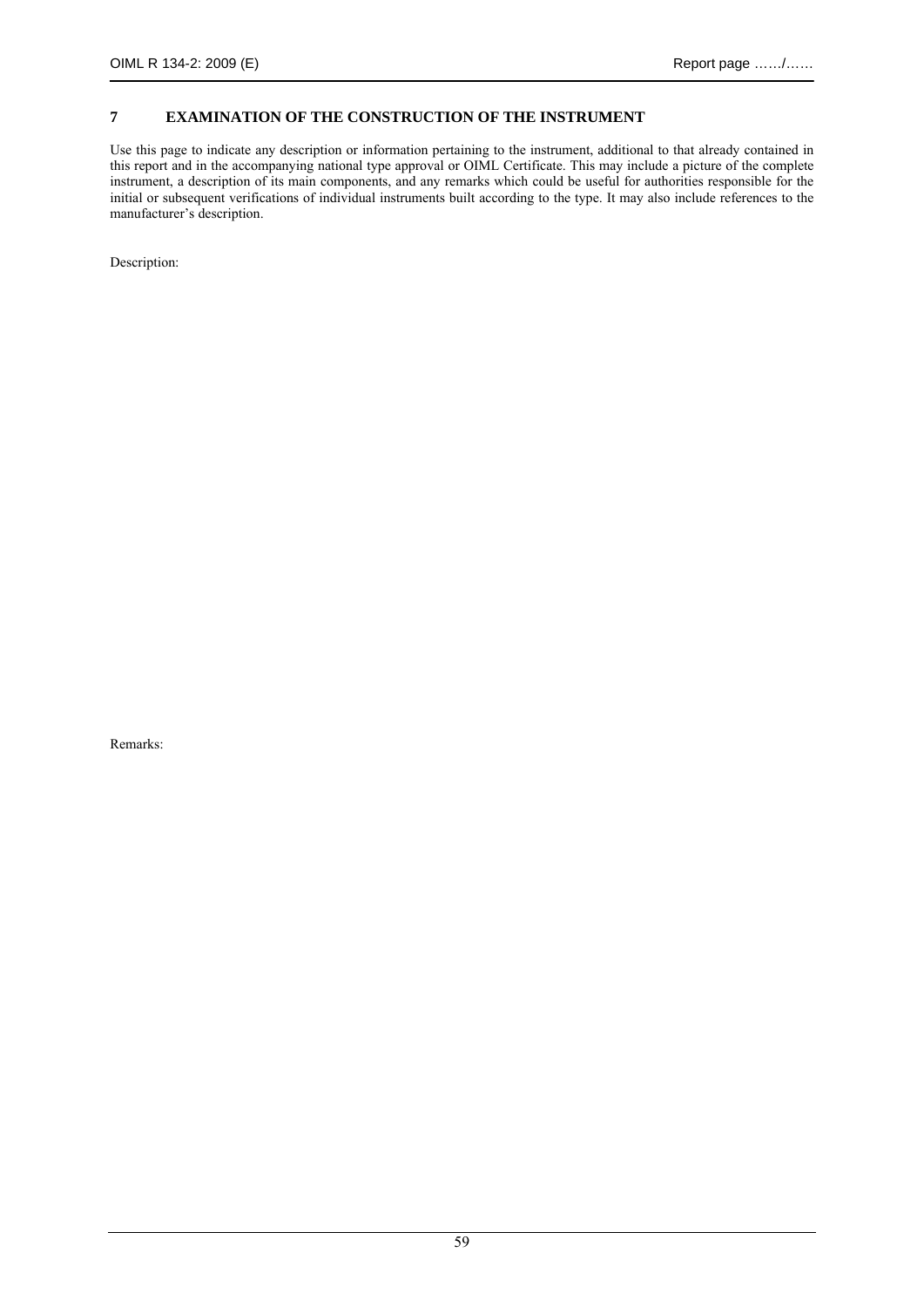## **8 CHECKLIST**

This checklist is intended to serve as a summary of the results of examinations to be performed and not as a procedure. The items on this checklist are provided to recall the requirements specified in R 134-1 and shall not be considered as substitution for these requirements.

For non-mandatory devices, the checklist provides space to indicate whether or not the device exists and, if appropriate, its type. A cross in the box for "present" indicates that the device exists and that it complies with the definition given in the terminology; when indicating that a device is non-existent, also check the boxes to indicate that the tests are not applicable.

If appropriate, the results stated in this checklist may be supplemented by remarks given on additional pages.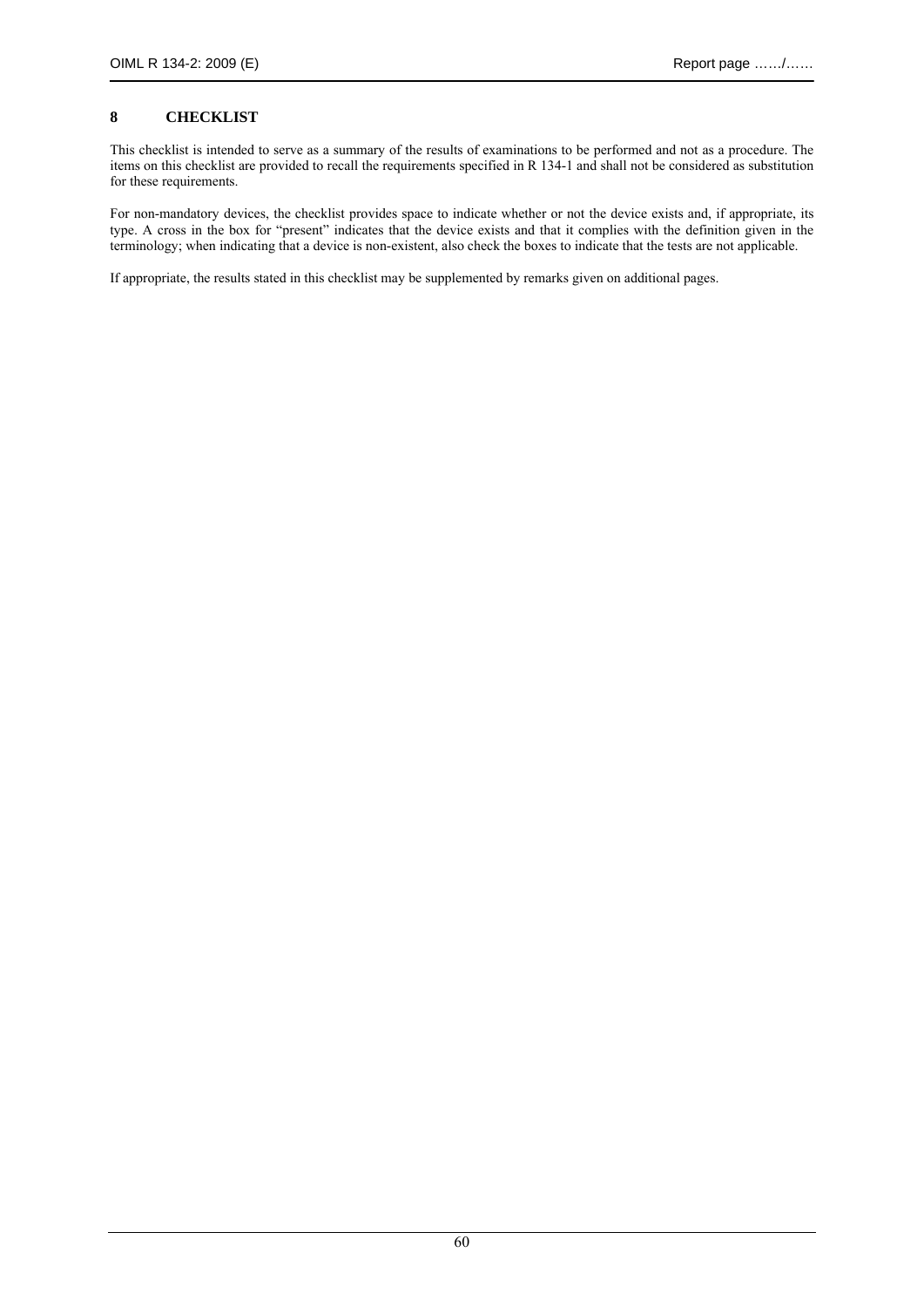# **8 CHECKLIST (continued)**

Application no.: ............................................................... Type designation: ...............................................................

| Requirement<br>from R 134-1 | <b>Test</b><br>procedure | Automatic instruments for weighing road vehicles in<br>motion and axle load measuring                                    | <b>Passed</b> | Failed | <b>Remarks</b> |
|-----------------------------|--------------------------|--------------------------------------------------------------------------------------------------------------------------|---------------|--------|----------------|
| $\mathbf{2}$                |                          | METROLOGICAL REQUIREMENTS                                                                                                |               |        |                |
| 2.7.1                       |                          | <b>Temperature</b>                                                                                                       |               |        |                |
|                             |                          | Minimum temperature range of 30 $^{\circ}$ C for the climatic<br>environment                                             |               |        |                |
| 2.7.2                       |                          | <b>Power supply</b>                                                                                                      |               |        |                |
|                             |                          | AC mains power                                                                                                           |               |        |                |
|                             |                          | DC mains power                                                                                                           |               |        |                |
|                             |                          | Battery power supply (DC)                                                                                                |               |        |                |
|                             |                          | 12 V or 24 V road vehicle battery (DC) power                                                                             |               |        |                |
| 2.8                         | A.1.2                    | <b>Units of measurement</b>                                                                                              |               |        |                |
|                             |                          | Kilogram (kg); tonne (t)                                                                                                 |               |        |                |
| 2.9                         |                          | Scale interval for stationary load                                                                                       |               |        |                |
|                             |                          | Instrument automatically disabled for weigh in motion if the<br>scale interval for stationary load is not equal to $d$   |               |        |                |
|                             |                          | Not readily accessible and only useable for static testing if the                                                        |               |        |                |
|                             |                          | instrument is not verified for use as a non-automatic<br>measuring instrument                                            |               |        |                |
| 2.10                        |                          | <b>Operating speed</b>                                                                                                   |               |        |                |
|                             |                          | Operating speed interlock marked on the WIM instrument                                                                   |               |        |                |
|                             |                          | Operating speed shall be indicated and/or printed only after<br>the entire vehicle has been weighed in motion            |               |        |                |
| 3                           | A.1.3                    | <b>TECHNICAL REQUIREMENTS</b>                                                                                            |               |        |                |
| 3.2                         |                          | <b>Security of operation</b>                                                                                             |               |        |                |
| 3.2.1                       |                          | <b>Fraudulent use:</b>                                                                                                   |               |        |                |
|                             |                          | The instrument has no characteristics likely to facilitate its<br>fraudulent use                                         |               |        |                |
| 3.2.2                       |                          | <b>Accidental maladjustment</b>                                                                                          |               |        |                |
|                             |                          | Effect of accidental breakdown or maladjustment is evident                                                               |               |        |                |
| 3.2.3                       |                          | <b>Interlocks</b>                                                                                                        |               |        |                |
|                             |                          | Prevent or indicate the operation of the instrument outside the<br>specified working conditions                          |               |        |                |
|                             |                          | Interlocks provided for the following:                                                                                   |               |        |                |
|                             |                          | $\blacksquare$<br>minimum operating voltage $(2.7.2)$                                                                    |               |        |                |
|                             |                          | vehicle recognition $(3.5.7)$<br>٠                                                                                       |               |        |                |
|                             |                          | wheel position on the load receptor $(3.5.8)$<br>٠                                                                       |               |        |                |
|                             |                          | direction of travel (3.5.8)<br>٠                                                                                         |               |        |                |
|                             |                          | range of operating speeds (3.5.9)<br>٠                                                                                   |               |        |                |
| 3.2.4                       |                          | Use as a non-automatic weighing instrument                                                                               |               |        |                |
|                             |                          | Comply with the requirements of OIML R 76-1 for class III or<br>IIII non-automatic weighing instruments                  |               |        |                |
|                             |                          | Equipped with enabling device for non-automatic operation<br>that prevents automatic operation and in-motion measurement |               |        |                |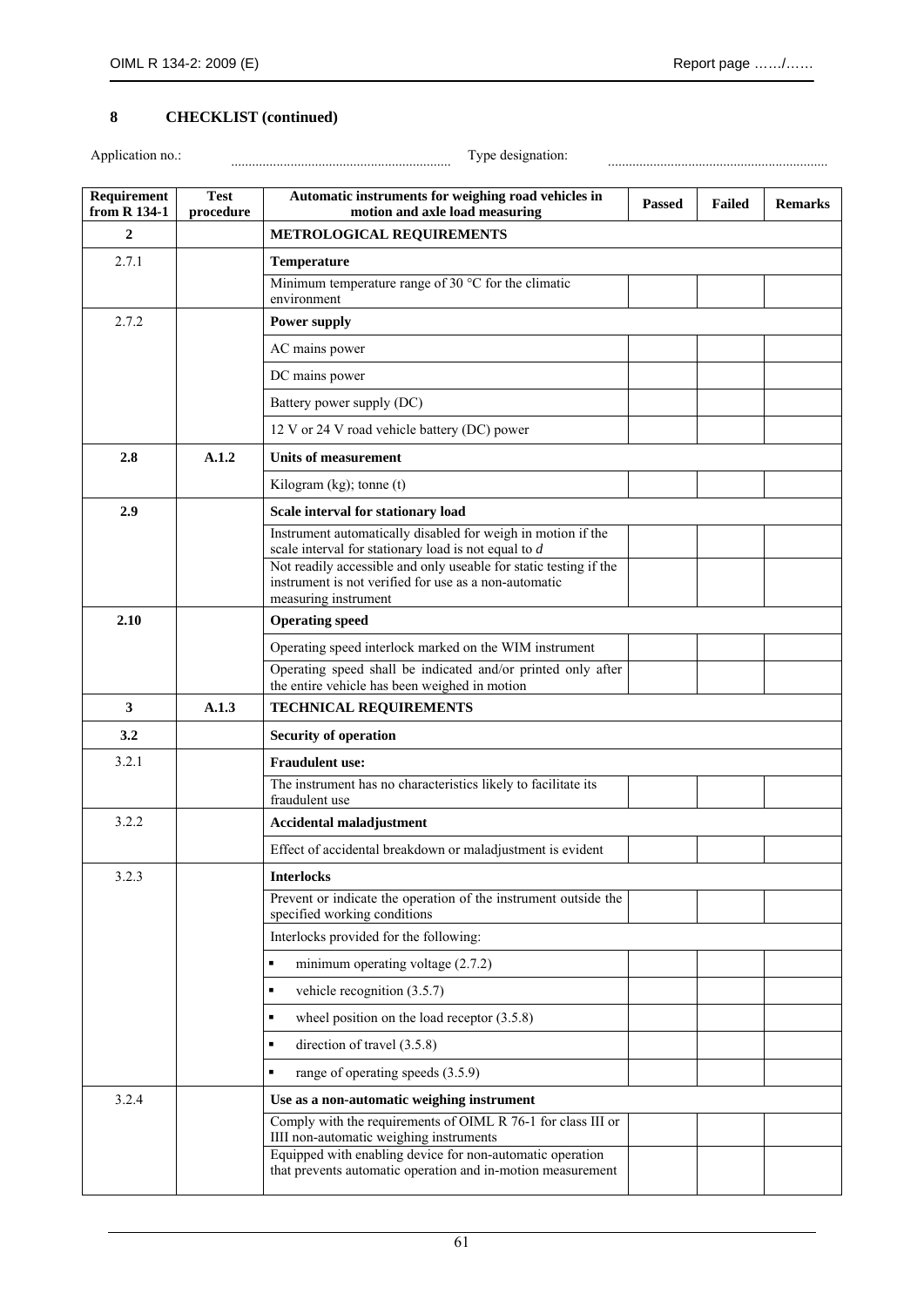| Requirement<br>from R 134-1 | <b>Test</b><br>procedure | Automatic instruments for weighing road vehicles in<br>motion and axle load measuring                                                           |                             | <b>Passed</b> | <b>Failed</b> | <b>Remarks</b> |  |
|-----------------------------|--------------------------|-------------------------------------------------------------------------------------------------------------------------------------------------|-----------------------------|---------------|---------------|----------------|--|
| 3.2.5                       |                          | <b>Automatic operation</b>                                                                                                                      |                             |               |               |                |  |
|                             |                          | Instrument designed to ensure operational compliance with the<br>requirements of R 134-1 for at least one year of normal use                    |                             |               |               |                |  |
|                             |                          | Any malfunction shall be automatically and clearly indicated                                                                                    |                             |               |               |                |  |
|                             |                          | Documentation submitted by the manufacturer (A.1.1)<br>includes a description of how this requirement is met                                    |                             |               |               |                |  |
| 3.3                         | A.5.1                    | <b>Zero setting devices</b>                                                                                                                     |                             |               |               |                |  |
|                             |                          | Zero-setting and zero-tracking                                                                                                                  |                             | Existent      |               | Non-existent   |  |
|                             |                          |                                                                                                                                                 | Initial zero-setting        |               |               |                |  |
|                             |                          |                                                                                                                                                 | Automatic zero-setting      |               | 1             |                |  |
|                             |                          |                                                                                                                                                 | Semi-automatic zero-setting |               | 1             |                |  |
|                             |                          |                                                                                                                                                 | Non-automatic zero-setting  |               |               |                |  |
|                             |                          |                                                                                                                                                 | Zero-tracking               |               |               |                |  |
| 3.3.1                       | A.5.1.2                  | <b>Accuracy of zero-setting</b>                                                                                                                 |                             |               |               |                |  |
|                             |                          | Sets zero to $\pm 0.25$ d                                                                                                                       |                             |               |               |                |  |
|                             |                          | <b>Overall effect of</b>                                                                                                                        |                             |               |               |                |  |
|                             |                          |                                                                                                                                                 |                             |               |               |                |  |
|                             |                          |                                                                                                                                                 |                             |               |               |                |  |
|                             |                          | Non-automatic or semi-automatic zero-setting inoperable                                                                                         |                             |               |               |                |  |
|                             |                          | during automatic operation<br>Semi-automatic or automatic zero-setting functions only in                                                        |                             |               |               |                |  |
|                             |                          | stable equilibrium                                                                                                                              |                             |               |               |                |  |
| 3.3.2                       |                          | <b>Zero-tracking operation</b>                                                                                                                  |                             |               |               |                |  |
|                             |                          | When indication is at zero                                                                                                                      |                             |               |               |                |  |
|                             |                          | Stability criteria are fulfilled                                                                                                                |                             |               |               |                |  |
|                             |                          | Corrections are not more than $0.5$ d/second                                                                                                    |                             |               |               |                |  |
|                             |                          | Within a range of 4 % of Max around zero                                                                                                        |                             |               |               |                |  |
| 3.4                         | A.5.2                    | Use as an integral control instrument                                                                                                           |                             |               |               |                |  |
| 3.4.1                       |                          | Capable of setting zero to $\pm 0.25$ d for a stationary load                                                                                   |                             |               |               |                |  |
| 3.4.2                       |                          | <b>Eccentric loading</b>                                                                                                                        |                             |               |               |                |  |
|                             |                          | Different loading positions of the same load comply with the<br>MPEs for the given load                                                         |                             |               |               |                |  |
| 3.4.3                       |                          | <b>Discrimination</b>                                                                                                                           |                             |               |               |                |  |
|                             |                          | Change in indication for additional load of 1.4 scale interval<br>for stationary load when placed or withdrawn gently from the<br>load receptor |                             |               |               |                |  |
| 3.4.4                       |                          | <b>Repeatability</b>                                                                                                                            |                             |               |               |                |  |
|                             |                          | Difference between several weighings of the same load is not<br>greater than the absolute value of the MPE of the instrument<br>for that load   |                             |               |               |                |  |
| 3.5                         | A.1.3                    | Indicating, printing and storage devices                                                                                                        |                             |               |               |                |  |
| 3.5.1                       |                          | <b>Quality of indication</b>                                                                                                                    |                             |               |               |                |  |
|                             |                          | Primary indications are reliable, easy and unambiguous under<br>normal operating conditions                                                     |                             |               |               |                |  |
|                             |                          | Overall inaccuracy of analog indication $\leq 0.2$ d                                                                                            |                             |               |               |                |  |
|                             |                          | Figures, units and designations forming the primary<br>indications are of a size, shape and clarity for easy reading                            |                             |               |               |                |  |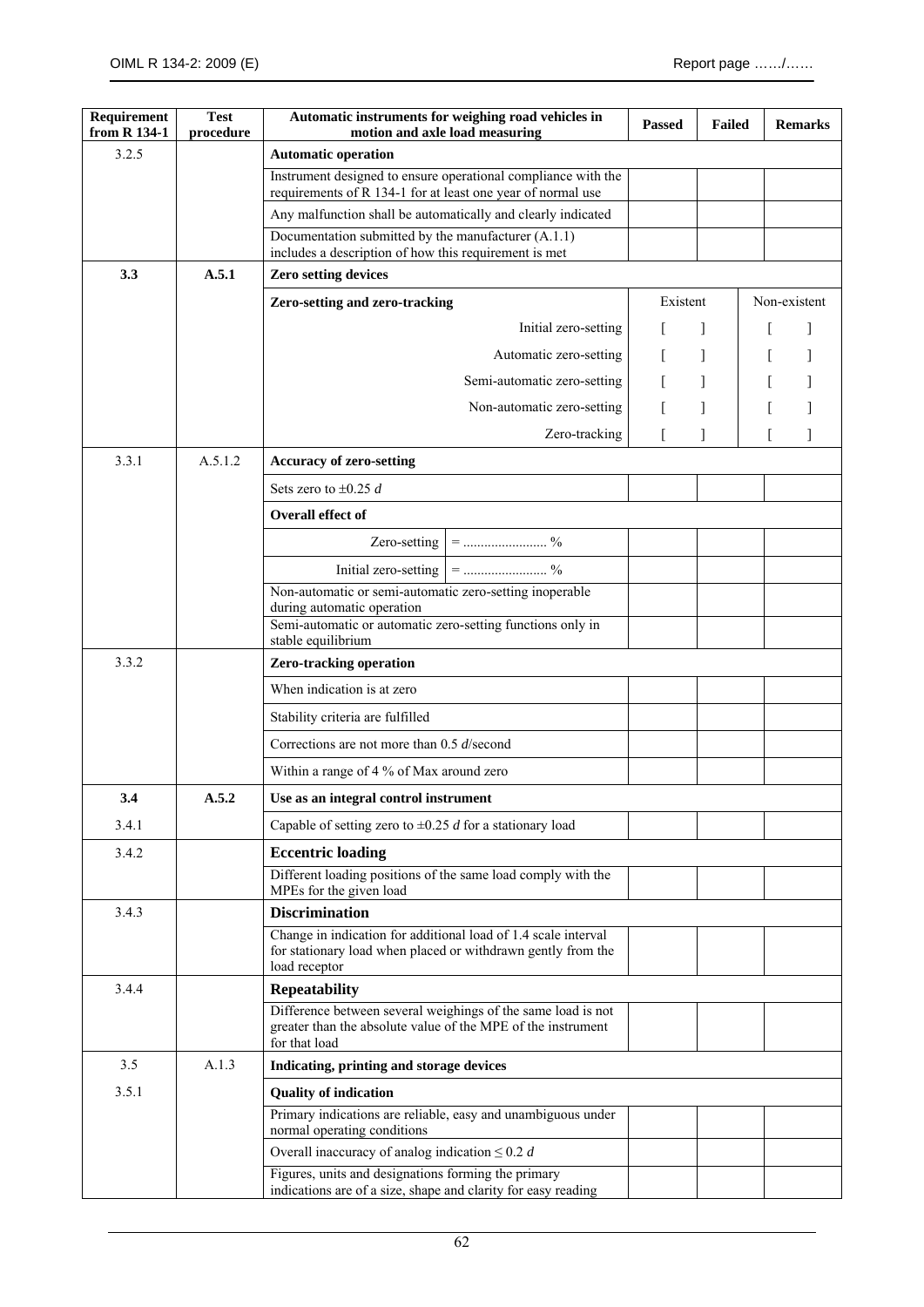| Requirement<br>from R 134-1 | <b>Test</b><br>procedure | Automatic instruments for weighing road vehicles in<br>motion and axle load measuring                                                                                                                                                                                                                                                                                                           | <b>Passed</b>  | <b>Failed</b>        | <b>Remarks</b> |
|-----------------------------|--------------------------|-------------------------------------------------------------------------------------------------------------------------------------------------------------------------------------------------------------------------------------------------------------------------------------------------------------------------------------------------------------------------------------------------|----------------|----------------------|----------------|
| 3.5.2                       |                          | Indication and printing for normal operation                                                                                                                                                                                                                                                                                                                                                    |                |                      |                |
|                             |                          | Minimum indication or printout from each normal weighing<br>operation is dependent upon the application of the instrument<br>Scale interval of indications or printouts for the vehicle mass,                                                                                                                                                                                                   |                |                      |                |
|                             |                          | the single-axle load or the axle-group load is scale interval, $d$                                                                                                                                                                                                                                                                                                                              |                |                      |                |
|                             |                          | Results contain names or symbols of the units of mass                                                                                                                                                                                                                                                                                                                                           |                |                      |                |
|                             |                          | Minimum printouts for applications are as follows:                                                                                                                                                                                                                                                                                                                                              |                |                      |                |
|                             |                          | For vehicle mass, minimum printout is the vehicle mass,<br>$\blacksquare$<br>the date and the time, and the operating speed with an<br>associated clear warning message, if applicable. Axle or<br>axle-group loads shall not be printed without an<br>associated clear warning                                                                                                                 |                |                      |                |
|                             |                          | For single-axle loads, minimum printout is the single-axle<br>$\blacksquare$<br>loads, the vehicle mass, the date and the time, and the<br>operating speed with an associated clear warning<br>message, if applicable. The criteria for defining axle-<br>groups need not be specified for the instrument. The axle-<br>group loads shall not be printed without an associated<br>clear warning |                |                      |                |
|                             |                          | For axle-group loads, minimum printout is the single-axle<br>$\blacksquare$<br>loads (when appropriate), the axle-group loads, the<br>vehicle mass, the date and the time, and the operating<br>speed with an associated clear warning message, if<br>applicable. The criteria for defining axle-groups shall be<br>specified for the instrument                                                |                |                      |                |
| 3.5.3                       |                          | <b>Limits of indication</b>                                                                                                                                                                                                                                                                                                                                                                     |                |                      |                |
|                             |                          | No indication or printout of single-axle loads, axle-group<br>loads or the vehicle mass when single-axle load (partial<br>weighment) is less than Min or greater than $Max + 9d$                                                                                                                                                                                                                |                |                      |                |
| 3.5.4                       |                          | <b>Printing device</b><br>Present [                                                                                                                                                                                                                                                                                                                                                             | 1              | Not present $\lceil$ | 1              |
|                             |                          | Printing clear and permanent for the intended use                                                                                                                                                                                                                                                                                                                                               |                |                      |                |
|                             |                          | Printed figures at least 2 mm high                                                                                                                                                                                                                                                                                                                                                              |                |                      |                |
|                             |                          | Name or symbol of the measurement unit is printed either to<br>the right of the value or above a column of values, or placed<br>according to national regulations                                                                                                                                                                                                                               |                |                      |                |
| 3.5.5                       |                          | Data storage<br>Present $\lceil$                                                                                                                                                                                                                                                                                                                                                                | $\,$ $\,$ $\,$ | Not present [        | 1              |
|                             |                          | Data transfer and storage adequately protected against<br>intentional and unintentional changes, and                                                                                                                                                                                                                                                                                            |                |                      |                |
|                             |                          | Stored data contains all relevant information necessary to<br>reconstruct an earlier measurement                                                                                                                                                                                                                                                                                                |                |                      |                |
|                             |                          | For securing data storage, the following apply:                                                                                                                                                                                                                                                                                                                                                 |                |                      |                |
|                             |                          | Software transmission and downloading process is<br>a)                                                                                                                                                                                                                                                                                                                                          |                |                      |                |
|                             |                          | secured in accordance with requirements in 3.8.2<br>Storage devices identification and security attributes shall<br>b)                                                                                                                                                                                                                                                                          |                |                      |                |
|                             |                          | be verified to ensure integrity and authenticity                                                                                                                                                                                                                                                                                                                                                |                |                      |                |
|                             |                          | Exchangeable storage media is sealed against removing in<br>c)<br>accordance with 3.8.1                                                                                                                                                                                                                                                                                                         |                |                      |                |
|                             |                          | Device-specific parameters are not stored on the standard<br>d)<br>storages of the universal computer but in separate                                                                                                                                                                                                                                                                           |                |                      |                |
|                             |                          | hardware that can be sealed in accordance with 3.8.1<br>When storage capacity is exhausted, new data shall<br>e)<br>replace oldest data when both of the following conditions<br>are met:<br>data shall be deleted in the same order as the                                                                                                                                                     |                |                      |                |
|                             |                          | recording order and the rules established for the<br>particular application are respected<br>authority to delete the data has been provided by the<br>user or owner of data to be deleted                                                                                                                                                                                                       |                |                      |                |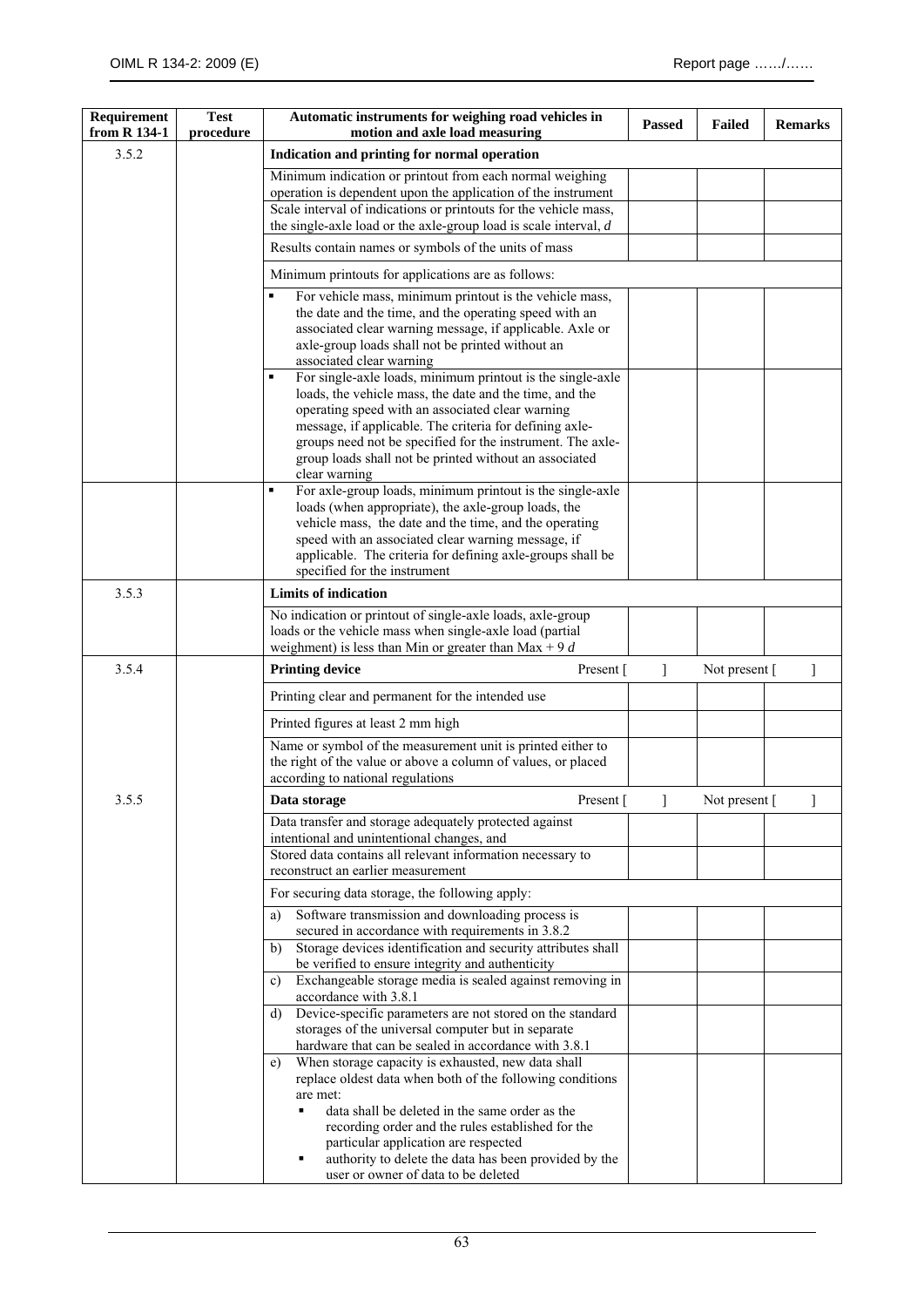| Requirement<br>from R 134-1 | <b>Test</b><br>procedure |                                                                            | Automatic instruments for weighing road vehicles in<br>motion and axle load measuring                                                                                                                                                                        |           | <b>Passed</b> | <b>Failed</b>        | <b>Remarks</b> |   |
|-----------------------------|--------------------------|----------------------------------------------------------------------------|--------------------------------------------------------------------------------------------------------------------------------------------------------------------------------------------------------------------------------------------------------------|-----------|---------------|----------------------|----------------|---|
|                             |                          | $\mathbf{f}$                                                               | National regulations may specify other requirements for<br>securing stored data which provide sufficient integrity                                                                                                                                           |           |               |                      |                |   |
| 3.5.6                       | A.1.3                    | <b>Totalizing device:</b>                                                  |                                                                                                                                                                                                                                                              | Present [ | 1             | Not present [        |                |   |
|                             |                          | recognition device, or                                                     | Operation is automatic in conjunction with a vehicle                                                                                                                                                                                                         |           |               |                      |                |   |
|                             |                          |                                                                            | Semi-automatic following a manual command                                                                                                                                                                                                                    |           |               |                      |                |   |
| 3.5.7                       |                          | Vehicle recognition device:<br>Present [                                   |                                                                                                                                                                                                                                                              |           | 1             | Not present $\lceil$ |                |   |
|                             |                          | Detects the presence and the weighment of the vehicle in the<br>weigh zone |                                                                                                                                                                                                                                                              |           |               |                      |                |   |
| 3.5.8                       |                          | Vehicle guide device:                                                      |                                                                                                                                                                                                                                                              | Present [ | 1             | Not present [        |                | 1 |
|                             |                          | not pass fully over the load receptor                                      | No indication or printout if any of the wheels of a vehicle did                                                                                                                                                                                              |           |               |                      |                |   |
|                             |                          | If only one<br>direction of<br>travel is                                   | an error message is given if a vehicle<br>travels in the wrong direction, or<br>barriers or other traffic control prevent                                                                                                                                    |           |               |                      |                |   |
|                             |                          | permitted:                                                                 | vehicles travelling in the wrong direction                                                                                                                                                                                                                   |           |               |                      |                |   |
| 3.5.9                       |                          | <b>Operating speed:</b>                                                    | No indication or printout if a vehicle travels over the load                                                                                                                                                                                                 |           |               |                      |                |   |
|                             |                          |                                                                            | receptor at a speed outside the specified range of operating<br>speeds without an associated clear warning                                                                                                                                                   |           |               |                      |                |   |
| 3.6                         |                          | Software:                                                                  |                                                                                                                                                                                                                                                              | Present [ | 1             | Not present $\lceil$ |                | 1 |
|                             |                          |                                                                            | Legally relevant software must be present in such a form in<br>the instrument that alteration of the software is not possible<br>without breaking a seal, or any change in the software can be<br>signalled automatically by means of an identification code |           |               |                      |                |   |
|                             |                          |                                                                            | The software documentation provided with the instrument includes:                                                                                                                                                                                            |           |               |                      |                |   |
|                             |                          | a)                                                                         | Description of the legally relevant software                                                                                                                                                                                                                 |           |               |                      |                |   |
|                             |                          | b)<br>(e.g. programming modes)                                             | Description of the accuracy of the measuring algorithms                                                                                                                                                                                                      |           |               |                      |                |   |
|                             |                          | Description of the user interface, menus and dialogues<br>c)               |                                                                                                                                                                                                                                                              |           |               |                      |                |   |
|                             |                          | The unambiguous software identification<br>$\mathbf{d}$                    |                                                                                                                                                                                                                                                              |           |               |                      |                |   |
|                             |                          | e)                                                                         | Overview of the system hardware, e.g. topology block<br>diagram, type of computer(s), source code for software<br>functions, etc., if not described in the operating manual                                                                                  |           |               |                      |                |   |
|                             |                          | $\mathbf{f}$                                                               | Means of securing the software                                                                                                                                                                                                                               |           |               |                      |                |   |
|                             |                          | Operating manual<br>g)                                                     |                                                                                                                                                                                                                                                              |           |               |                      |                |   |
| 3.6.1                       |                          |                                                                            | The following means of securing legally relevant software apply:                                                                                                                                                                                             |           |               |                      |                |   |
|                             |                          | a)                                                                         | Access is allowed to authorized people, e.g. by means of<br>a code (key-word) or of a special device (hard key, etc.);                                                                                                                                       |           |               |                      |                |   |
|                             |                          | b)                                                                         | the code must be changeable<br>It is possible to memorize, access and display the<br>information in the last intervention                                                                                                                                    |           |               |                      |                |   |
|                             |                          | c)<br>above)                                                               | The stored record shall include at least the ten most recent<br>accesses or changes, the date, and a means of identifying<br>the authorized person making the intervention (see (a)                                                                          |           |               |                      |                |   |
|                             |                          | d)<br>a further intervention                                               | Traceability of the last intervention shall be assured for at<br>least two years, if it is not overwritten on the occasion of                                                                                                                                |           |               |                      |                |   |
|                             |                          | e)                                                                         | If it is possible to memorize more than one intervention,<br>and if deletion of a previous intervention must occur to<br>permit a new record, the oldest record shall be deleted                                                                             |           |               |                      |                |   |
|                             |                          | f)<br>to the instrument                                                    | Downloading of legally relevant software shall be<br>through appropriate protective interface (T.2.9) connected                                                                                                                                              |           |               |                      |                |   |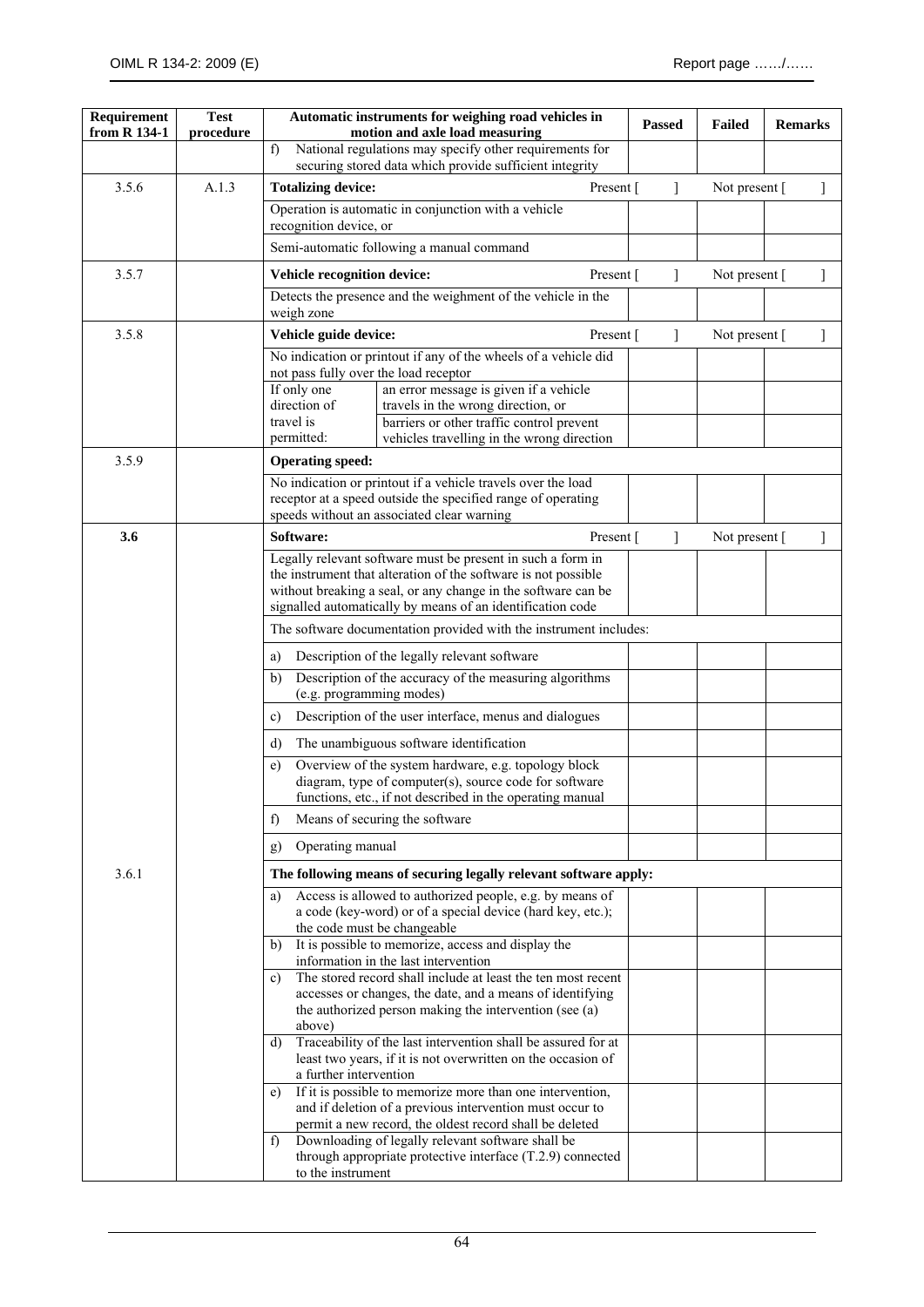| Requirement<br>from R 134-1 | <b>Test</b><br>procedure | Automatic instruments for weighing road vehicles in<br>motion and axle load measuring                                                                                            | <b>Passed</b> | <b>Failed</b> | <b>Remarks</b> |
|-----------------------------|--------------------------|----------------------------------------------------------------------------------------------------------------------------------------------------------------------------------|---------------|---------------|----------------|
|                             |                          | The software shall be assigned with appropriate software<br>g)<br>identification (T.2.6.4). This software identification shall                                                   |               |               |                |
|                             |                          | be adapted in the case of every software change that may                                                                                                                         |               |               |                |
|                             |                          | affect the functions and accuracy of the instrument<br>Functions that are performed or initiated via a software<br>h)                                                            |               |               |                |
|                             |                          | interface shall meet the relevant requirements and<br>conditions of 4.3.5                                                                                                        |               |               |                |
| 3.7                         |                          | <b>Installation:</b>                                                                                                                                                             |               |               |                |
|                             |                          | The WIM instrument is installed so as to minimize any<br>adverse effects of the installation environment                                                                         |               |               |                |
|                             |                          | Where particular details of installation have an effect on the<br>weighing operation (e.g. site levels, length of aprons), these<br>details shall be recorded in the test report |               |               |                |
| 3.7.2                       |                          | Drainage:                                                                                                                                                                        |               |               |                |
|                             |                          | Provision for drainage to ensure that no portion of the<br>instrument becomes submerged or partially submerged in<br>water or other liquid                                       |               |               |                |
| 3.7.3                       | A.1.3                    | <b>Heating:</b>                                                                                                                                                                  |               |               |                |
|                             |                          | Provision for heating to ensure that the modules operate within<br>the operating conditions specified by the manufacturer                                                        |               |               |                |
| 3.8                         | A.2.3                    | Securing of components, interfaces and preset controls                                                                                                                           |               |               |                |
| 3.8.1                       |                          | General                                                                                                                                                                          |               |               |                |
|                             |                          | Components, interfaces, software devices and preset controls<br>that are not intended to be adjusted or removed by the user are:                                                 |               |               |                |
|                             |                          | Fitted with a securing means, or                                                                                                                                                 |               |               |                |
|                             |                          | Enclosed<br>$\blacksquare$                                                                                                                                                       |               |               |                |
|                             |                          | If enclosed, the enclosure is sealed                                                                                                                                             |               |               |                |
|                             |                          | National prescribed types of securing are provided                                                                                                                               |               |               |                |
|                             |                          | Seals are easily accessible                                                                                                                                                      |               |               |                |
|                             |                          | Securing provided on all parts of the instrument which cannot<br>be materially protected in any other way against operations                                                     |               |               |                |
|                             |                          | liable to affect the measurement accuracy                                                                                                                                        |               |               |                |
|                             |                          | Any device for changing the parameters of the measurement<br>results, particularly for correction and calibration, is sealed                                                     |               |               |                |
| 3.8.2                       |                          | <b>Means of securing:</b>                                                                                                                                                        |               |               |                |
|                             |                          | Access shall be restricted to authorized people, e.g. by<br>a)                                                                                                                   |               |               |                |
|                             |                          | means of a code (key-word) or of a special device (hard<br>key, etc.); the code must be changeable                                                                               |               |               |                |
|                             |                          | Software functions are secured against intentional,<br>b)<br>unintentional and accidental changes in accordance with                                                             |               |               |                |
|                             |                          | the appropriate requirements of 3.6                                                                                                                                              |               |               |                |
|                             |                          | Transmission of legally relevant data via interfaces is<br>c)<br>secured against intentional, unintentional and accidental                                                       |               |               |                |
|                             |                          | changes in accordance with the appropriate requirements                                                                                                                          |               |               |                |
|                             |                          | of 4.3.5.2<br>The securing possibilities available in an instrument shall<br>d)                                                                                                  |               |               |                |
|                             |                          | be such that separate securing of the settings is possible                                                                                                                       |               |               |                |
|                             |                          | Stored data shall be secured against intentional,<br>e)<br>unintentional and accidental changes in accordance with<br>the appropriate requirements of 3.5.5                      |               |               |                |
| 3.9                         | A.2.2                    | Descriptive markings, variable according to national regulations                                                                                                                 |               |               |                |
| 3.9.1                       |                          | Markings shown in full:                                                                                                                                                          |               |               |                |
|                             |                          | Identification mark of the manufacturer<br>٠                                                                                                                                     |               |               |                |
|                             |                          | $\blacksquare$<br>Identification mark of the importer (if applicable)                                                                                                            |               |               |                |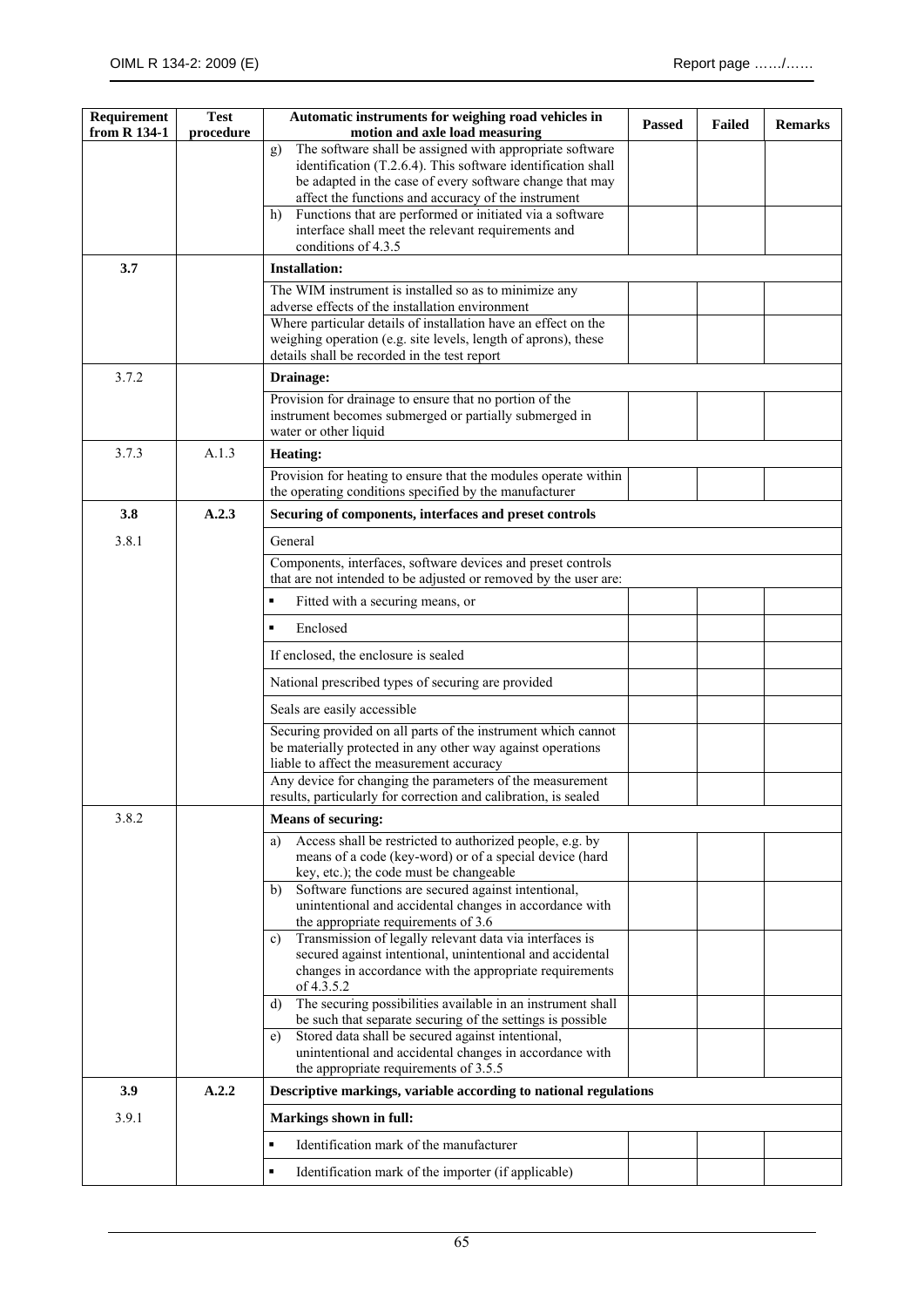| Requirement<br>from R 134-1 | <b>Test</b><br>procedure | Automatic instruments for weighing road vehicles in<br>motion and axle load measuring                                         | <b>Passed</b> | <b>Failed</b>    | <b>Remarks</b> |
|-----------------------------|--------------------------|-------------------------------------------------------------------------------------------------------------------------------|---------------|------------------|----------------|
|                             |                          | Type designation of the instrument<br>٠                                                                                       |               |                  |                |
|                             |                          | Serial number of the instrument (on each load receptor, if<br>$\blacksquare$                                                  |               |                  |                |
|                             |                          | applicable)<br>Not to be used to determine the mass of vehicles carrying<br>п                                                 |               |                  |                |
|                             |                          | liquid products (if applicable)<br>Maximum transit speed: km/h<br>п                                                           |               |                  |                |
|                             |                          | Direction of weighing (if applicable)<br>п                                                                                    |               |                  |                |
|                             |                          | п                                                                                                                             |               |                  |                |
|                             |                          | Scale interval for stationary load (if applicable): kg or t<br>п                                                              |               |                  |                |
|                             |                          | Electrical power supply voltage: V<br>Electrical power supply frequency: Hz<br>п                                              |               |                  |                |
|                             |                          | п                                                                                                                             |               |                  |                |
|                             |                          | Temperature range (when not $-10$ °C to $+40$ °C): °C<br>٠                                                                    |               |                  |                |
|                             |                          | Software identification (if applicable)                                                                                       |               |                  |                |
| 3.9.2                       | A.2.2                    | Markings shown in code:                                                                                                       |               |                  |                |
|                             |                          | Accuracy class vehicle mass: 0.2, 0.5, 1, 2, 5 or 10<br>٠<br>Accuracy class single-axle (where applicable):<br>$\blacksquare$ |               |                  |                |
|                             |                          | $A, B, C, D, E$ or $F$                                                                                                        |               |                  |                |
|                             |                          | Accuracy class axle-group (where applicable):<br>п<br>$A, B, C, D, E$ or $F$                                                  |               |                  |                |
|                             |                          | Maximum capacity:<br>$Max =$<br>٠<br>kg or t                                                                                  |               |                  |                |
|                             |                          | Minimum capacity:<br>$Min =$<br>п<br>kg or t                                                                                  |               |                  |                |
|                             |                          | Scale interval:<br>$d =$<br>п<br>kg or t                                                                                      |               |                  |                |
|                             |                          | Maximum operating speed:<br>km/h<br>п<br>$v_{\text{max}} =$                                                                   |               |                  |                |
|                             |                          | Minimum operating speed:<br>km/h<br>п<br>$v_{\rm min} =$                                                                      |               |                  |                |
|                             |                          | Maximum number of axles per vehicle<br>$\blacksquare$<br>(where applicable):<br>$n_{\text{max}} =$                            |               |                  |                |
|                             |                          | Type approval sign in accordance with national<br>п<br>regulations                                                            |               |                  |                |
| 3.9.3                       |                          | <b>Supplementary markings:</b>                                                                                                |               |                  |                |
|                             |                          | Are required                                                                                                                  |               | enter in remarks |                |
| 3.9.4                       |                          | Presentation of descriptive markings:                                                                                         |               |                  |                |
|                             |                          | Indelible                                                                                                                     |               |                  |                |
|                             |                          | Size, shape and clarity that allows easy reading                                                                              |               |                  |                |
|                             |                          | Grouped together in a clearly visible place                                                                                   |               |                  |                |
|                             |                          | Shown in an official language in accordance with national<br>regulations                                                      |               |                  |                |
|                             |                          | Plate or sticker bearing markings fixed permanently near the                                                                  |               |                  |                |
|                             |                          | indicating or non-removable part of the instrument<br>It is possible to seal the plate bearing the markings, unless it        |               |                  |                |
|                             |                          | cannot be removed without being destroyed<br>Alternatively, descriptive markings simultaneously displayed                     |               |                  |                |
|                             |                          | by a software solution either permanently or on manual<br>command                                                             |               |                  |                |
|                             |                          | At least Max, Min and $d$ shall be displayed as long as the<br>×,<br>instrument is switched on                                |               |                  |                |
|                             |                          | Other markings may be shown on manual command<br>٠                                                                            |               |                  |                |
|                             |                          | It is described in the type approval Certificate<br>٠                                                                         |               |                  |                |
|                             |                          | In the case of software solution, means shall be provided for                                                                 |               |                  |                |
|                             |                          | any access to reprogramming of the markings to be<br>automatically and non-erasably recorded and made evident by              |               |                  |                |
|                             |                          | an audit trail                                                                                                                |               |                  |                |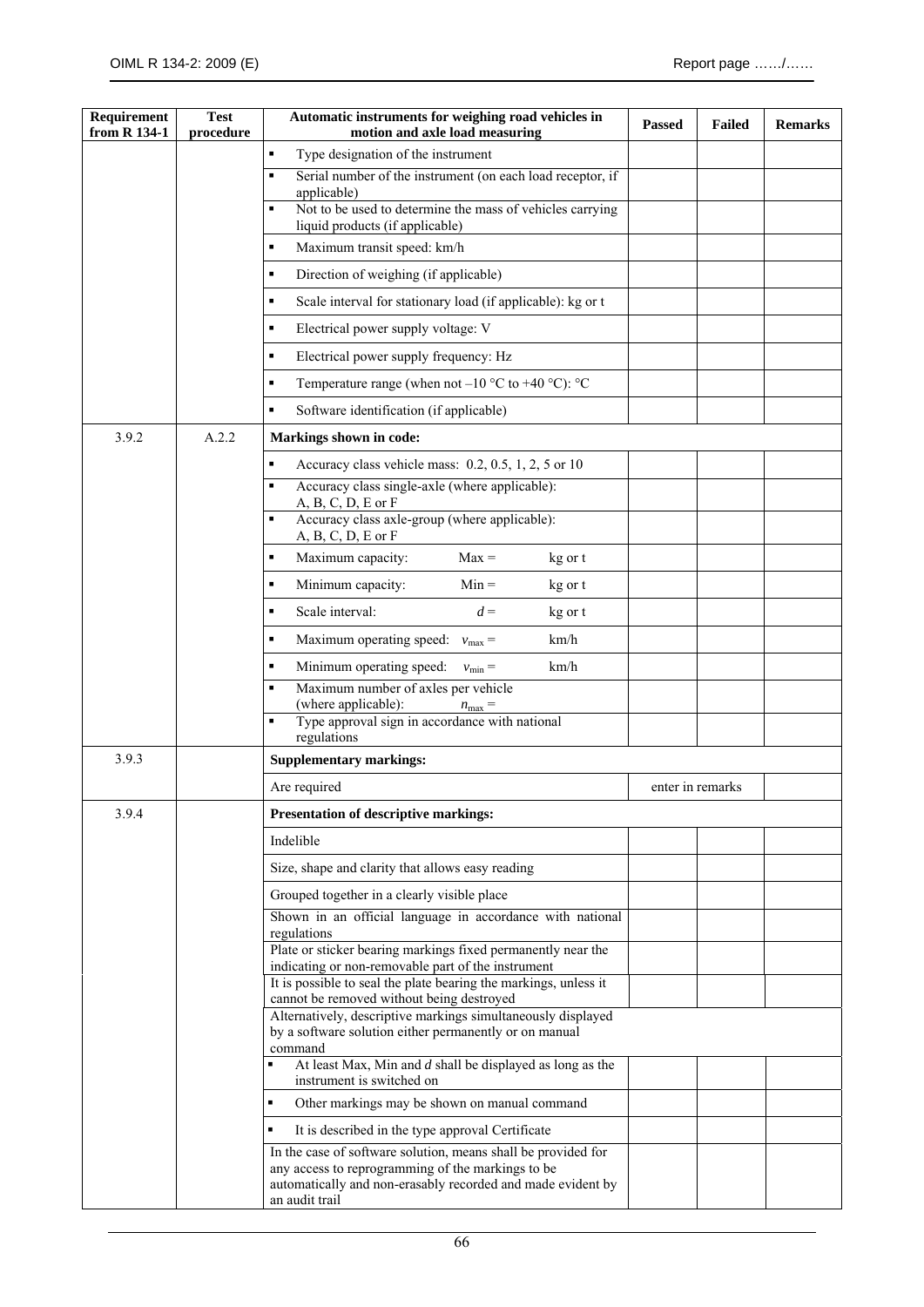| Requirement<br>from R 134-1 | <b>Test</b><br>procedure | Automatic instruments for weighing road vehicles in<br>motion and axle load measuring                                            | <b>Passed</b> | <b>Failed</b> | <b>Remarks</b> |
|-----------------------------|--------------------------|----------------------------------------------------------------------------------------------------------------------------------|---------------|---------------|----------------|
|                             |                          | Software controlled display markings need not be repeated on                                                                     |               |               |                |
|                             |                          | the data plate, if they are shown on or indicated near the<br>display of the measurement result, with the exception of the       |               |               |                |
|                             |                          | following markings which shall be shown on the data plate:                                                                       |               |               |                |
|                             |                          | type and class designation of the instrument<br>٠<br>$\blacksquare$                                                              |               |               |                |
|                             |                          | name or identification mark of the manufacturer<br>type approval number<br>٠                                                     |               |               |                |
|                             |                          | voltage supply                                                                                                                   |               |               |                |
|                             |                          | voltage supply frequency<br>٠<br>pneumatic / hydraulic pressure, (if applicable)<br>$\blacksquare$                               |               |               |                |
| 3.10                        | A.2.3                    | <b>Verification marks:</b>                                                                                                       |               |               |                |
| 3.10.1                      |                          | <b>Position:</b>                                                                                                                 |               |               |                |
|                             |                          | The part where the verification marks are located cannot be                                                                      |               |               |                |
|                             |                          | removed from the instrument without damaging the marks<br>Allows easy application of the marks without changing the              |               |               |                |
|                             |                          | metrological qualities of the instrument                                                                                         |               |               |                |
|                             |                          | Visible when the instrument is in service                                                                                        |               |               |                |
| 3.10.2                      |                          | <b>Mounting:</b>                                                                                                                 |               |               |                |
|                             |                          | Verification mark support to ensure conservation of the marks                                                                    |               |               |                |
|                             |                          | Support is of the correct construction                                                                                           |               |               |                |
| $\overline{4}$              |                          | REQUIREMENTS FOR ELECTRONIC INSTRUMENTS                                                                                          |               |               |                |
| 4.3                         | A.1.4                    | <b>Functional requirements:</b>                                                                                                  |               |               |                |
| 4.3.1                       |                          | Acting upon a significant fault:                                                                                                 |               |               |                |
|                             |                          | By verifying the compliance with documents or by simulating faults check that:                                                   |               |               |                |
|                             |                          | Either the instrument is made inoperative automatically, or                                                                      |               |               |                |
|                             |                          | Visual or audible indication is provided automatically and<br>continues until the user takes action or the fault disappears      |               |               |                |
| 4.3.2                       | A.5.4                    | <b>Switch-on procedure:</b>                                                                                                      |               |               |                |
|                             |                          | Relevant signs of indicator are active and non-active for<br>sufficient time to be checked by operator                           |               |               |                |
| 4.3.4                       | A.6.1                    | Warm-up time:                                                                                                                    |               |               |                |
|                             |                          | No indication or transmission of weighing results                                                                                |               |               |                |
|                             |                          | Automatic operation is inhibited                                                                                                 |               |               |                |
| 4.3.5                       | A.7.1.2.3                | <b>Interfaces:</b>                                                                                                               |               |               |                |
|                             |                          | When an interface is used:                                                                                                       |               |               |                |
|                             |                          | ٠<br>instrument continues to function correctly, and                                                                             |               |               |                |
|                             |                          | metrological functions and data are not influenced by<br>٠<br>peripheral devices or other connected instrument or<br>disturbance |               |               |                |
| 4.3.5.1                     |                          | Interface documentation submitted with instrument includes:                                                                      |               |               |                |
|                             |                          | A list of all commands (e.g. menu items)<br>a)                                                                                   |               |               |                |
|                             |                          | Description of the software interface<br>b)                                                                                      |               |               |                |
|                             |                          | A list of all the commands together<br>c)                                                                                        |               |               |                |
|                             |                          | Brief description of their meaning and their effect on the<br>d)<br>functions and data of the instrument                         |               |               |                |
| 4.3.5.2                     |                          | Securing of interfaces                                                                                                           |               |               |                |
|                             |                          | Interface through which the metrological functions cannot be<br>performed or initiated, need not be secured                      |               |               |                |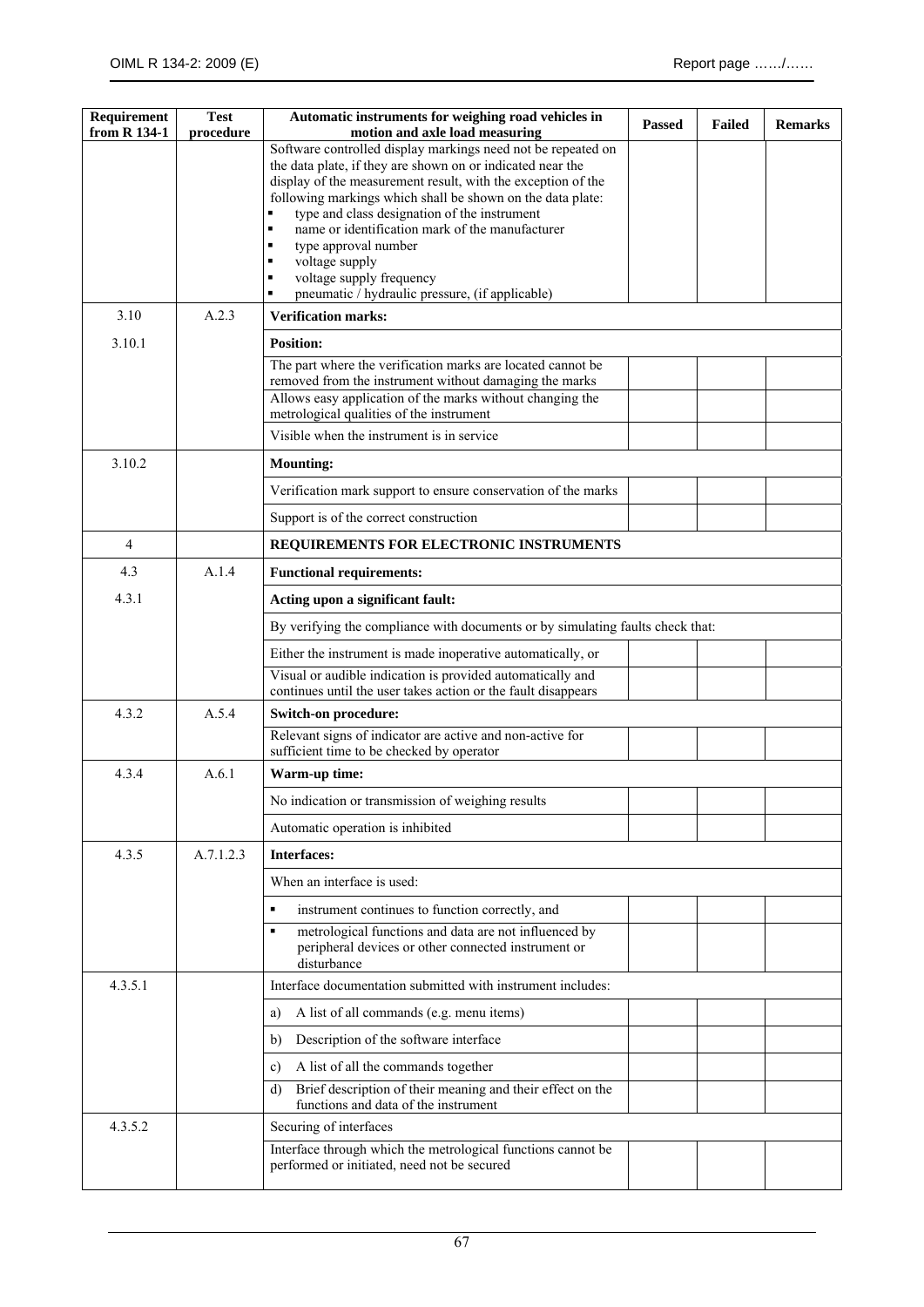| Requirement<br>from R 134-1 | <b>Test</b><br>procedure | Automatic instruments for weighing road vehicles in<br>motion and axle load measuring                                                                          | <b>Passed</b> | <b>Failed</b> | <b>Remarks</b> |
|-----------------------------|--------------------------|----------------------------------------------------------------------------------------------------------------------------------------------------------------|---------------|---------------|----------------|
|                             |                          | Other interfaces shall be secured as follows:                                                                                                                  |               |               |                |
|                             |                          | Data is protected (e.g. with a protective interface as in<br>a)                                                                                                |               |               |                |
|                             |                          | T.2.9) against accidental or deliberate interference during                                                                                                    |               |               |                |
|                             |                          | the transfer<br>All functions in the software interface shall comply with<br>b)                                                                                |               |               |                |
|                             |                          | the requirements for securing software in 3.8.2                                                                                                                |               |               |                |
|                             |                          | All functions in the hardware interface shall comply with<br>c)<br>the requirements for securing hardware in 3.8                                               |               |               |                |
|                             |                          | Metrologically relevant parts of the target instrument<br>d)                                                                                                   |               |               |                |
|                             |                          | shall be included in the initial verification                                                                                                                  |               |               |                |
|                             |                          | Easily possible to verify the authenticity and integrity of<br>e)<br>data transmitted to and from the instrument                                               |               |               |                |
|                             |                          | Functions performed or initiated by other connected<br>f                                                                                                       |               |               |                |
|                             |                          | instruments through the interfaces shall meet the                                                                                                              |               |               |                |
|                             |                          | appropriate requirements of R 134-1<br>Other instruments required by national regulation to be                                                                 |               |               |                |
|                             |                          | connected to the interfaces of an instrument shall be secured to                                                                                               |               |               |                |
|                             |                          | automatically inhibit the operation of the instrument for                                                                                                      |               |               |                |
|                             |                          | reasons of the non-presence or improper functioning of the<br>required device                                                                                  |               |               |                |
| 4.3.6                       |                          | Functionality below the minimum operating voltage:                                                                                                             |               |               |                |
|                             |                          | Instrument operating from the following voltage supply shall,<br>whenever the voltage drops below the minimum operating                                        |               |               |                |
|                             |                          | voltage (2.7.2), either continue to function correctly or show                                                                                                 |               |               |                |
|                             |                          | an error message or is automatically put out of service:                                                                                                       |               |               |                |
|                             |                          | DC mains voltage supply<br>٠                                                                                                                                   |               |               |                |
|                             |                          | ٠<br>Battery voltage supply (DC)                                                                                                                               |               |               |                |
|                             |                          | 12 V or 24 V road vehicle battery voltage supply<br>٠                                                                                                          |               |               |                |
| 5                           |                          | <b>METROLOGICAL CONTROLS</b>                                                                                                                                   |               |               |                |
| 5.1.1                       | A.1.1                    | Type approval documentation includes:                                                                                                                          |               |               |                |
|                             |                          | Metrological characteristics of the instrument<br>٠                                                                                                            |               |               |                |
|                             |                          | A standard set of specifications for the instrument                                                                                                            |               |               |                |
|                             |                          | A functional description of the components and devices                                                                                                         |               |               |                |
|                             |                          | Drawings, diagrams and general software information (if<br>$\blacksquare$<br>applicable), explaining the construction and operation,<br>and                    |               |               |                |
|                             |                          | Any document or other evidence that the design and<br>$\blacksquare$<br>construction of the instrument complies with the<br>requirements of the Recommendation |               |               |                |
| 5.1.3                       |                          | Type examination of:                                                                                                                                           |               |               |                |
|                             |                          | Documents                                                                                                                                                      |               |               |                |
|                             |                          | Functional checks                                                                                                                                              |               |               |                |
|                             |                          | Test reports from other authorities                                                                                                                            |               |               |                |

Use this space to detail remarks from the Checklist: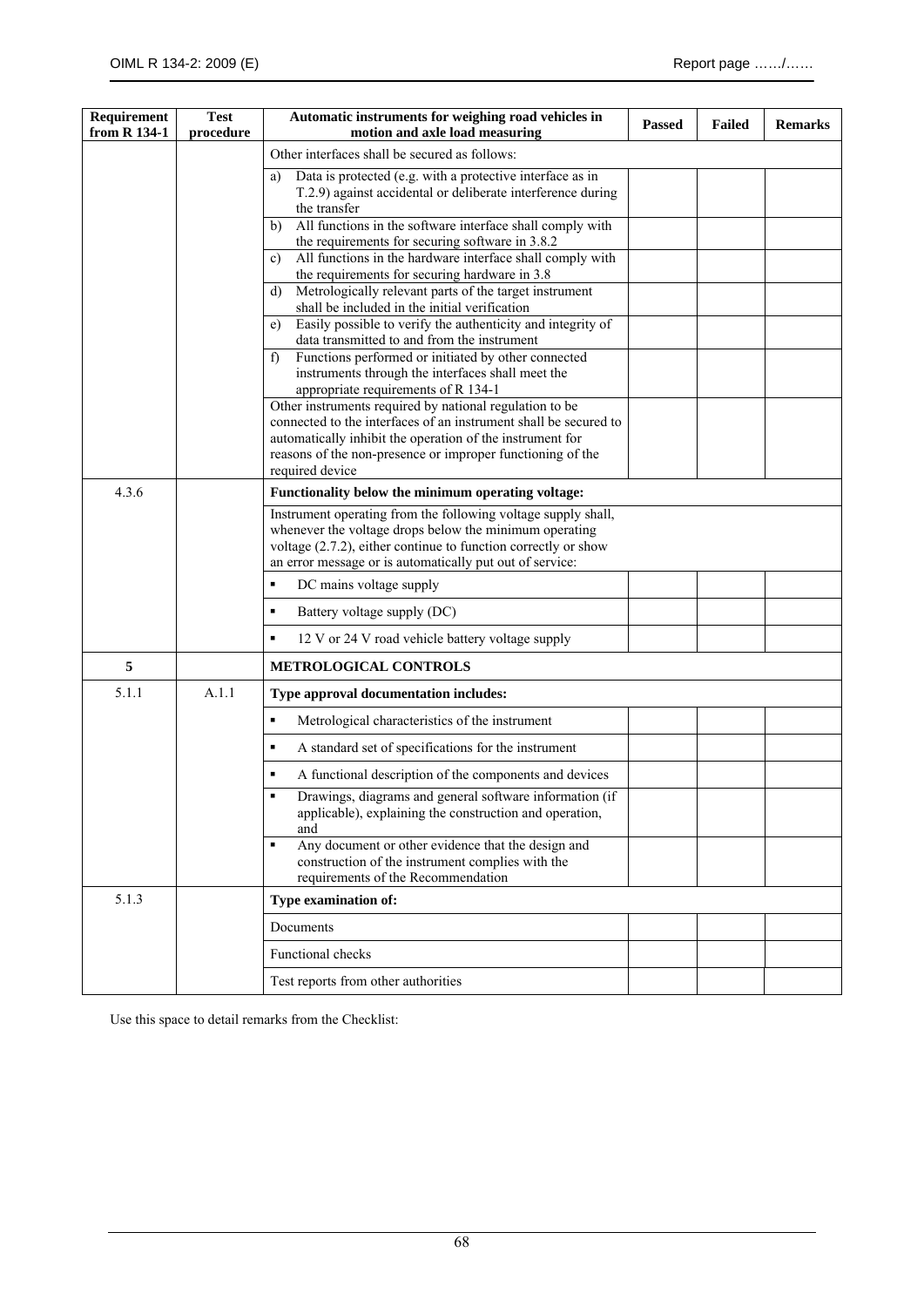## **Annex A Examples of completed test forms**

#### **6.3.1 In-motion tests with the two-axle rigid reference vehicle (A.9.3.2.2.1)**



Use this space to record relevant information regarding the installation, e.g. apron construction, length, etc.: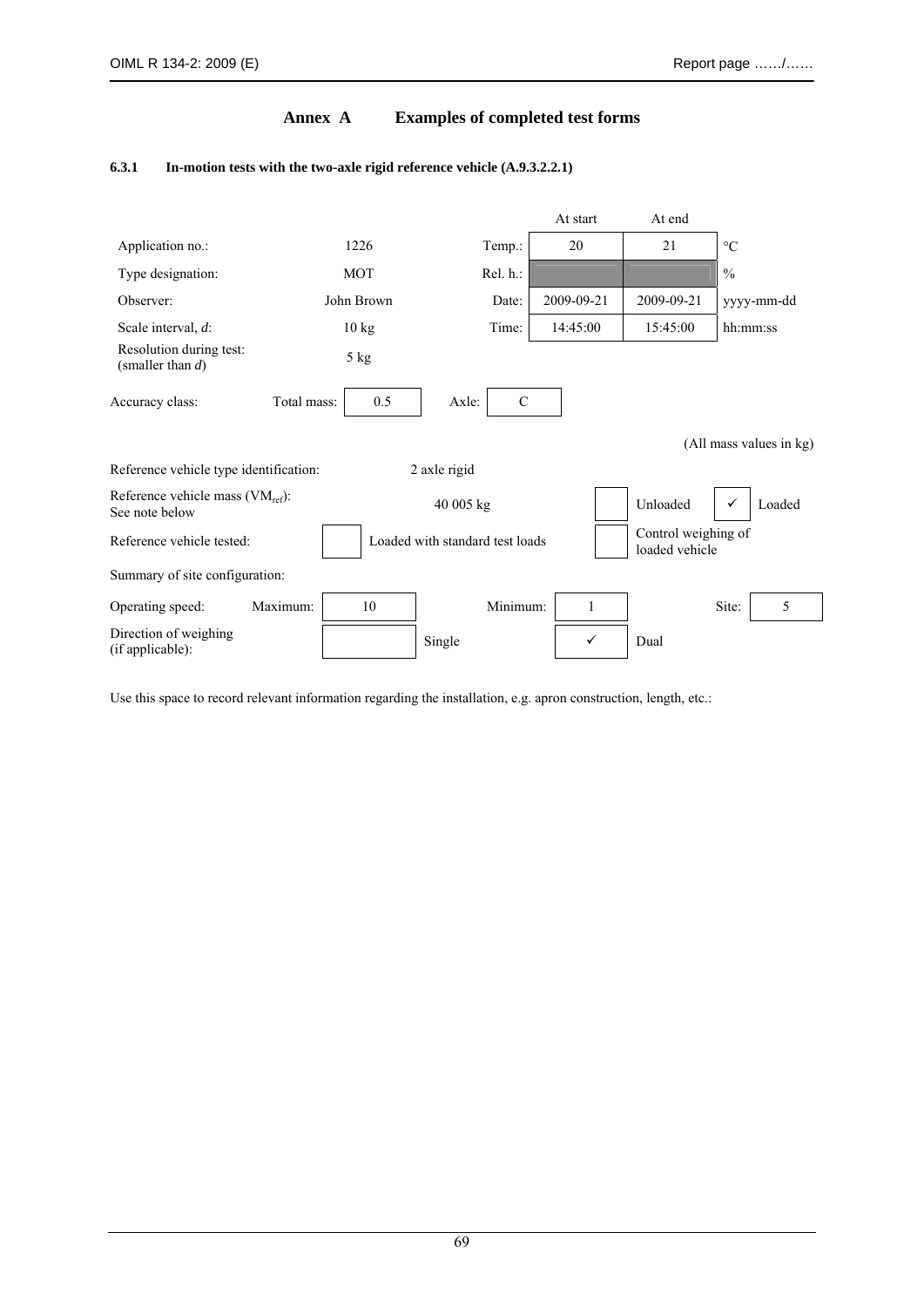#### **6.3.1 In-motion tests with the two-axle rigid reference vehicle (continued)**

| Test number:                                            |                                 | (All mass values in kg) |                                       |  |  |
|---------------------------------------------------------|---------------------------------|-------------------------|---------------------------------------|--|--|
| Reference vehicle type identification:                  | 2 axle rigid                    |                         |                                       |  |  |
| Reference vehicle mass $(VM_{ref})$ :<br>See note below | 40 005 kg                       |                         | Unloaded $\checkmark$ Loaded          |  |  |
| Reference vehicle tested:                               | Loaded with standard test loads |                         | Control weighing of<br>loaded vehicle |  |  |

| Run no.                        | Speed  | Location<br>(middle / |            | Axle load  | Vehicle   | Remarks |  |
|--------------------------------|--------|-----------------------|------------|------------|-----------|---------|--|
|                                | (km/h) | $left / right$ )      | Axle no. 1 | Axle no. 2 | mass (VM) |         |  |
| $\mathbf{1}$                   | 5      | Middle                | 19 9 95    | 20 005     | 40 000    |         |  |
| $\overline{2}$                 | 5      | Middle                | 19 9 95    | 20 000     | 39 995    |         |  |
| $\overline{3}$                 | 5      | Middle                | 19 990     | 20 005     | 39 995    |         |  |
| $\overline{4}$                 | 5      | Left                  | 20 005     | 20 050     | 40 055    |         |  |
| 5                              | 5      | Right                 | 20 020     | 20 050     | 40 070    |         |  |
| 6                              | 5      | Middle                | 19 9 95    | 20 010     | 40 005    |         |  |
| 7                              | 5      | Left                  | 19 990     | 20 050     | 40 040    |         |  |
| 8                              | 5      | Right                 | 20 000     | 19 995     | 39 995    |         |  |
| 9                              | 5      |                       |            |            |           |         |  |
| 10                             | 5      |                       |            |            |           |         |  |
| Mean                           |        |                       | 19 9 99    | 20 020     | 40 019    |         |  |
| Corrected mean <sup>1</sup>    |        |                       | 19 992     | 20 013     |           |         |  |
| Maximum deviation <sup>2</sup> |        |                       | $-28$      | $-37$      | $-65$     |         |  |
| MPE <sup>3</sup>               |        |                       | 150        | 150        | 100       |         |  |

 $\mathbf{\times}$  Passed F

Remarks:

#### *Notes:*

*1* Conventional true value of the static reference single-axle load (corrected mean single-axle load):

$$
\overline{CorrAxle} = \overline{Axle} \times \frac{VM_{ref}}{VM}
$$
 (A.9.3.1.3, paragraph 3)

- *2* For axle load, maximum deviation between the corrected mean single-axle load and the indicated axle loads from the test runs  $(A.9.3.2.2.2,$  par 5). For vehicle mass, maximum deviation between the reference vehicle mass (VM<sub>ref</sub>) and the indicated vehicle mass (VM) from the test runs (5.1.3.2.1, A.9.3.2.1).
- *3* No maximum deviation in (2) above shall exceed the MPE in 2.2.1.2.1 (A.9.3.2.2.1) for axle-load, and the MPE in 2.2.1.1 (A.9.3.2.1) for vehicle mass.
- *4* VM<sub>ref</sub> is the conventional true value of the two-axle reference vehicle mass determined by full-draught weighing  $(A.9.3.1.2).$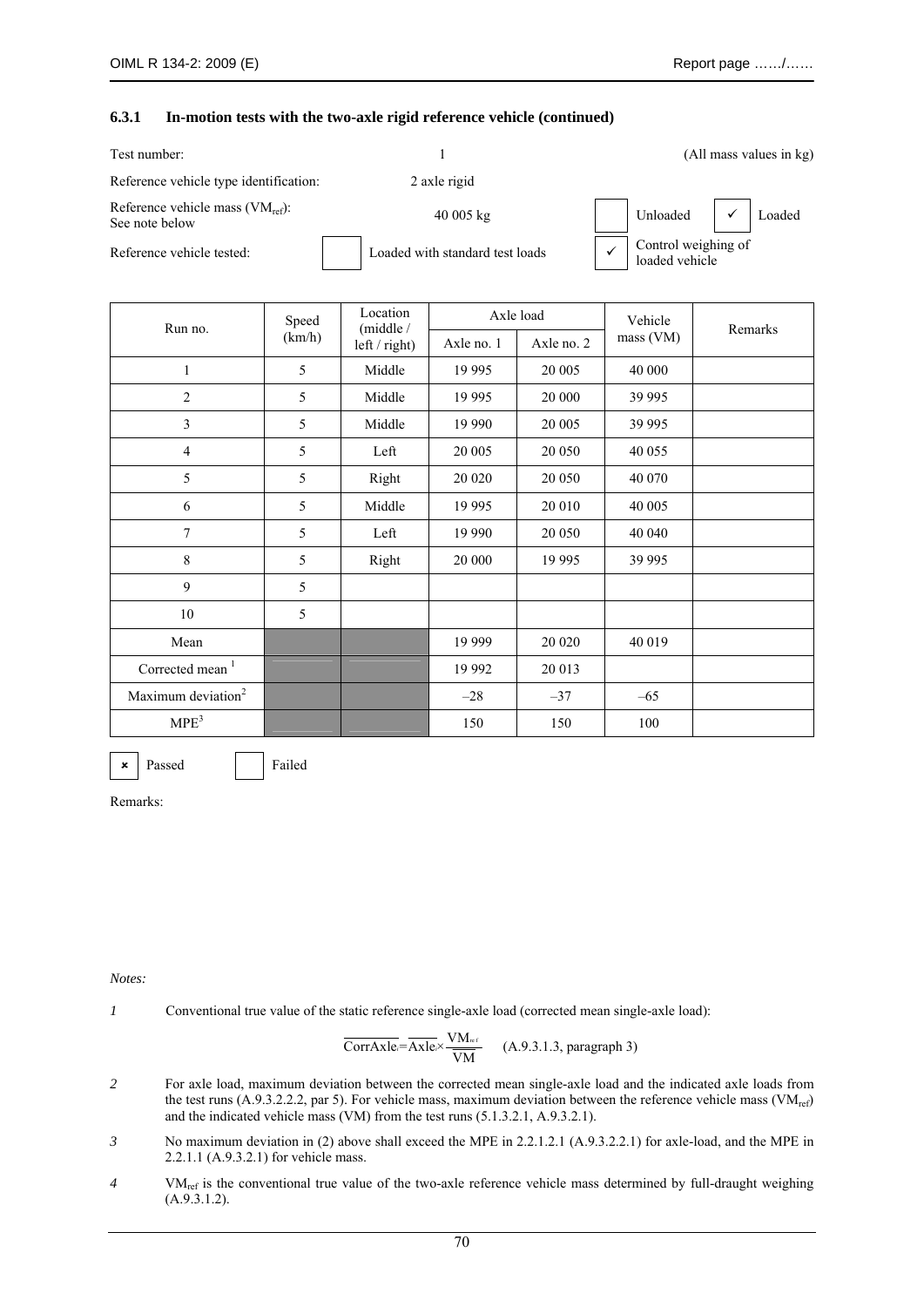# **6.3.2 In-motion test with all other reference vehicle types (A.9.3.2.2.2)**

|                                                |                          |                 |                  |       |          | At start                     | At end     |               |                  |
|------------------------------------------------|--------------------------|-----------------|------------------|-------|----------|------------------------------|------------|---------------|------------------|
| Application no.:                               |                          | 124             |                  |       | Temp.:   | 20                           | 21         |               | $\rm ^{\circ}C$  |
| Type designation:                              |                          | XYZ             |                  |       | Rel. h.: |                              |            |               | $\frac{0}{0}$    |
| Observer:                                      |                          | John Brown      |                  |       | Date:    | 2009-09-24                   | 2009-09-24 |               | yyyy-mm-dd       |
| Scale interval, d:                             |                          | $10 \text{ kg}$ |                  |       | Time:    | 10:00:00                     | 11:00:00   |               | hh:mm:ss         |
| Resolution during test:<br>(smaller than $d$ ) |                          | $5$ kg          |                  |       |          |                              |            |               |                  |
| Accuracy class:                                | Total:                   |                 |                  | Axle: |          | B                            | Group:     | $\mathcal{C}$ |                  |
| Summary of site configuration:                 |                          |                 |                  |       |          |                              |            |               |                  |
|                                                | Maximum operating speed: |                 |                  |       |          | Site operating speed:        |            |               | $5 \text{ km/h}$ |
| Minimum operating speed:                       |                          |                 | $1 \text{ km/h}$ |       |          | Maximum number of axles (n): |            |               | 6                |
| Direction of weighing (if applicable):         |                          | ✓               | Single           |       |          | Dual                         |            |               |                  |

Use this space to record relevant information regarding the installation, e.g. apron construction, length, etc.: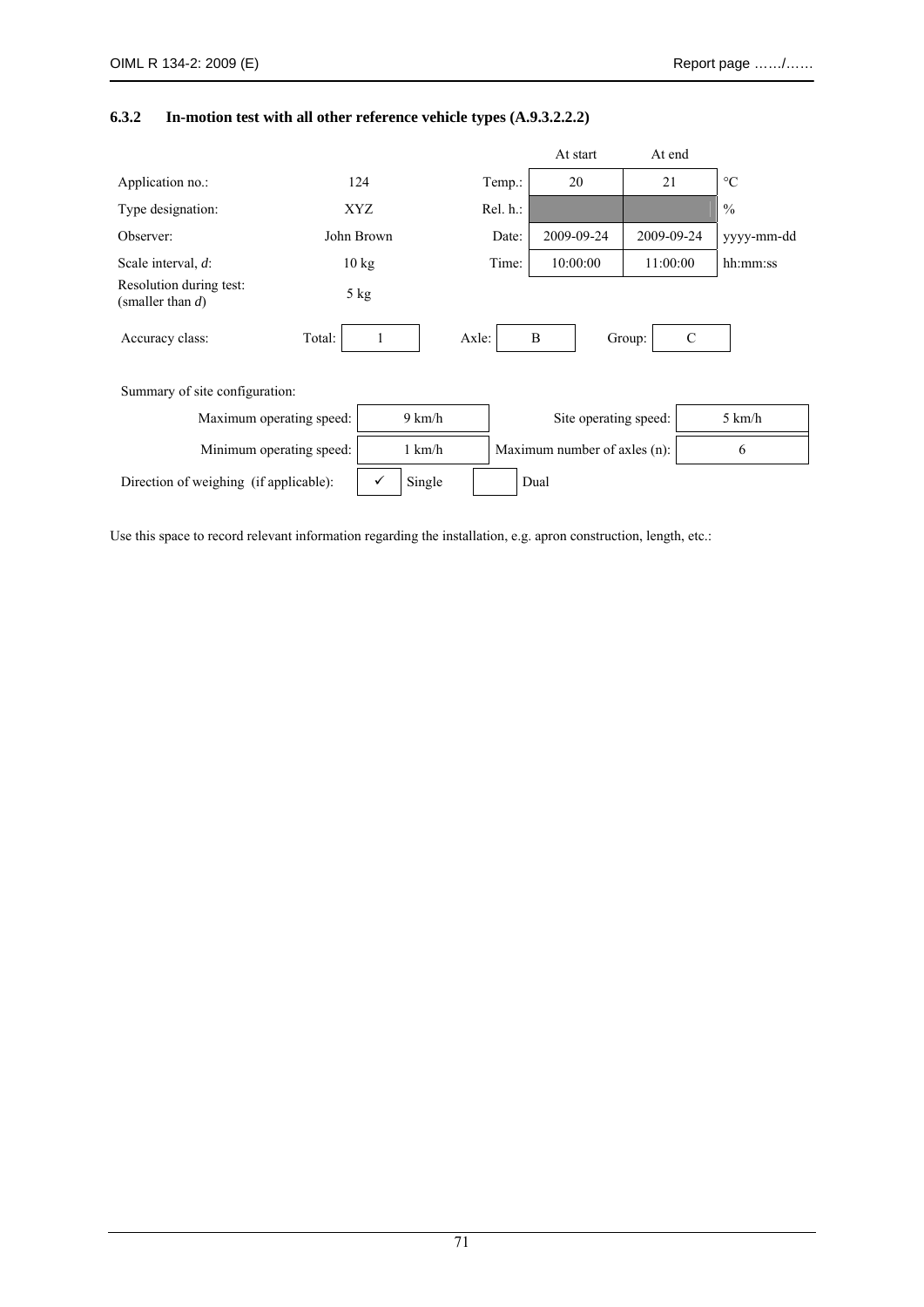#### **6.**3.2 **In-motion test with all other reference vehicle types (continued)**

| Test number:                                            |                                 |                                       | (All mass values in kg) |  |                     |  |
|---------------------------------------------------------|---------------------------------|---------------------------------------|-------------------------|--|---------------------|--|
| Reference vehicle type identification:                  | 6 axles $/2$ axle groups        |                                       |                         |  |                     |  |
| Reference vehicle mass $(VM_{ref})$ :<br>See note below | 41 950 kg                       |                                       | Unloaded                |  | Loaded              |  |
| Reference vehicle tested:                               | Loaded with standard test loads | Control weighing of<br>loaded vehicle |                         |  |                     |  |
| Location                                                | $A = \text{load}$               |                                       | Axle group load         |  | V <sub>ohiolo</sub> |  |

| Run No                            | Speed  | <b>Location</b><br>(middle)<br>/left<br>$\prime$ right) | Axle load    |              |               |              |               |              | Axle-group load |                | Vehicle        |                    |
|-----------------------------------|--------|---------------------------------------------------------|--------------|--------------|---------------|--------------|---------------|--------------|-----------------|----------------|----------------|--------------------|
|                                   | (km/h) |                                                         | Axle<br>no.1 | Axle<br>no.2 | Axle<br>no. 3 | Axle<br>no.4 | Axle<br>no. 5 | Axle<br>no.6 | Axle<br>no.7    | Axle nos.<br>. | Axle nos.<br>. | mass,<br><b>VM</b> |
| 1                                 | 5      | Middle                                                  | 7040         | 7015         | 7010          | 7 0 0 0      | 6995          | 7035         |                 | 14 0 25        | 21 030         | 42 095             |
| $\overline{c}$                    | 5      | Middle                                                  | 6995         | 7050         | 6990          | 6980         | 7 0 0 0       | 7 0 0 5      |                 | 14 040         | 20 985         | 42 020             |
| 3                                 | 5      | Middle                                                  | 7015         | 6995         | 6995          | 7010         | 6 900         | 7 0 5 0      |                 | 13 950         | 20 960         | 41 925             |
| 4                                 | 5      | Left                                                    | 7025         | 7010         | 7010          | 7 0 0 5      | 7010          | 7010         |                 | 14 0 20        | 21 025         | 42 070             |
| 5                                 | 5      | Right                                                   | 7 0 0 0      | 7020         | 6970          | 7020         | 7020          | 7020         |                 | 13 990         | 21 060         | 42 050             |
| 6                                 | 5      | Middle                                                  | 6995         | 7050         | 6 9 6 0       | 7 0 4 0      | 7 0 0 0       | 6990         |                 | 14 010         | 21 030         | 42 0 35            |
| $\overline{7}$                    | 5      | Left                                                    | 7025         | 7010         | 6970          | 7 0 0 5      | 6970          | 7010         |                 | 13 980         | 20 985         | 41 990             |
| 8                                 | 5      | Right                                                   | 7015         | 6955         | 6995          | 7010         | 6 9 0 0       | 7 0 0 0      |                 | 13 950         | 20 910         | 41 875             |
| 9                                 | 5      |                                                         |              |              |               |              |               |              |                 |                |                |                    |
| 10                                | 5      |                                                         |              |              |               |              |               |              |                 |                |                |                    |
| Mean                              |        |                                                         | 7014         | 7008         | 6988          | 7 0 0 9      | 6974          | 7015         |                 | 13 9 96        | 20 998         | 42 008             |
| Corrected<br>mean <sup>1</sup>    |        |                                                         | 7 0 0 4      | 6999         | 6978          | 6999         | 6965          | 7 0 0 5      |                 | 13 976         | 20 969         |                    |
| Maximum<br>deviation <sup>2</sup> |        |                                                         | 36           | 51           | 32            | 41           | 65            | 45           |                 | 64             | 91             | $-145$             |
| MPD/MPE <sup>3</sup>              |        |                                                         | $\pm 70$     | $\pm 70$     | $\pm 70$      | $\pm 70$     | $\pm 70$      | $\pm 70$     |                 | 210            | 315            | 210                |

Remarks:

**x** Passed Failed

*Notes:* 

*1* Corrected mean axle load or axle-group load:  $\overline{\text{CorrAxle}}$  or  $\overline{\text{CorrGroup}}$  =  $\overline{\text{Axle}}$  or  $\overline{\text{Group}} \times \frac{\text{VM}_{\text{ref}}}{\overline{\text{VM}}}$ 

- *2* For axle load and axle-group load, the maximum deviation between the corrected mean and the recorded loads from the test runs (A.9.3.2.2.2, paragraph 5). For the vehicle mass, the maximum deviation between the reference vehicle mass ( $VM_{ref}$ ) and the recorded vehicle mass (VM) from the test runs (A.9.3.2.1).
- *3* No deviation in (2) above shall exceed the MPE in 2.2.1.2.2 (A.9.3.2.2.2 paragraph 6) for axle-load and axle-group, and the MPE in  $2.2.1.1$  (A.9.3.2.1) for vehicle mass.
- *4* See Annex A for a sample example of a completed test form.